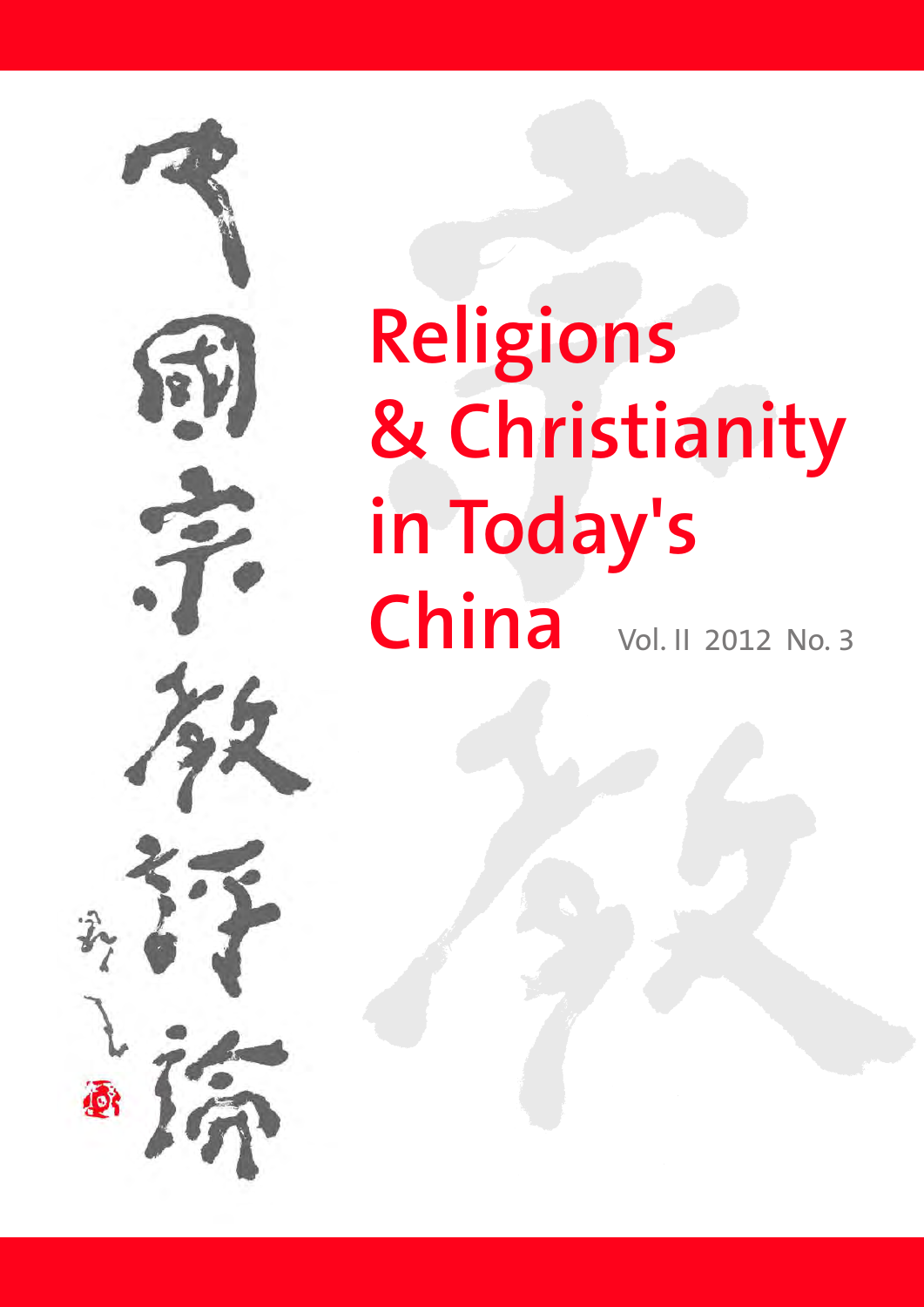中國宗教评論

# **Contents**

Editorial | 2

News Update on Religion and Church in China March 22 to June 29, 2012 | 3 Compiled by Katharina Feith, Jan Kwee, Simon Rettig, Martin Welling, and Katharina Wenzel-Teuber

Interview with His Eminence Cardinal John Tong, Bishop of Hong Kong, July 17, 2012 | 24 Questions asked by Prof. Hans Waldenfels SJ

People's Republic of China: Religions and Churches Statistical Overview 2011 | 29 Katharina Wenzel-Teuber

Imprint – Legal Notice | 55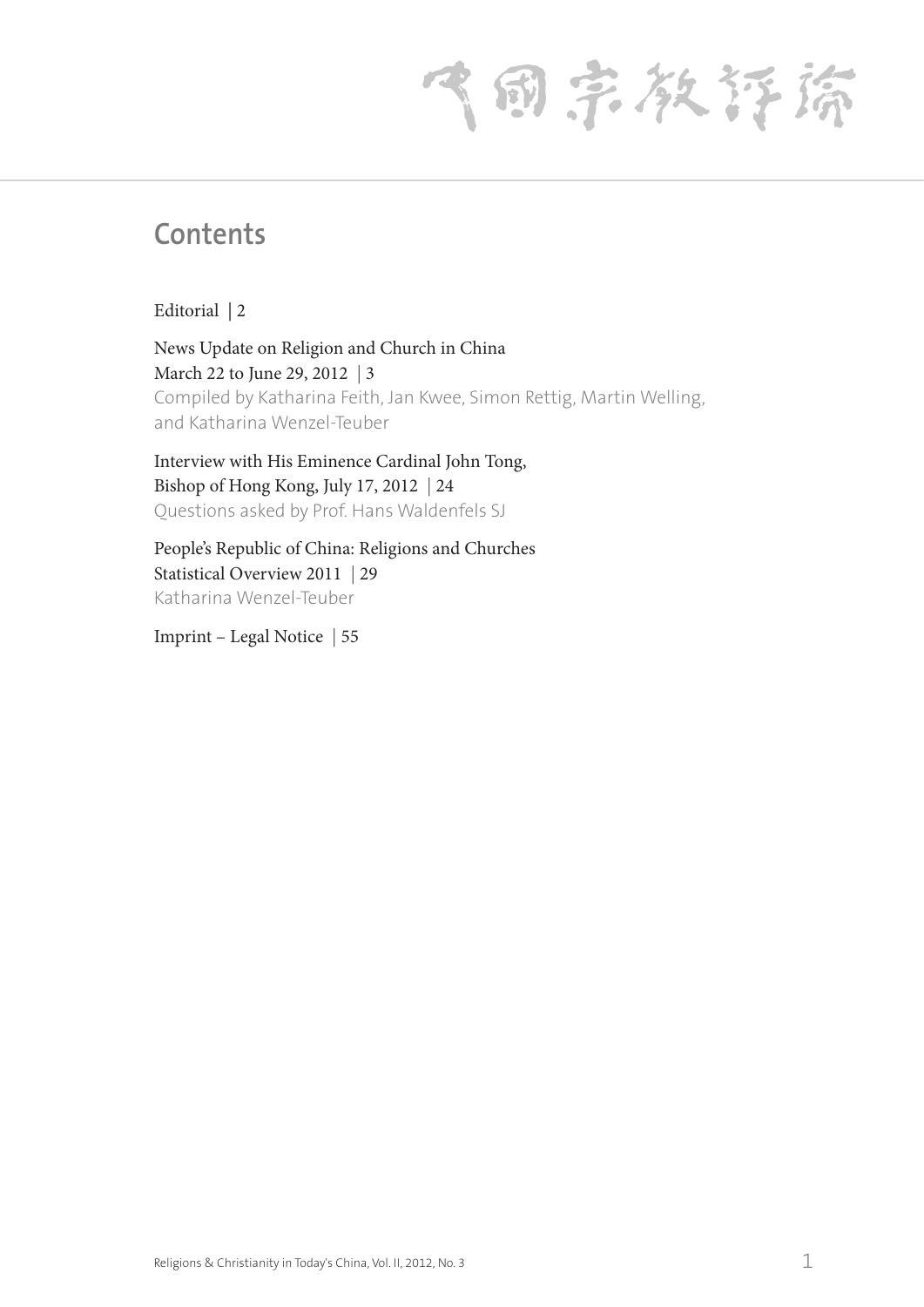气雨宗教评論

# **Editorial**

Today we can present to our readers the third 2012 issue of *Religions & Christianity in Today's China* (中国宗教评论). As in previous issues, it includes the regular series of News Updates which give an insight into recent events and general trends with regard to religions and especially Christianity in today's China, followed by an interview with Cardinal John Tong from Hong Kong on the situation of the Catholic Church in Mainland China and the mission of the Church in Hong Kong.

The article "People*'*s Republic of China: Religions and Churches. Statistical Overview 2011" by Katharina Wenzel-Teuber with many details and trends describes the various numerically measurable developments in the fields of the religions in China.

*Religions & Christianity in Today's China* is freely available on the website of the China-Zentrum, www.china-zentrum.de. Additionally, readers who subscribe to *Religions & Christianity in Today's China* will regularly receive e-mail updates providing web links to the contents of each newly published issue.

The China-Zentrum is a non-profit organization. For the publication of *Religions & Christianity in Today's China* we are dependent on the generosity of our friends and readers. In order to help us cover inevitable costs, we would be very grateful if you could consider sending in a voluntary contribution.

*Sankt Augustin, August 2012 The Editors*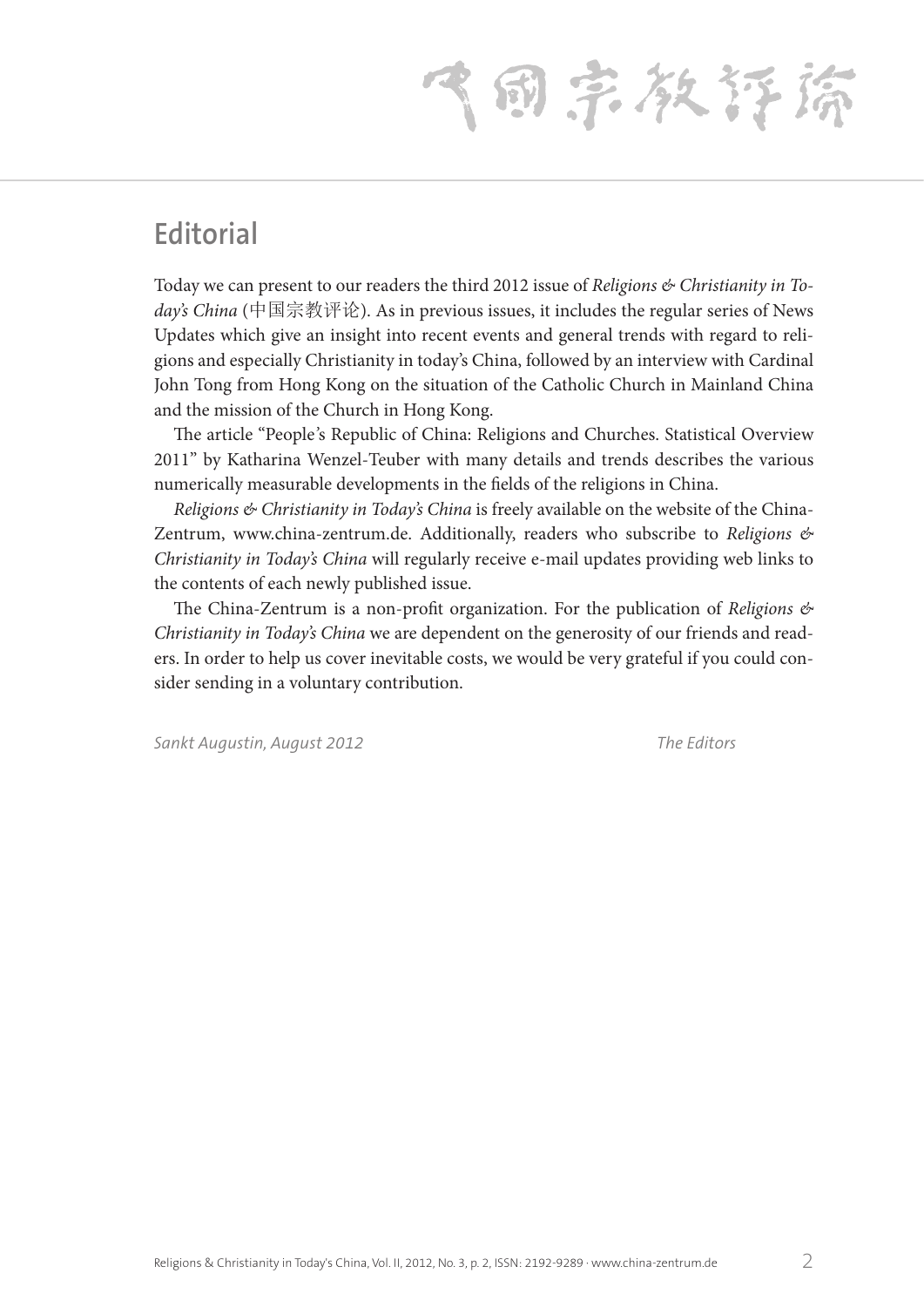气雨宗教存裕

# **News Update on Religion and Church in China March 22 to June 29, 2012**

*Compiled by Katharina Feith, Jan Kwee, Simon Rettig, Martin Welling, and Katharina Wenzel-Teuber Translated by David Streit*

*The "News Update on Religion and Church in China" appears regularly in each issue of* Religions & Christianity in Today's China (RCTC)*. Since the editorial staff learns of some items only later, it can happen that there are chronological overlaps between "News Updates" of two consecutive issues of RCTC. In these cases stories referred to in earlier "News Updates" will not be repeated. All "News Updates" can be found online at the website of the China-Zentrum (www.china-zentrum.de). – The last "News Update" (2012, No. 2, pp. 3-19) covered the period December 2011 – March 2012.*

**March 22, 2012:**

## **Bureau of Religious Affairs meets on new government document regulating the social welfare activities of the religions**

Under the chairmanship of Wang Zuo'an, Director of the State Administration of Religious Affairs (SARA), representatives of the national organizations of the five great religions studied the document "Views on Encouraging Religious Groups to Carry Out Charitable Activities and the Regulation of the Same," released jointly on Feb. 16, 2012 by the SARA together with the United Front Department of the Communist Party of China and various state ministries.

Liu Yuanlong, Vice Chairman of the Patriotic Association of the Chinese Catholic Church, declared at the meeting that the Commission on Philanthropy of the Patriotic Association, and the [official] Episcopal Conference should develop their role as a "platform" for the common efforts of local Catholic social service organizations. Furthermore, the SARA called for the preparation of the "Social Welfare Week of the Religions" planned for this year (www.catholicchurchinchina.org – March 29; for the German translation of the "Views" see *China heute* 2012, No. 2, pp. 98-102).

**March 22, 2012:**

## **Vatican Secretary of State Bertone on relations between the Vatican and China**

In an interview with the Italian newspaper *La Stampa*, Vatican Secretary of State Tarcisio Cardinal Bertone commented as follows on the future of the Vatican's relationships with Beijing: "To start with, contacts with China exist, and dialogue has not been broken off, although at times it is difficult and has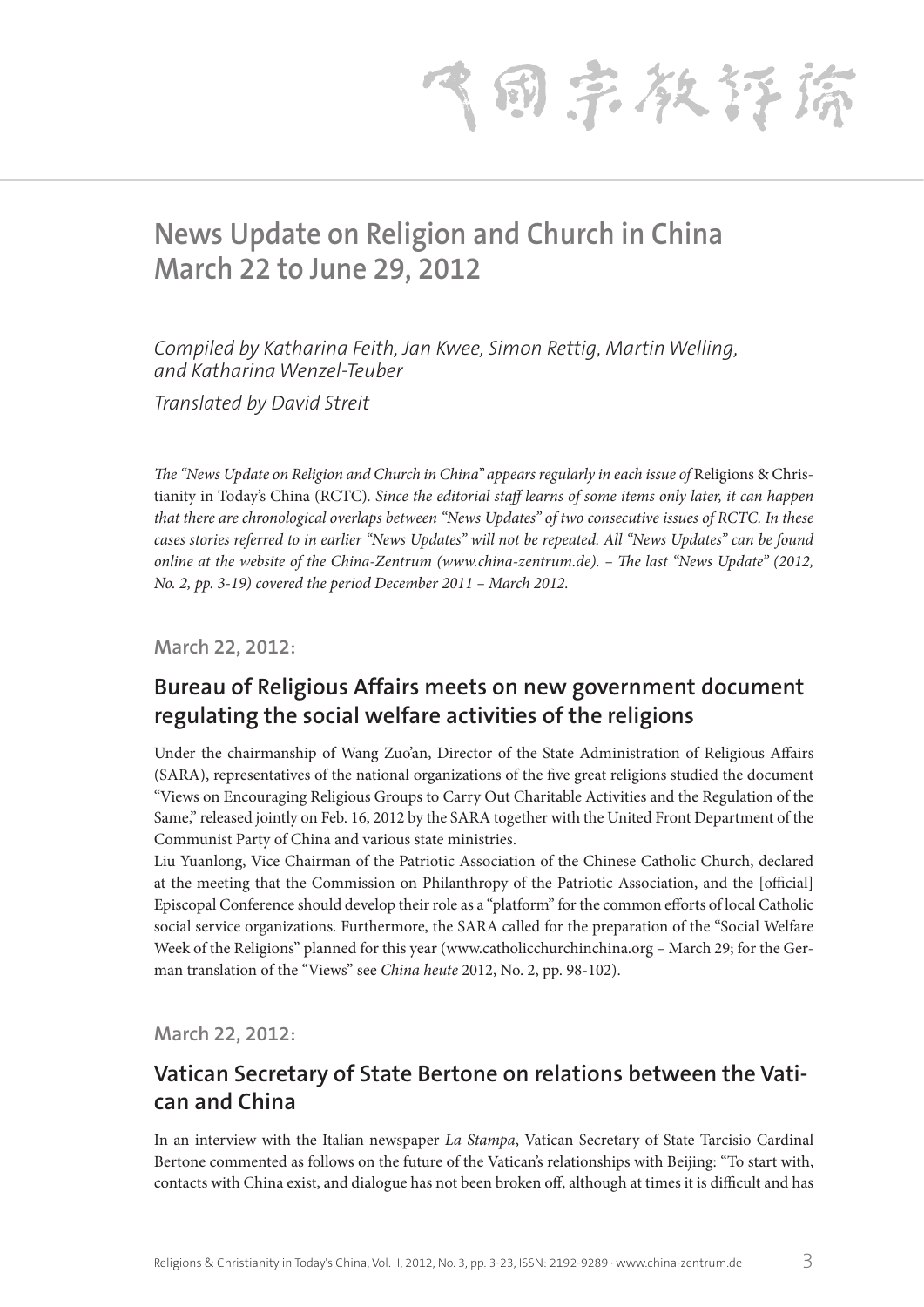its 'ups and downs.' The Catholic community in China lives, prays, and loves the Pope and the Church, and is intimately connected to the universal Church. Many ecclesiastical or Catholic institutions have relations of a high cultural value with the Chinese institutions. All this can only be of benefit to the relations with Beijing. Looking at the progress already made, one cannot rule out, but rather can foresee, and must encourage, a positive encounter between the Catholic Church, in its peaceful and humanizing mission, and the great Chinese people" (*La Stampa*, March 22).

**March 25, 2012:**

## **Elections in Hong Kong: The churches demand universal suffrage**

In the run-up to the election of the new Chief Executive of Hong Kong on March 25, Christian churches raised their voices in support of the introduction of universal suffrage in the election of the Chief Executive as well as of the entire Legislative Council. Under the current system, entrepreneur Leung Chun-ying was elected with 689 out of 1,200 votes of the men and women electors, who are drawn mostly from the business world and from pro-Beijing groups. Leung has the support of the central government in Beijing. On March 23, the Hong Kong Christian Council held a prayer meeting in protest against the undemocratic elections. Cardinal John Tong Hon also called on people to pray on March 25 for direct elections before 2017, the year in which the citizens of Hong Kong are scheduled to be allowed to elect the Chief Executive in a direct vote. The newly elected Chief Executive is supposed to initiate this process. The Catholic weekly magazine, the *Sunday Examiner*, came out sharply in support of greater democracy and of direct elections: "Under this system, whoever is elected will lack legitimacy in the eyes of the public." 2,000 protesters – including Christians – had spent the night outside the election venue. Pandemonium broke out when they attempted to storm the center (*AsiaNews* March 26; *ENI* March 23; *Sunday Examiner* March 24; April 7; www.faz.net March 25; see also *RCTC* 2012, No. 2, p. 15).

**March 25, 2012:**

## **New Anglican Bishop of Hong Kong installed**

In the presence of 22 Anglican bishops from Asia, Europe, and North America, Andrew Chan Auming of Western Kowloon Diocese was installed as the new Anglican Bishop of Hong Kong on March 25 in St. John's Cathedral. With him, there are now three active bishops in the Anglican Church of Hong Kong. Chan was ordained a priest in 1992 and completed his M.A. in Pastoral Theology at the University of London in 2004. The following year he was appointed the first Chinese pastor of St. John's Cathedral (*UCAN* March 27).

**March 26, 2012:**

#### **Controversies over priestly ordinations in Yunnan Province**

Despite warnings and criticism both inside and outside China, Bishop Joseph Ma Yinglin of Kunming (not recognized by Rome), who is also the chairman of the official Chinese Bishops' Conference, ordained six young men priests in the Sacred Heart Cathedral in Dali. Among the 16 concelebrants there were also an American Maryknoll priest studying in Dali as well as two Korean Benedictines, whose order is supporting the minor seminary of Dali. Their participation caused much criticism. The newly ordained belong to the Dioceses of Dali and Kunming as well as to the Apostolic Prefecture of Zhao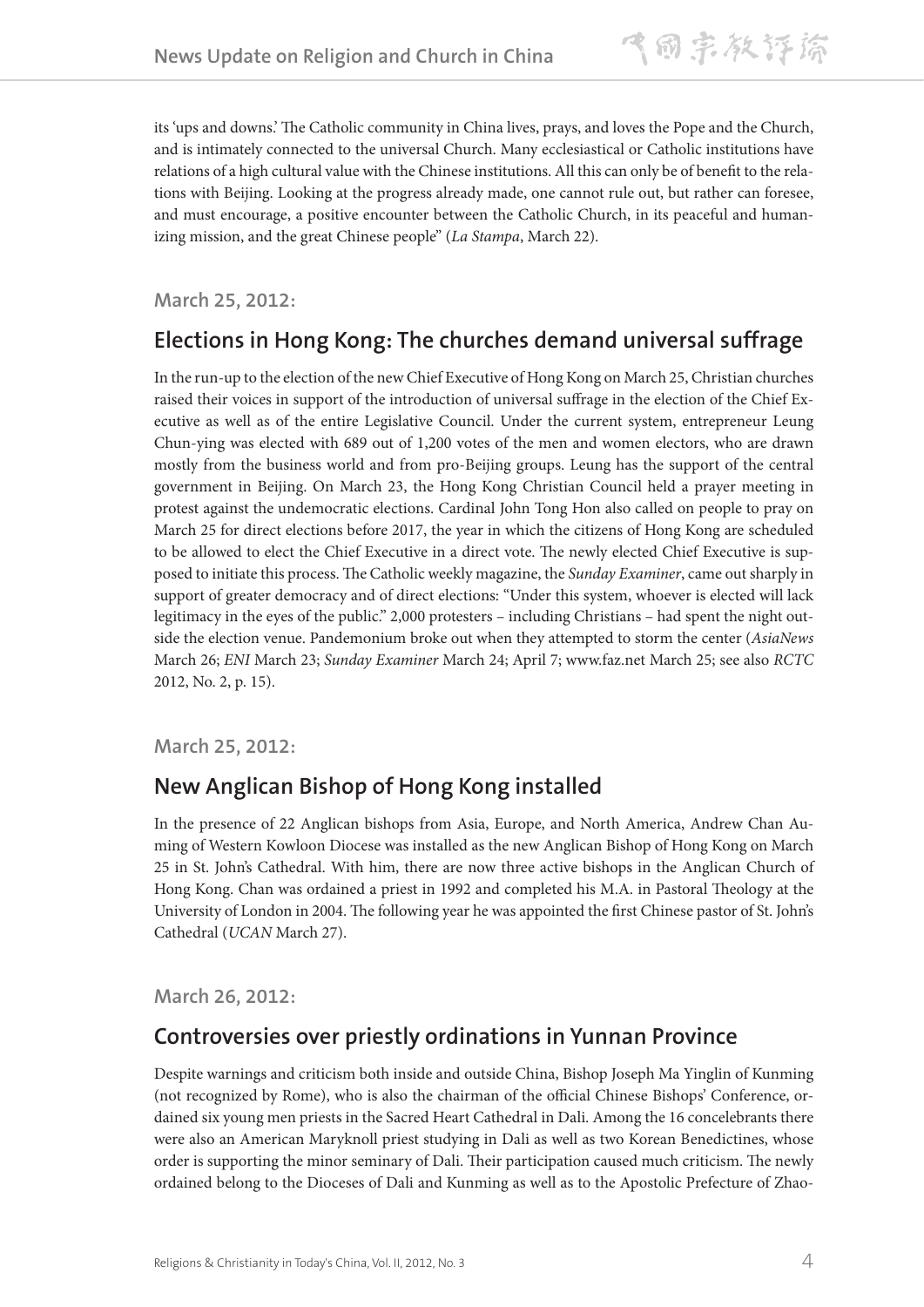tong, all three of which are located in Yunnan Province. The ordination was the first to take place since the erection of the Diocese of Dali in 1946. One of the three new priests of the diocese is of Tibetan origin, and the others belong to the Miao and to the Jingpo ethnic groups respectively. Until now, there were only three priests and three religious sisters in the Diocese of Dali to serve the 80,000 Catholics, most of whom belong to seven tribal groups living in remote mountain areas. According to a source in Dali, each priest must cover almost 60,000 km annually in order to visit all of the faithful (*UCAN*  March 13 and 28).

**April 4, 2012:**

## **Qingming Festival: More and more Chinese are visiting the cemeteries**

The three national holidays for the Qingming Festival in honor of the dead are inducing more and more Chinese to visit cemeteries and memorial sites. According to estimates, more than 520 million Chinese commemorated their deceased relatives in this way from April 2 to 5. One year ago the number of those participating in the rites had been estimated at about 60 million fewer. As the state news agency Xinhua reports, the railroads reported more than 20 million passengers during the first three days of April and they expect that there will be a further 7 million on the last memorial day. Despite the high number of travelers, there were no reports of major traffic jams or of accidents (*Xinhua* April 4; see also *China heute* 2008, No. 1-2, p. 15 [in German]; No. 3, pp. 76-77 [in German]; *RCTC* 2011, No. 1, p. 13).

**April 8, 2012:**

#### **Two underground bishops released**

On Easter Sunday Coadjutor Bishop Peter Shao Zhumin of Wenzhou (Zhejiang Province) and Bishop Peter Jin Lugang of Nanyang (Henan Province) were both set free.

On March 19, the 49 year old Bishop Shao, together with his Chancellor, Fr. Paul Jiang Sunian, had been taken away by government officials in order to take part in "learning classes." In the process, among other things, he was escorted by government officials to the Diocese of Leshan (Sichuan Province) where he met up with Paul Lei Shiyin, who had received Episcopal ordination without Papal approval in June 2011 and who had been subsequently excommunicated by the Holy See. There is conjecture that Bishop Shao's arrest had to do with last year's secret consecration of Bishop John Wang Ruowang of Tianshui (Gansu Province), in which he and four other underground bishops had taken part. Bishop Jin had been taken away on Holy Thursday, April 4, since the authorities wanted to prevent him from celebrating the Chrism Mass as well as the Easter liturgies. He was brought to a guest house and escorted by four officials to various tourist spots before he was finally released (*UCAN* April 16; see also

**April 9, 2012:**

*RCTC* 2012, No. 2, pp. 6-7 and 19).

## **First joint press conference of the official spokespersons of the "five major religions"**

The press conference took place upon invitation from the State Administration of Religious Affairs (SARA) and was conducted by a SARA representative. It was the first joint appearance of the spokes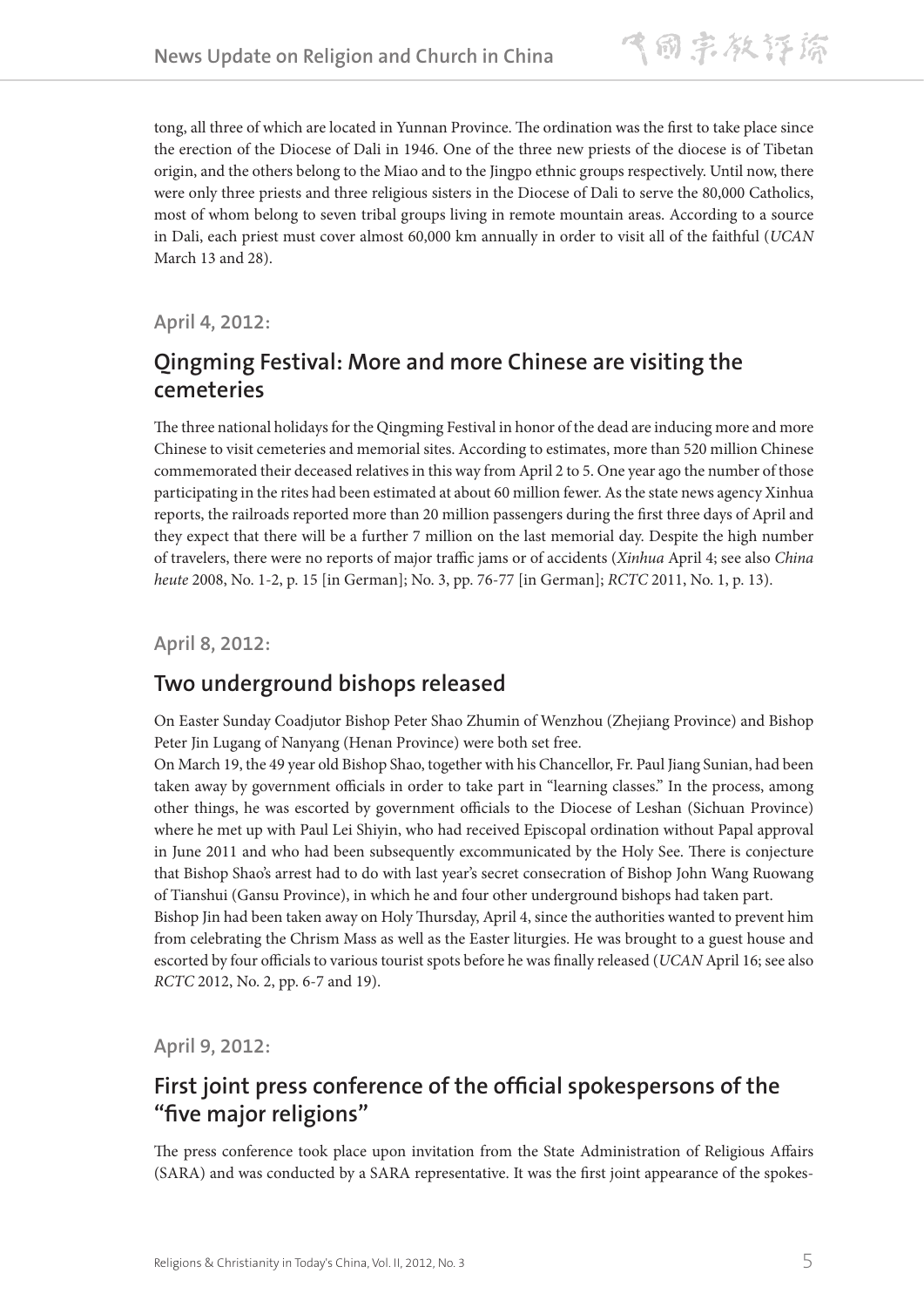persons since the introduction of the "Press Information System" for the official religious communities by the SARA in December of 2011 (cf. *RCTC* 2012, No. 2, p. 7; for a list of the spokespersons see "People's Republic of China: Religions and Churches. Statistical Overview 2011" in this issue of *RCTC*). The new spokespersons presented the current situation, as well as the working priorities of their respective religious communities. Some of the points mentioned were the Third Buddhist World Forum (see entry of April 26-27), the development of the Daoist and a Chinese-Islamic culture (*Zhongtu yisilan wenhua* 中土伊斯兰文化), the autonomous election and consecration of Catholic bishops, the development of Protestant theological thinking, as well as the social welfare activities of the YMCA and the YWCA. The Buddhist spokesperson, Master Puzheng, was asked about an affair that had come to light on the Chinese internet in which apparently "false" monks had deposited 100,000 Yuan in a bank and had checked into a hotel together with women. His response was to call for the intervention of the authorities (*Xinhua* April 9; www.sara.gov.cn April 9).

#### **April 15–16, 2012:**

## **First National Assembly since 1949 of the Chinese National Associations of the YMCA and YWCA (Young Men's and Young Women's Christian Associations)**

180 delegates and special guests from all over China attended the congress in a Beijing hotel. The events of the conference corresponded to those of the national assemblies of the other official religious organizations: first, a speech by SARA Director Wang Zuo'an, then a work report, adaptation of the statutes, the election of chairpersons, and, finally, reception by the Director of the United Front Work Department of the Chinese Communist Party, Du Qinglin. A report on the website of the SARA spoke of the great importance of this first assembly of delegates in the "New China" and declared that they had reflected on the positioning of the Chinese National Associations of the YMCA and YWCA in the light of the "new situation" and had clarified the "direction of its future development." For the YMCA, Pastor Xu Xiaohong was elected President, Chen Xin Vice-President, and Tu Hanqiao was installed as Director. For the YWCA, Mrs. Jin Wei was chosen as President, Pastor Mrs. Gao Ying as Vice-President, and Mrs. Yang Mingming as Director.

The report on the SARA website described the YMCA and the YWCA as "social service organizations with a Christian character" and more than 100 years' presence in China, where they now have a presence in 10 Chinese cities. Since November 2009 the National Associations of YMCA and YWCA have come within the jurisdiction of the SARA – which explains why YMCA and YWCA have been mentioned more often in connection with Chinese religious policies in recent times (www.sara.gov.cn April 14, 15, and16).

**April 16, 2012:**

## **Reform of China's numerous public institutions planned**

China's extensive public institutions, which until now have been financed by the national budget and do not have earnings, are to undergo a fundamental reform. To reduce the financial burden on the government, of the existing institutions those with administrative roles will be turned or merged into government departments, while those which execute business operations are to be gradually transformed into enterprises. Those other institutions which provide social services will retain their current status as public institutions, but in the process their public welfare nature needs to be strengthened. It is planned that an efficient, clearly defined and regulated mechanism for public institutions will be established by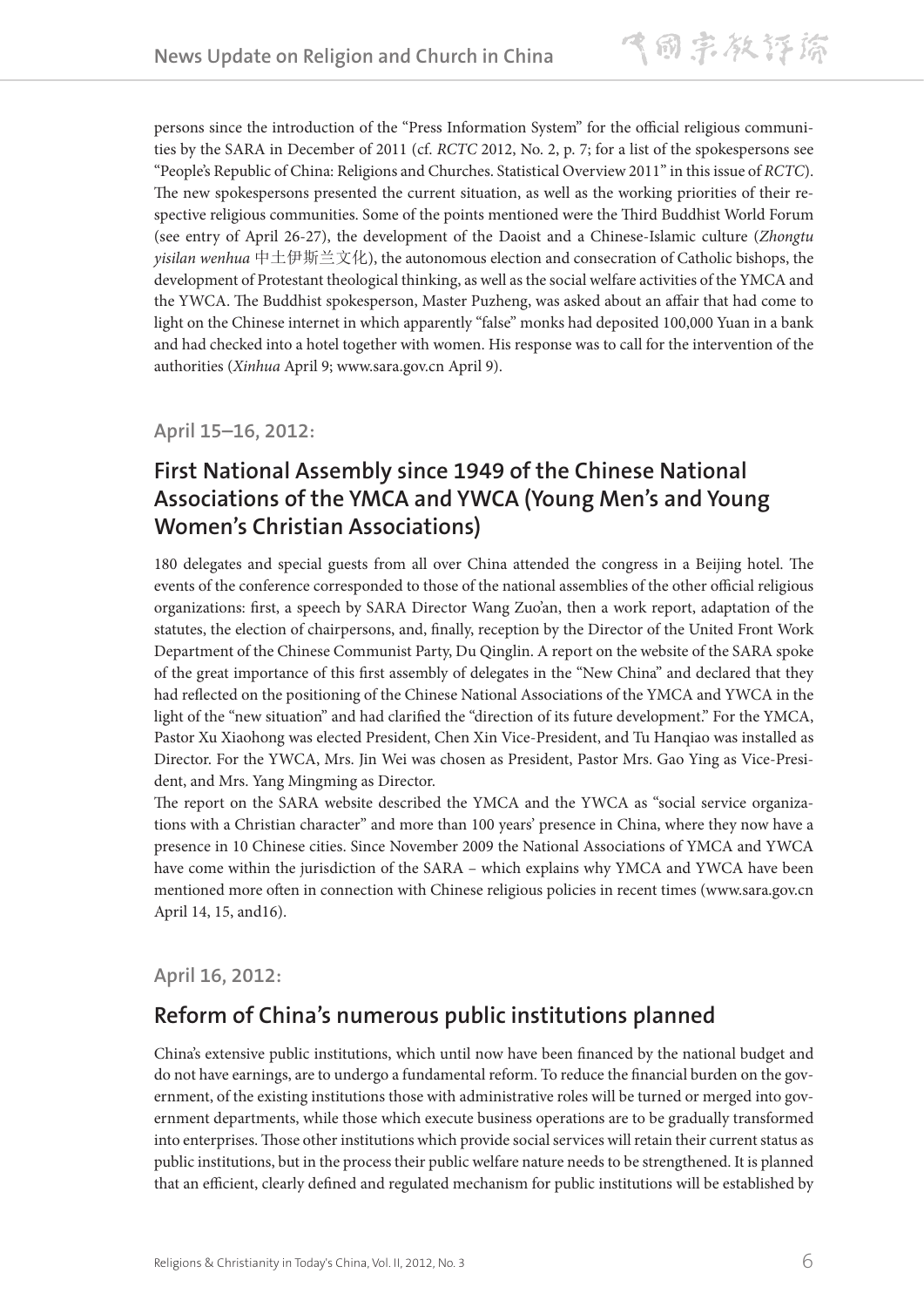2020, whereby efforts will be particularly focused on improving the social welfare system as a whole and on equalizing social services between rural and urban areas and among different regions (*Xinhua*  April 16 and 17, 2012).

**Between April 19 and June 20, 2012:**

## **Eight Tibetans immolate themselves in protest**

As they did so, they demanded freedom for Tibet and the return of the Dalai Lama. With the exception of one 36 year old housewife and mother and one man over 50, most of the eight – of whom six died on the day they set fire to themselves – were young men in their early twenties. Three of the self-immolations occurred in the Ngaba Prefecture of Sichuan Province, three in Qinghai Province, and for the first time there were also two in the Tibetan capital city of Lhasa. According to reports, the self-immolation of two young Tibetans near the Jokhang Temple in Lhasa on May 27 triggered tightened restrictions, with checkpoints around the temple and the stationing of security forces in the other temples of Lhasa. It led to a considerable number of arrests, apparently mainly in an attempt to filter out and expel Tibetans from outside the Tibet Autonomous Region (i.e., from Sichuan, Qinghai, and Gansu) who were present in the area without residence permits. In connection with the self-immolations and other protests, in recent months Tibetans were also arrested in other places or were given prison sentences.

According to one statistic of the International Campaign for Tibet, since February 2009, 41 Tibetans have set themselves on fire (of whom 40 since March 16, 2011). 31 of the 41 are known to have died as a result of their burns. Of the 41, 35 were men. 25 of the 41 were from the Ngaba (Chinese: Aba) Autonomous Tibetan and Qiang Prefecture in the north of Sichuan Province, which has thus become the epicenter of the wave of self-immolations. Among the Tibetans who set themselves on fire, 7 were monks and 9 were former monks of the Kirti Monastery in Ngaba.

The Chinese media, which also reported on the self-immolations, repeatedly accused the Dalai Lama and the "Dalai clique" of inciting them. The Tibetan government in exile rejected the accusations and claimed that the self-immolations were in fact the direct result of Beijing's own policies on Tibet (lists at www.tibetoffice.ch and www.savetibet.org; numerous other reports in the media, see *TibetInfoNet News Digest* for this time period).

**April 19, 2012:**

## **At Easter, more than 22,000 baptisms in the Catholic communities of China**



A Baptism in China – Easter 2012. Photo: www.xinde.org.

According to a report of the Faith Institute for Cultural Studies in Shijiazhuang, which annually collects relevant data and publishes it in the newspaper *Xinde* (*Faith*), this past Easter 22,104 baptisms were performed in 101 different dioceses. More than 75% of those baptized were adults. Many other baptisms occur as well, however, at different times of the year, and those have not yet been integrated into the statistics. In addition, by the reporting deadline of April 19, a number of communities had not yet submitted their reports. The figures for the individual cities and provinces respectively appear as follows: Beijing 500;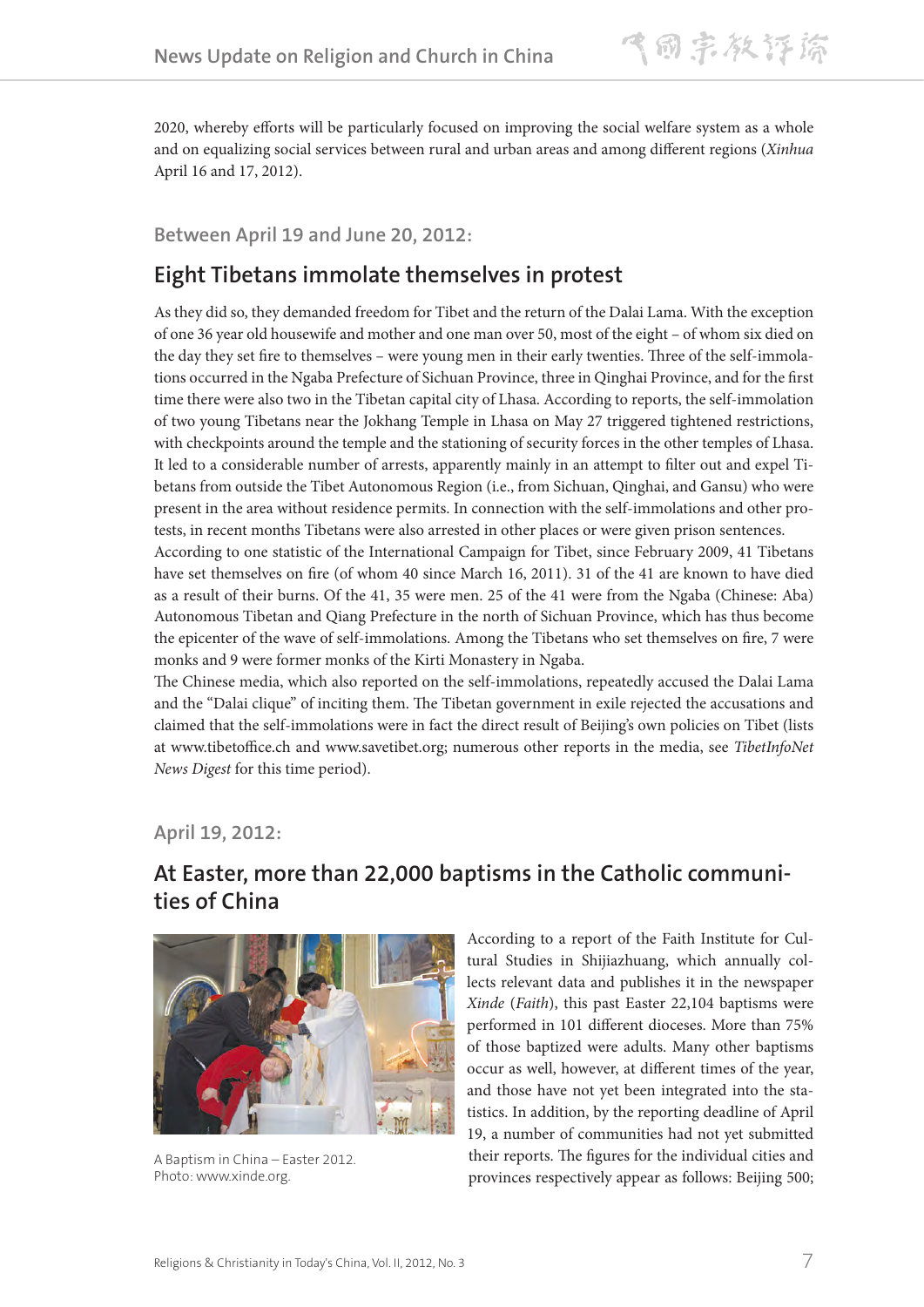Shanghai 379; Tianjin 116; Chongqing 1,200; Liaoning 726; Heilongjiang 475; Jilin (two parishes) 75; Hebei 4,410; Shanxi 1,819; Inner Mongolia 852; Shaanxi 1,748; Gansu 198; Qinghai 13; Ningxia 87; Xinjiang 20; Henan 1,274; Hubei 376; Hunan 202; Jiangxi 156; Shandong 1,289; Jiangsu 385; Anhui 137; Zhejiang 1,122; Fujian 721; Sichuan 1,534; Guizhou 160; Yunnan 178; Tibet 3; Guangdong 1,427; Guangxi 514; and Hainan 8; making a grand total of 22,104. The number of baptisms in Hong Kong amounted to 3,500. At Easter in the three Chinese communities of New York City a total of 154 persons were baptized and 216 were confirmed (*AsiaNews* April 7; *Fides* April 12 and 20; *Hong Kong Sunday Examiner* April 7; *Vatican Information Service* April 24; *Xinde* April 20).

**April 19, 2012:**

# **Episcopal ordination in Nanchong, Sichuan Province**



Bishop Chen Gong'ao, photographed when he was still a priest. Photo: *UCAN*.

Forty-seven year old Fr. Joseph Chen Gong'ao had already received approval from the Vatican to be ordained bishop back in 2002 and was elected in the diocese as candidate in 2010, but he postponed the ordination ceremony to ensure that no illegitimate bishop would take part in the consecration. Unfortunately, he didn't succeed. Five legitimate bishops took part in the ordination in Nanchong on April 19 but so, too, did Msgr. Paul Lei Shiyin from Leshan, who had been ordained on June 29, 2011 without papal mandate and who was subsequently excommunicated by the Holy See. The legitimate bishops were Peter Fang Jianping of Tangshan as principal consecrator (following his par-

ticipation in an illicit episcopal ordination in 2011, he had begged Rome for forgiveness and had been reconciled), Joseph Li Jing of Ningxia, Paul He Zeqing of Wanzhou, Paul Xiao Zejiang of Guiyang, and Peter Luo Xuegang of Yibin. Lei Shiyin's participation in the rite unleashed a storm of criticism in China as well as abroad. Archbishop Savio Hon, Secretary of the Congregation for the Evangelization of Peoples, commenting on the incident to *AsiaNews* (April 19) said: "He had failed to respect the person of the new bishop and the community. He should have considered the needs of others and certainly not taken part." Bishop Chen is known for his fidelity to the Church and as a good missionary. Since 2005 he functioned as administrator of the diocese and since 2008 he was the Rector of Sichuan Province's major seminary. He states that the major focus for his future work will be the ongoing formation of the clergy and of the laity. In addition, Bishop Chen would like to build a new cathedral since the current one was damaged in the Wenchuan earthquake in 2008. The episcopal see of Nanchong had been vacant since the death of Bishop Huang Woze in 2004 (*AsiaNews* April 18 and 19; *Sunday Examiner* April 28; *UCAN* April 17 and 19; www.vaticaninsider.com April 18 and 19).

#### **April 20, 2012:**

## **Dalai Lama appoints American abbot of a Tibetan monastery in India**

Nicholas Vreeland, Director of the Tibet Center in New York, will be enthroned on July 7, 2012, as Abbot of Rato Monastery in southern India. A press report of the Tibet Center indicated that this is a historic moment, for it is the first time that a Westerner will be named Abbot of an important Tibetan monastery. In an interview, Vreeland explained that the Dalai Lama wants to bring Western ideas into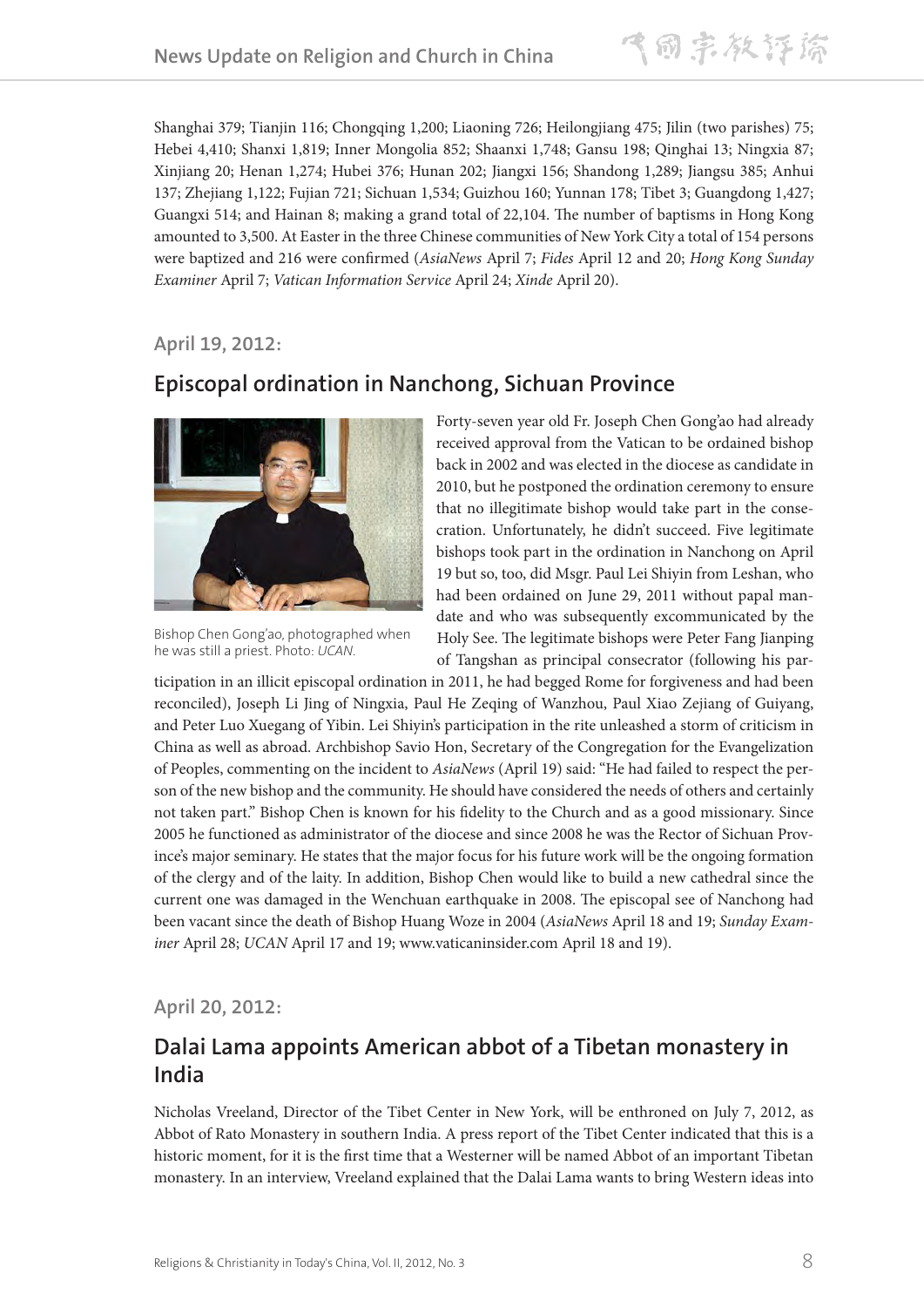the monastic system of Tibetan Buddhism, since he recognizes that new air needs to be brought into these institutions. Vreeland, son of a U.S. diplomat and himself a photographer, became a monk in 1985 and underwent his monastic formation in the Rato Monastery. In 1998 he was awarded a Geshe degree. The original Rato Monastery was founded near Lhasa in the 14th century. In 1983 it was re-founded in exile in India (www.huffingtonpost.com June 27; www.nicholasvreeland.com; www.pbs.org June 15; www.thetibetcenter.org May 10).

**April 24, 2012:**

## **450th birthday of Xu Guangqi, Chinese scholar, statesman, and convert (1562–1633)**

This important man was remembered in his home town of Shanghai by politicians, scientists, and Church representatives (see also *China heute* 2012, No. 2, pp. 75-76 and 111-118 [in German]).

#### **April 24, 2012:**

## **Indian state government drops criminal conspiracy charges against Karmapa**

According to an official of the Home Office of the northern Indian State of Himachal Pradesh in a conversation with *AFP*, the police and state district attorney had no material evidence to pursue the indictment. On May 21 the court approved the decision of the government to remove his name from the charge sheet. The trial against nine others accused in the case will continue.

On December 7, 2011, the State of Himachal Pradesh brought charges of criminal conspiracy against Ogyen Trinley Dorje, the 17th Karmapa Lama. The background to the accusations was the discovery during a raid on January 28, 2011, of cash in various currencies (among them Chinese RMB) valued at more than 1 million \$US in the Gyuto Monastery in Dharamsala, residence in exile of the 26 year old Karmapa. Following this event, the Indian media circulated the suspicion that the Karmapa, who had fled from the PR China to India in 1999, was a Chinese spy (cf. *RCTC* 2011, No. 1, p. 6-7). He himself denied this and his office explained that the monies found were in reality the free-will offerings given by the faithful (including offerings from Tibetans from the People's Republic of China). In January of 2011 Xu Zhitao of the United Front Department of the Communist Party of China had also rejected the accusation of espionage.

The Karmapa is the leader of the Karma Kagyu school and, as such, is one of the highest ranking leaders of Tibetan Buddhism (*AFP* April 24; *Global Times* April 25; *IANS* April 24; May 21; *Phayul* April 24).

**April 25, 2012:**

#### **New Bishop for Hunan ordained**

Fr. Methodius Qu Ailin was ordained bishop on April 25 in the Cathedral of Changsha, the province capital. The 51 year-old bishop is recognized by both Rome and by the Chinese government. Bishop Joseph Li Shan of Beijing was the principal consecrator. Other bishops concelebrating were John Lu Peisen of Yanzhou (Shandong), John Baptist Li Suguang of Nanchang (Jiangxi), Paul Liang Jiansen of Jiangmen (Guangdong), and John Baptist Tan Yanquan of Nanning (Guangxi), all of whom are rec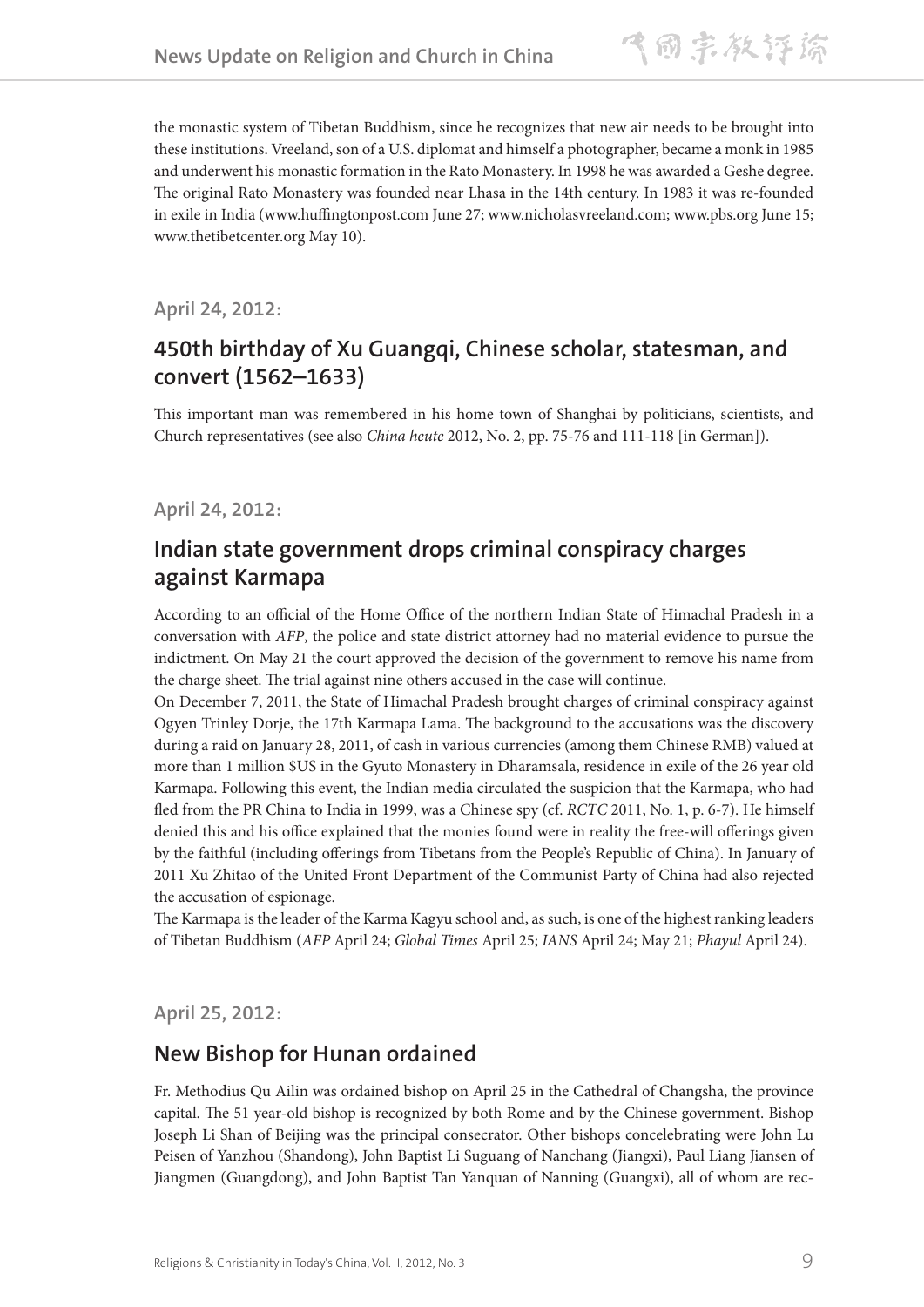ognized by Rome. As had occurred at the ordination in Nanchong (see entry above for April 19), this time, too, an illegitimate bishop took part in the ceremony, Joseph Liu Xinhong of Wuhu (Anhui), who had been ordained bishop without the approval of the Holy See in 2006.

Bishop Qu Ailin was named administrator of the Diocese of Hunan in 1999. The see had been vacant since the death of Bishop Simon Qu Tianxi of Changsha in 2000. From the Vatican's perspective, the Province of Hunan has four dioceses and five apostolic prefectures. In 1991 the official Church authorities carried out a restructuring into six dioceses, and in 1999 merged them into Hunan Diocese. Since Rome did not recognize these administrative changes, Bishop Qu is considered to be Bishop of Changsha and administrator of all the other Church territories in the province. Only 200 faithful attended the consecration ceremony (*UCAN* April 23 and 25).

**April 26, 2012:**

## **China reveals plan to multiply the number of social workers**

China plans to increase the number of social workers to 1.45 million by the year 2020. That is an extraordinarily ambitious goal considering that the country only has slightly more than 200,000 social workers at present. Furthermore, it would clearly seem to outstrip the capabilities of the existing educational establishments, which confer only 20,000 master degrees in social work annually. Li Liguo, Minister of Civil Affairs, told the state news agency *Xinhua* that "the range of colleges and universities training social workers will be expanded." In order to obtain qualified social workers, Li promised higher wages as well as preferential treatment for well-trained professionals. According to him, this way the number of social workers will increase to half a million by 2015, before being almost tripled in the ensuing five years. This goal was confirmed on April 26 when party and government officials published their "Longterm plan (2011–2020) for developing a national social work system" (*Xinhua* May 9).

**April 26, 2012:**

#### **Communiqué of Vatican's China Commission released**

The fifth plenary meeting of the Commission for the Catholic Church in China established by Pope Benedict XVI in 2007 was held at the Vatican from April 23–25, 2012. The aim of the commission is to study questions of importance concerning the life of the Catholic Church in China. Among the approximately 30 participants were leaders of the Roman dicasteries, Chinese bishops from Hong Kong, Macau, and Taiwan, as well as representatives of religious orders. At the end of the gathering the commission released a communiqué entitled "May the Face of the Church Shine Forth with Clarity in the Midst of the Noble Chinese People." The principal theme of the meeting were the tasks and formation of the lay faithful in China, in view also of the upcoming "Year of Faith." In addition, they discussed, among other things, problems associated with the illicit consecration of bishops as well as the ongoing formation of priests, seminarians, and religious sisters (*UCAN* May 10; *Vatican Information Service VIS* April 21 and 26; *Vatican Insider* May 1; for the text of the communiqué, see www.vatican.va).

**April 26–27, 2012:**

## **Third World Buddhist Forum meets in Hong Kong**

Approximately 1,000 Buddhist monks, nuns, lay people, and scholars from 50 countries met to discuss in lectures and 7 sub-forums the main theme "Common Aspirations and Actions toward a Harmoni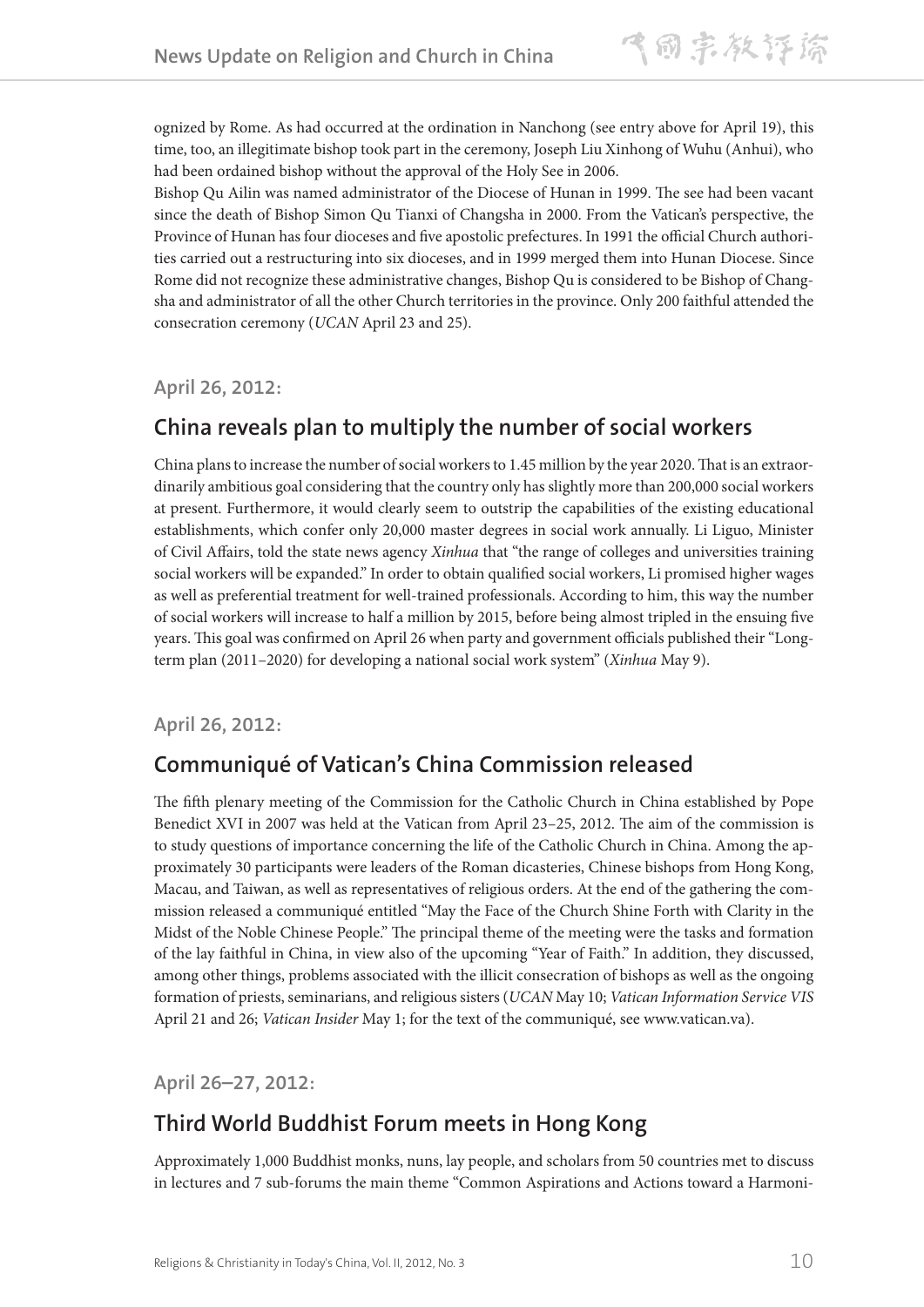ous World". The organizers were the Chinese Buddhist Association, the Hong Kong Buddhist Association, and the Chinese Association for Religious and Cultural Exchange with its Director Wang Zuo'an, who is at the same time Director of the State Administration of Religious Affairs (SARA).

At the opening of the Forum, the 22 year old official Panchen Lama, appointed by the Chinese government (but not recognized by the Dalai Lama), held his first public discourse outside Mainland China, something which observers interpreted as an attempt on the part of China to create international recognition for him.

In conjunction with the Forum, a relic of the Buddha, a skull fragment excavated in 2010 at the Qixia Temple in Nanjing, was exposed in the Hong Kong Coliseum for the veneration of the faithful. According to Master Xuecheng, Vice-Chairman of the Chinese Buddhist Association, the relic should bring good luck and blessings to the citizens of Hong Kong on the occasion of the 15th anniversary of their return to China. The Forum also adopted a – very general – final declaration.

The First World Buddhist Forum took place in Hangzhou and Putuoshan in 2006 (cf. *China heute* 2006, No. 3, pp. 66 and 81 [in German]). The Second World Buddhist Forum was in Wuxi and Taipei in 2009 (*ibid*. 2009, No. 2, pp. 78 and 95-96 [in German]) (*South China Morning Post* April 27; *Xinhua* April 26 and 27; www.longquanzs.org March 27; www.sara.gov.cn/ztzz/dsjsjbjlt2012/ [= sub-page on the Forum at the website of the SARA. The text of the final declaration can also be found there]).

#### **May 2012:**

## **Prefect of the Congregation for the Evangelization of Peoples speaks out on China**

In an interview with the Catholic periodical *30 Giorni* (2012, No. 5) Cardinal Fernando Filoni, who in May of 2011 became the leader of the Vatican Congregation which is also responsible for the Chinese Church, spoke out on a number of topics, among which was the question of episcopal consecrations in China. People need to stop seeing bishops as officials, he said, or else everything will remain conditioned by a political vision. For bishops, other selection criteria are needed than for party or government officials; this must be respected, the Cardinal said. Naturally, as citizens bishops need to be loyal to their homeland, "giving to Caesar what is Caesar's, but not at the expense of giving to God what is God's. As successors of the apostles, it is required of them to be faithful in all things to the Church's doctrine. This is not an 'order' of the Pope. The faithful want it first of all. It is the faithful who actually then judge the suitability and dignity of their own bishops," Filoni explained. According to him, the people of God in China has "an extraordinary *sensus fidei,* purified by years of suffering" (*Vatican Insider* June 20; text of the interview can be found at www.30giorni.it/articoli\_id\_78430\_l1.htm).

#### **May 2012:**

## **Catholic Church in Hong Kong prays for Chen Guangcheng**

After four years in prison, followed by house arrest, on April 22 the dissident Chen Guangcheng succeeded in escaping. Protection in the U.S. Embassy in Beijing was given to Chen, who fights against forced abortions and sterilization. On May 2 he was transferred to a hospital in the company of a diplomat. On May 19 Chen was to be allowed to leave for the United States with his wife and two children. The Catholic Church in Hong Kong called on local priests to include Chen in their prayers during all Masses from April 28 to May 6. They also supported his claims that the officers who had tortured him physically during his detention should be punished, that his family should be ensured safety, and that corruption among officials should be stopped. The Justice and Peace Commission of Hong Kong Dio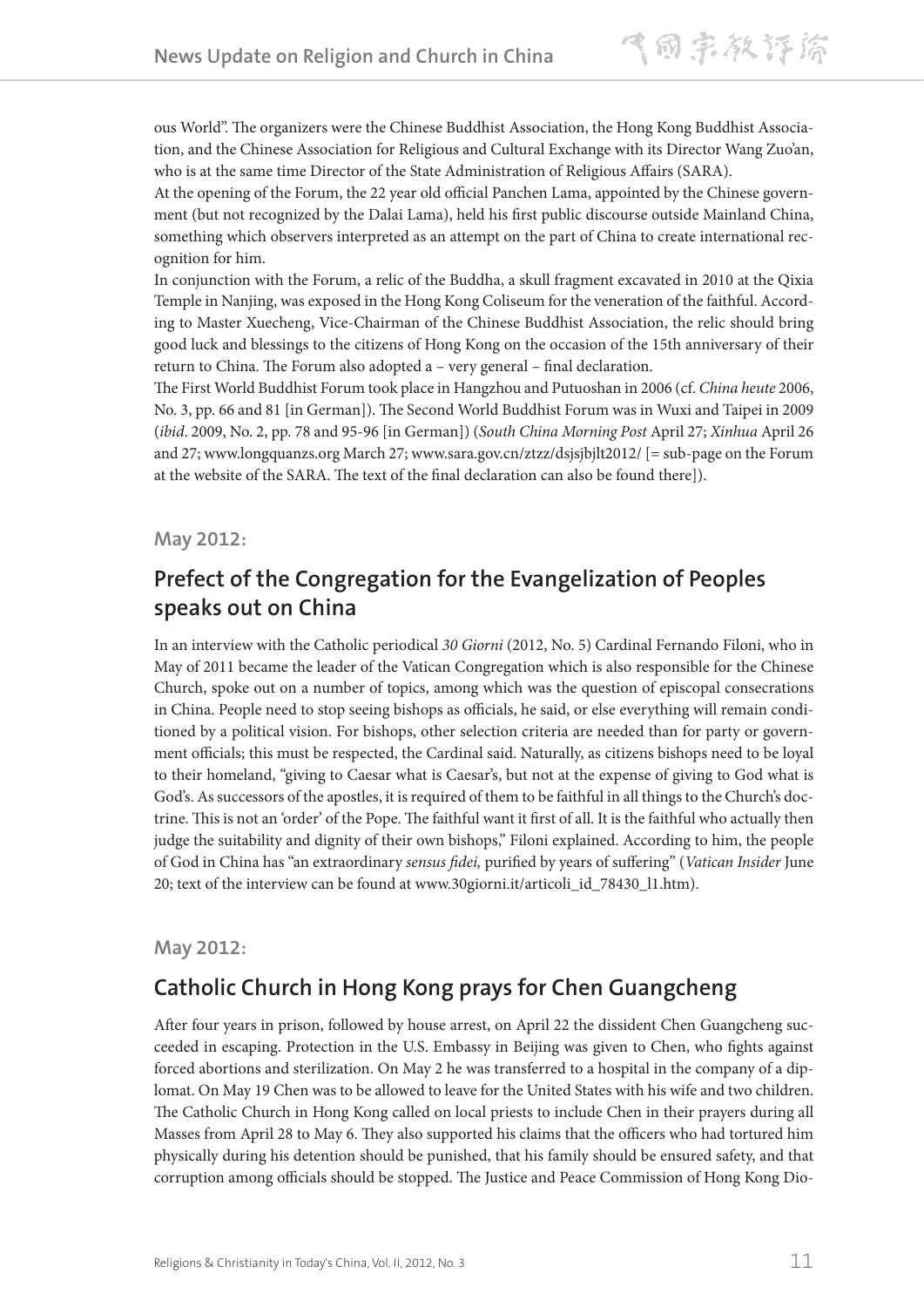cese also condemned the abuse suffered by Chen and urged the Chinese Catholic Patriotic Association to pray for him. The commission expected from Bishop Fang Xingyao, bishop in Chen's hometown of Linyi, not to stay silent in the face of government pressure, but to support Chen: The Chinese Church should fight not only for religious freedom, but also for the personal rights of the people. Zhang Mingxuan, a prominent Protestant house church pastor in Henan Province, pointed out: Chen is not a Christian, but we Chinese Christians pray for all those in pursuit of the truth" (*ENI* May 1; *Hong Kong Sunday Examiner* May 12; *South China Morning Post* May 10; *Taipei Times* May 20; *The Wall Street Journal* May 5).

**May 7, 2012:**

## **Bishops' Conference of Taiwan met in spring for the promotion of permanent, married deacons**

During their spring gathering, the regional Bishops' Conference of Taiwan decided to promote the office of permanent, married deacons in order to help meet the problems of the generally advanced age of the clergy and the overall lack of priests. Since Taiwan, unlike Hong Kong and Macau, has no experience with married deacons, the Archdiocese of Taipei will start up an appropriate pilot project. In future, these permanent deacons will be assigned above all in the more than 600 communities of the island which are currently without priests. Furthermore, on completion of philosophy and theology, they should also be encouraged to go on for another degree, so that they can be useful in specific areas of the Church for which priests are not necessarily suitable, such as financial management, information technology, construction, etc. (*Fides* May 7).

**May 9, 2012:**

## **Vatican communiqué triggers backlash from China's official Church**

In response to the communiqué issued following the plenary meeting of the Vatican's China Commission (see entry of April 26), on May 9 a commentary by a lay person under the pen name Xiaoyang (meaning "lamb") appeared on the joint website of the Patriotic Association and the official Bishops' Conference. It said, among other things, that the communiqué from Rome hurt the solidarity of Catholics in China and was of no benefit for the Church's pastoral and evangelical work. Some members of the Commission were accused of misunderstanding the situation of the Church in China and genuine needs of clergy and faithful. Xiaoyang cited the 100,000 persons baptized annually across the country, as well as other achievements in the pastoral and social fields, as evidence for the success of the Chinese Church and justified the Episcopal consecrations carried out independently of Rome. The commentary went on to say that the Vatican's China Commission "arrogantly places itself above the Chinese clergy, finds fault with our bishops, and destroys the unity and communion within the China Church." Alluding to the communiqué's call for prayer for the Church in China on May 24, the article also ended with a prayer to the Mother of God, so that "those people who do not understand the China Church do no more things that hurt charity and communion." One day later, Fr. Joseph Yang Yu, spokesperson of both the Patriotic Association and the Bishops' Conference, came out in support of the commentary and declared that it represented the thoughts of many Chinese Catholics. Yang defended the Chinese bishops and asserted that their consecration and the sacraments they confer are all valid and licit (*UCAN* May 11; www.catholicchurchinchina.org ).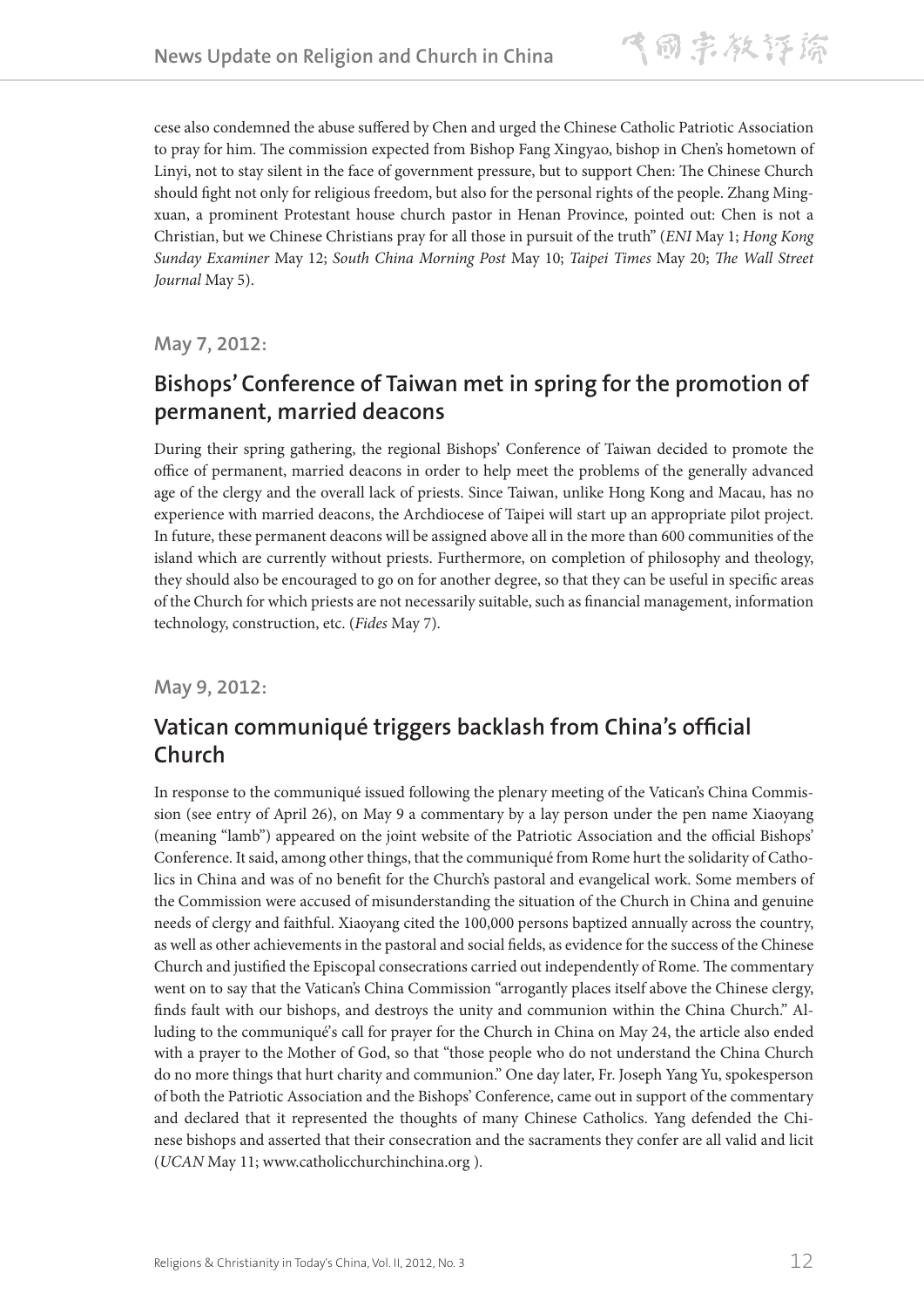**May 10–12, 2012:**

## **International conference on religion and social service meets in Nanjing**

Under the title of "Religion and Social Services: Building a Harmonious Society," the conference brought together 55 scholars and social service practitioners from China and abroad to exchange views on the development work and social work of religious communities and faith-based organizations. Among the organizers were the Protestant Amity Foundation and the Faculty of Social Sciences and Behavioral Research at Nanjing University (see also: *China heute* 2012, No. 2, pp. 83-88 [in German]).

**May 13, 2012:**

#### **First Matteo Ricci museum opens**

In Zhaoqing, Guangdong Province, the first Chinese museum has opened that is completely dedicated to the Jesuit missionary Fr. Matteo Ricci (1552–1610). The museum was realized as a cooperative effort between the Catholic Church and the civil authorities. The "Museum of Cultural Exchange between China and the West" is located near the ruins of the first church which Ricci and his confrère Michele Ruggieri were allowed to build after their arrival in China. The exhibits include writings, items of clothing, and scientific instruments that illustrate Ricci's life and his contribution to the exchange between cultures. Since the museum is located in a popular tourist spot, Fr. Gabriele Li Jiafang, parish priest of a nearby parish, is hoping that "more and more people will come to know the Catholic faith and the life and works of this great missionary" (*Fides* May 16; *UCAN* May 15).

**May 14, 2012:**

## **National People's Congress adopts revised Criminal Procedure Law**

With the amendment of the Criminal Procedure Law, the National People's Congress of China has for the first time included a provision with regard to the respect for and the protection of human rights in another law besides the Constitution. There were also other important amendments to this law (see also *China heute* 2012, No. 2, p. 72 [in German]).

**May 18, 2012:**

## *UCAN***: Hong Kong's sole M.A. program in Catholic studies at Hong Kong universities to close**

According to a *UCAN* report of May 18, Hong Kong's first and only master's degree program in Catholic studies, which had been inaugurated at the Chinese University of Hong Kong in 2005, will be closing down this September. Fr. Patrick Taveirne, the director of the university's Centre for Catholic Studies, admitted that it had been difficult to operate such a course at a secular university. For one thing, they had not been able to obtain a full-time professor with a specialization in Catholic studies, he continued; the center had been established with the financial support of the Diocese of Hong Kong in cooperation with the university's Department of Cultural and Religious Studies. Although the program had been quite popular at the outset, the number of M.A. candidates enrolled in the faculty slowly declined, ac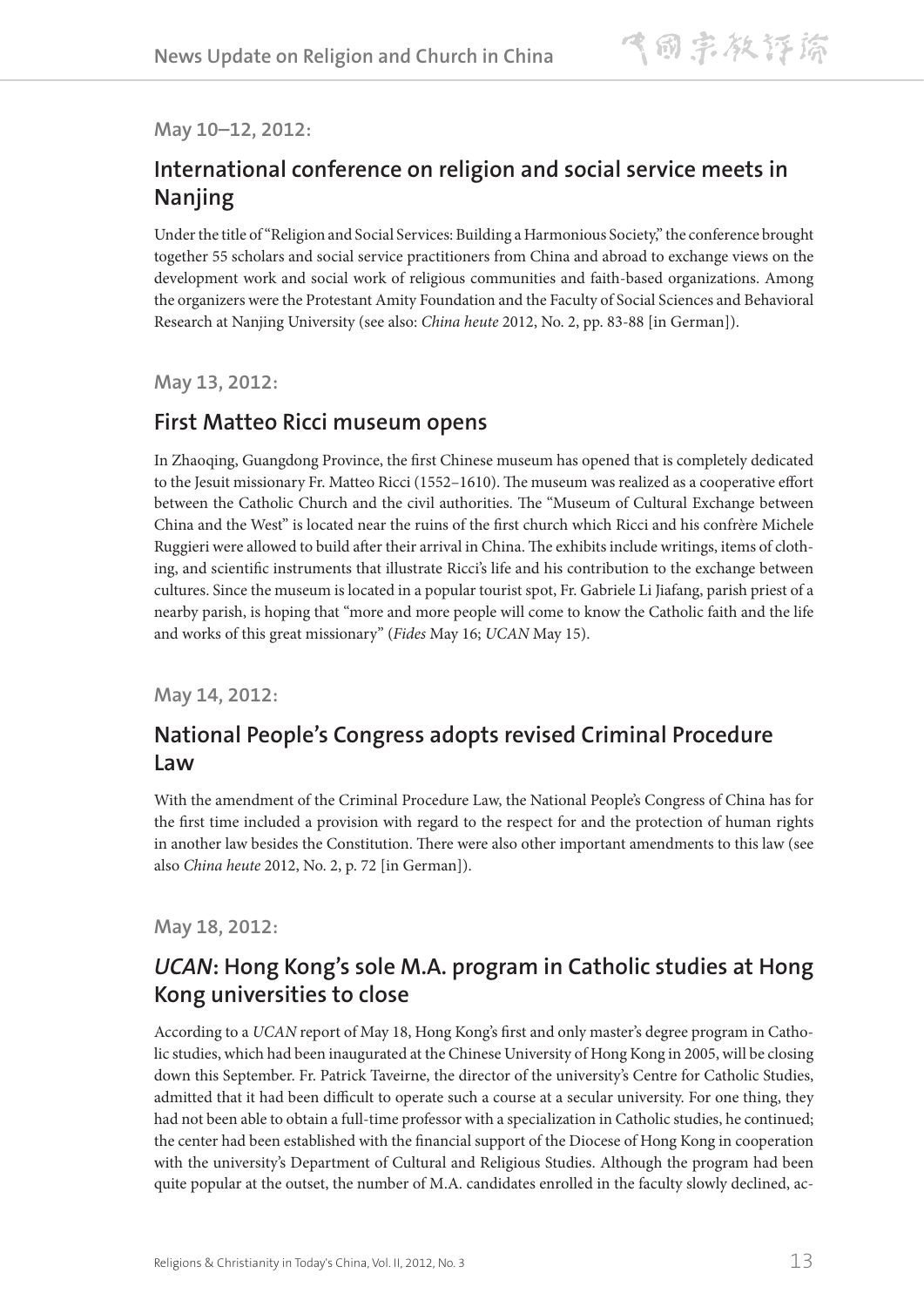cording to Professor John Lai Tsz-pang, coordinator of the M.A. program for Religious Studies. During this recent academic year there were only five M.A. candidates specializing in Catholicism, he said, for the specialties in Daoism and Buddhism, the number of candidates was even smaller, and those programs will also be terminated in September. Only the M.A. program in Protestantism will survive into the next academic year; it is run by Chung Chi College's Divinity School (*Sunday Examiner* June 2; *UCAN* May 18).

**May 20, 2012:**

## **22nd national day for helping the disabled**

As part of the 22nd national day for helping the disabled, Chinese Vice-Premier Hui Liangyu urged greater efforts to secure the basic cultural rights of people with disabilities. According to official statistics, there are more than 85 million persons in China living with a disability. Since the beginning of this current school year, more than 80,000 disabled school-age children were not able to go to school, partly because of poverty, but 56% could not do so because of their disability. The problem is especially acute in rural areas. Often the training offered is not tailored to the needs of the disabled. Local authorities are being encouraged to make home tutors available and to provide educational training for parents, as well as financial support for families who have children with disabilities. In addition, the government is increasing its efforts to create jobs for the disabled. The internet, in particular, seems to have an important role to play: more than 30,000 disabled people are currently managing online stores at the site Taobao.com (*Xinhua* May 20 and 31).

**May 22, 2012:**

## *Phayul***: Geshema degree becomes a reality for Tibetan nuns**

The decision that women may now officially obtain a Geshe degree, the highest academic degree of Tibetan Buddhism, was taken in May of this year at a meeting organized by the Department for Religion and Culture of the Tibetan government in exile in Dharamsala, at which, among others, the teachers of six women's monasteries and representatives of the Institute for Buddhist Dialectic Studies took part. A spokesperson for the ministry explained that for years the Dalai Lama has been a strong supporter of the Geshema degree. On August 21, 2011, the nun Kelsang Wangmo, originally from Germany, was the first woman to earn the Geshe title (*Phayul* May 22).

**May 24, 2012:**

## **The Day of Prayer for the Church in China**

instituted by Pope Benedict XVI was celebrated for the 5th time (see also *China heute* 2012, No. 2, pp. 76-77 [in German]).

**May 24, 2012:**

## **Underground Bishop Li Yi of Changzhi dies**

On the World Day of Prayer for the Church in China, 88 year old Msgr. Ermenegildus Li Yi OFM, Bishop of Changzhi (Lu'an) in Shanxi Province, died. Bishop Li was born on November 13, 1923 in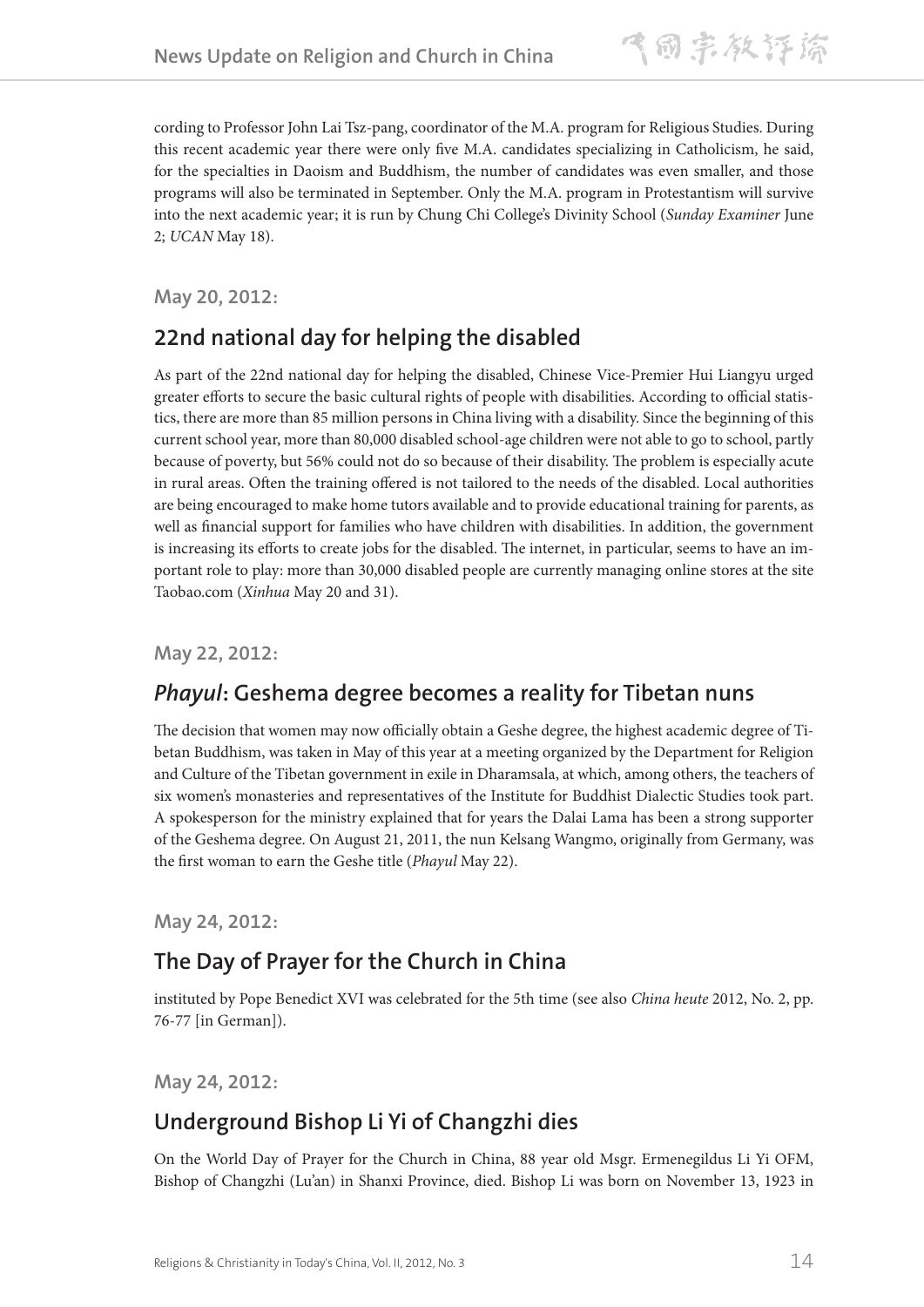the City of Changzhi and entered the Order of Friars Minor in 1943. He completed his studies of philosophy and theology at the major seminaries of Jinan and Hankou, where he was ordained a priest on February 6, 1949. After his ordination Fr. Li taught at a Catholic middle school in Macau and was also active in a parish there, where he took a particular interest in helping refugees from the North of China. From 1951 to 1955 he studied history at the University of Tianjin. From 1958 he worked as a parish priest in his home diocese of Changzhi. At the beginning of the Cultural Revolution in 1966 he was arrested and until his release in 1985 spent almost 20 years in prison. Afterwards, he was once again able to resume his pastoral activities in the churches of Anyang and Machang. On January 28, 1998, he was secretly ordained bishop of the Diocese of Changzhi, although the government refused to recognize him as bishop. Approximately 55,000 Catholics belong to the Diocese of Changzhi (*Fides*  May 31; *UCAN* May 30).

#### **May/June 2012:**

#### **Falungong reports mass petitions in Hebei and Heilongjiang**

According to the Falun Dafa Information Center (FDIC) – the press office of Falungong in New York – the readiness of the populace in China to intervene in protest against the abduction or torture of Falungong adherents is growing. In a petition dated May 31, 2012, according to a FDIC report, within two weeks 15,000 Chinese in Northeast China had signed and sealed with their thumbprint a demand that the death of the Falungong adherent Qin Yueming be investigated. Qin is believed to have died on February 26, 2011, in the Jiamusi Prison (Heilongjiang Province) as a result of torture to which he had been subjected.

Furthermore, according to the FDIC, 300 villagers of Zhouguantun (Botou, Cangzhou City, Hebei Province) had signed a petition on behalf of the Falungong adherent Wang Xiaodong, who had been arrested on February 25, 2012, although they later withdrew the petition following intimidation by the authorities. This case was also taken up by Amnesty International and, according to a Falungong source, it was discussed in the highest political circles. A further example of neighborly support is said to have occurred on June 9, 2012 in Tangshan (Hebei).

The Beijing lawyer Dong Qianhong was quoted by the Falungong-friendly newspaper *Epoch Times* as having said that the situation is improving and that meanwhile many judges and police officers are no longer treating Falungong adherents like common criminals and it seems that in recent times, at least to some extent, less severe sentences are being handed down (Amnesty International UA-152/2012, May 31; *Epoch Times* April 15; Falun Dafa Information Center May 28 and 31; June 22 and 30; cf. *RCTC* 2012, No. 1, pp. 13-14).

**May 29 to June 1, 2012:**

## **"A Workshop on Vatican II Documents" in Shijiazhuang**

After many years' delay in getting to know the Second Vatican Council (1962–1965), for the celebrations of the jubilee [50 years since the start of the Council] the Catholic Church in China has finally caught up with the universal Church – declared a representative of the organizers of the workshop, the Faith Institute for Cultural Studies in Shijiazhuang. The participants occupied themselves with the study of the various Council documents. They had come from 30 dioceses of Mainland China, and among them were 10 bishops, auxiliary bishops, bishop candidates, and diocesan administrators. There were also 50 priests as well as 33 representatives of 29 men's (!) and women's religious congregations. Among the lecturers coming from outside China there were, among others, Fr. Fang Zhirong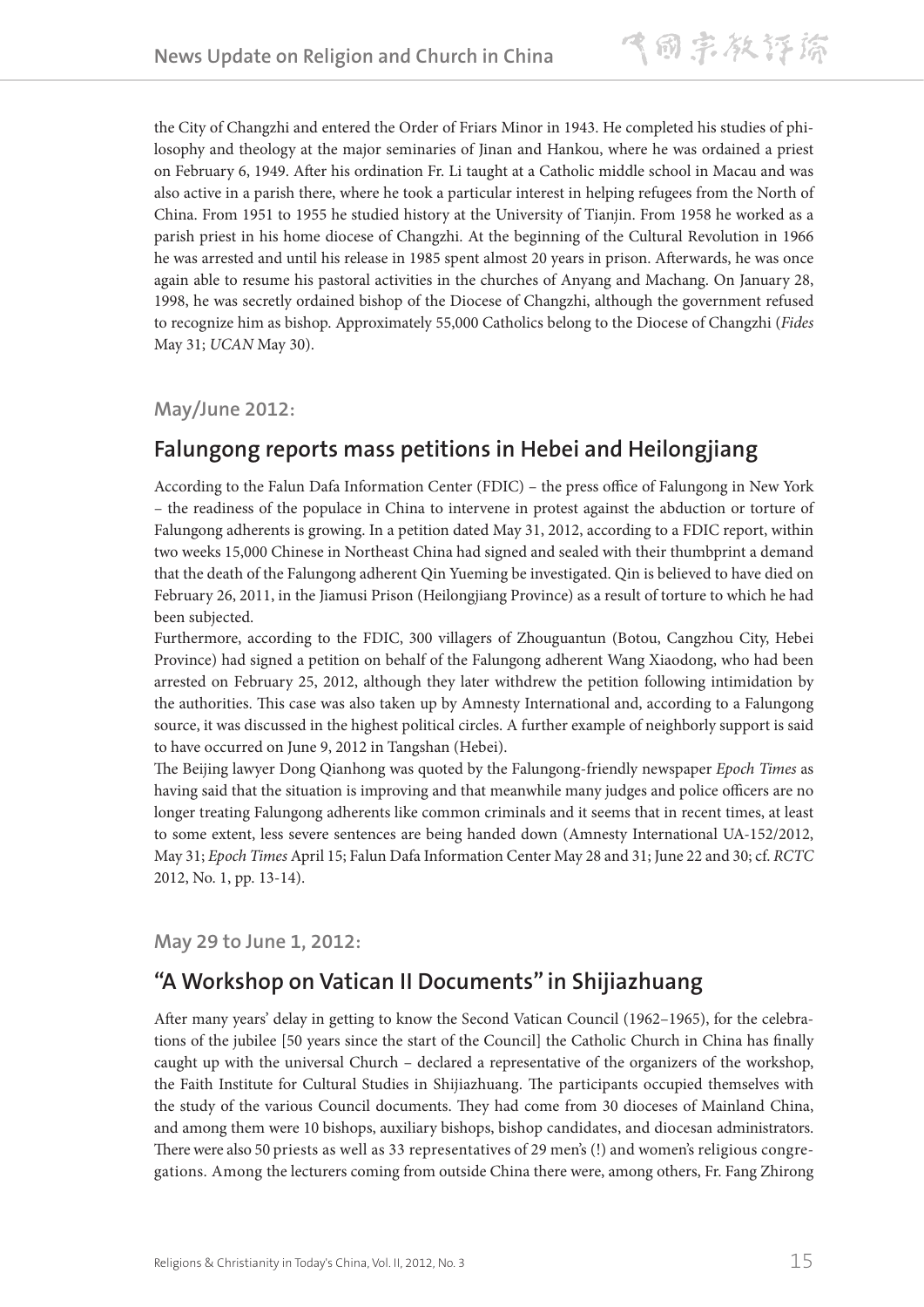

Three Popes and St. Peter's Basilica adorn the poster of the workshop.

SJ (Fu Jen University, Taiwan), Fr. Jeroom Heyndrickx CICM (Verbiest Institute KULeuven), as well as Vicar-General Dominic Chan and Liturgy Commission Chairman Thomas Law of the Diocese of Hong Kong.

On the occasion of the Council's jubilee, the Shijiazhuang based Catholic newspaper *Xinde* (*Faith*) has declared the Council to be its principal theme for 2012 and has urged its readers to send in articles (*Xinde* June 14; *UCAN* June 12).

#### **May 30, 2012:**

## **Father Ma Daqin elected as candidate for bishop in Shanghai**

With 160 votes in favor, representatives of the Diocese of Shanghai, including diocesan priests, religious sisters, and lay persons, have elected Fr. Thaddeus Ma Daqin as candidate to be the new Coadjutor Bishop of the Diocese of Shanghai. Among the votes in the government-required way of "democratic" election, two voters rejected and 28 abstained from voting. A further 15 representatives declined to appear for the election. Fr. Ma, born in Shanghai and the Dean in Pudong, was the only candidate for the position. He had recently received approval from the Vatican. Ninety-five year old Bishop Aloysius Jin Luxian SJ presided over the election and also cast his vote. The ordination will take place on July 7 in Shanghai, and is to carried out by Bishop Jin, who had appointed Fr. Ma to be his Vicar General last December. Fr. Ma Daqin was ordained priest on December 18, 1994, upon completion of his studies at Sheshan Seminary. For a couple of years he had worked as editor at the diocesan Guangqi Press. With its 150,000 Catholics, Shanghai counts among the largest and most prominent dioceses of China. The diocese also



Vicar General Fr. Ma Daqin in May of 2012. Photo: Martin Welling.

has an underground bishop, 94 year old Bishop Joseph Fan Zhongliang SJ, who has been ailing for many years and who is currently under house arrest (*UCAN* May 30; see also *RCTC* 2012, No. 2, p. 18).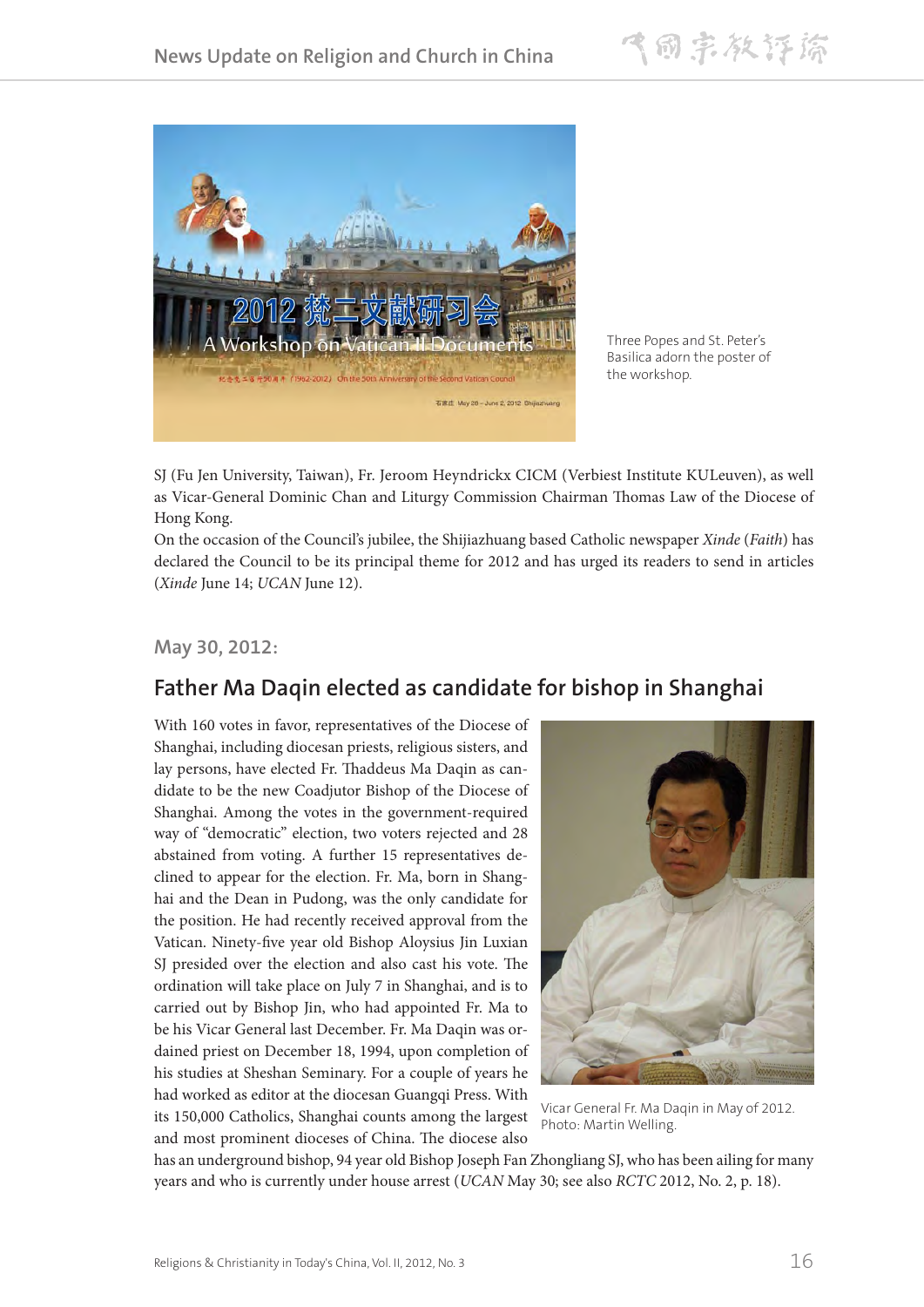#### **June 3, 2012:**

#### **Sisters' convent in Beijing to host "Open Door" day**

After last year's positive experiences, the St. Joseph's Sisters of the Diocese of Beijing have once again decided to open their doors, inviting anyone who might be interested in learning about the history, life, and activities of the sisters to drop in for a visit. The Congregation of the Sisters of St. Joseph was founded in 1872 by Bishop Louis-Gabriel Delaplace CM, then Apostolic Vicar of Beijing, as one of the first diocesan congregations of sisters in China. The convent was reopened in 1986 and today counts 50 sisters, most of whom are involved mainly in parish activities (*Fides* June 15).

**June 4, 2012:**

## **Memorial services in Hong Kong and Taipei commemorate Tiananmen massacre**

On the evening of June 4, in Victoria Park, a record number of Hong Kong citizens participated in a gathering to commemorate the victims of the 1989 massacre at Beijing's Tiananmen Square. The organizers spoke of 180,000 participants, but the police gave the number of 85,000. Among the participants there were many young families, school children, high school and university students, as well as many persons coming from Mainland China. According to the *South China Morning Post*, the event took place against the backdrop of growing public fears that freedom in Hong Kong will be eroded when Leung Chun-ying takes power as the new Chief Executive on July 1, 2012. Before the actual beginning of the demonstration, more than 1,000 Catholics gathered to pray together in Victoria Park. Hundreds of people in Taiwan also commemorated the victims of the massacre. 300 people took part in a prayer vigil and concert in Taipei (*AsiaNews* June 5; *Sunday Examiner* June 9; *South China Morning Post* June 5; *Taiwanese Central News Agency* June 4).

**June 4–5, 2012:**

## **Call to action against "religious fraud" at 1st Exchange of Experiences on the Management of Religious Sites**

Two hundred representatives of the official national organizations of the five major religions, as well as representatives of the provincial religious affairs authorities throughout China took part in this Exchange of Experiences organized by the State Administration of Religious Affairs (SARA) in Shanghai. At an accompanying press conference, a SARA representative announced that the SARA wants to curb "a growing trend of religious fraud," such as false Buddhist monks and Daoist priests, fake temples which are actually commercial enterprises, abuses such as arbitrarily collected fees, etc. Since – according to the SARA representative – these abuses occur mainly at non-registered sites, the SARA wants to make public a list of all registered sites for religious activities and of all religious personnel filed for the record with the government. A database of this information is being built up so that the faithful will be able to identify religious fraudsters and imposters. Master Xuecheng, Vice-Chairman of the Chinese Buddhist Association, declared on the same occasion that monks who peddle amulets and offer fortune-telling and divination for a fee on the street are mostly fakes.

The Exchange of Experiences apparently did not deal with the problem of the generally non-registered, and therefore illegal, places of worship and religious performers of traditional Chinese popular religion. While there are suggestions for religious policies dealing with these groups (cf. *China heute* 2011,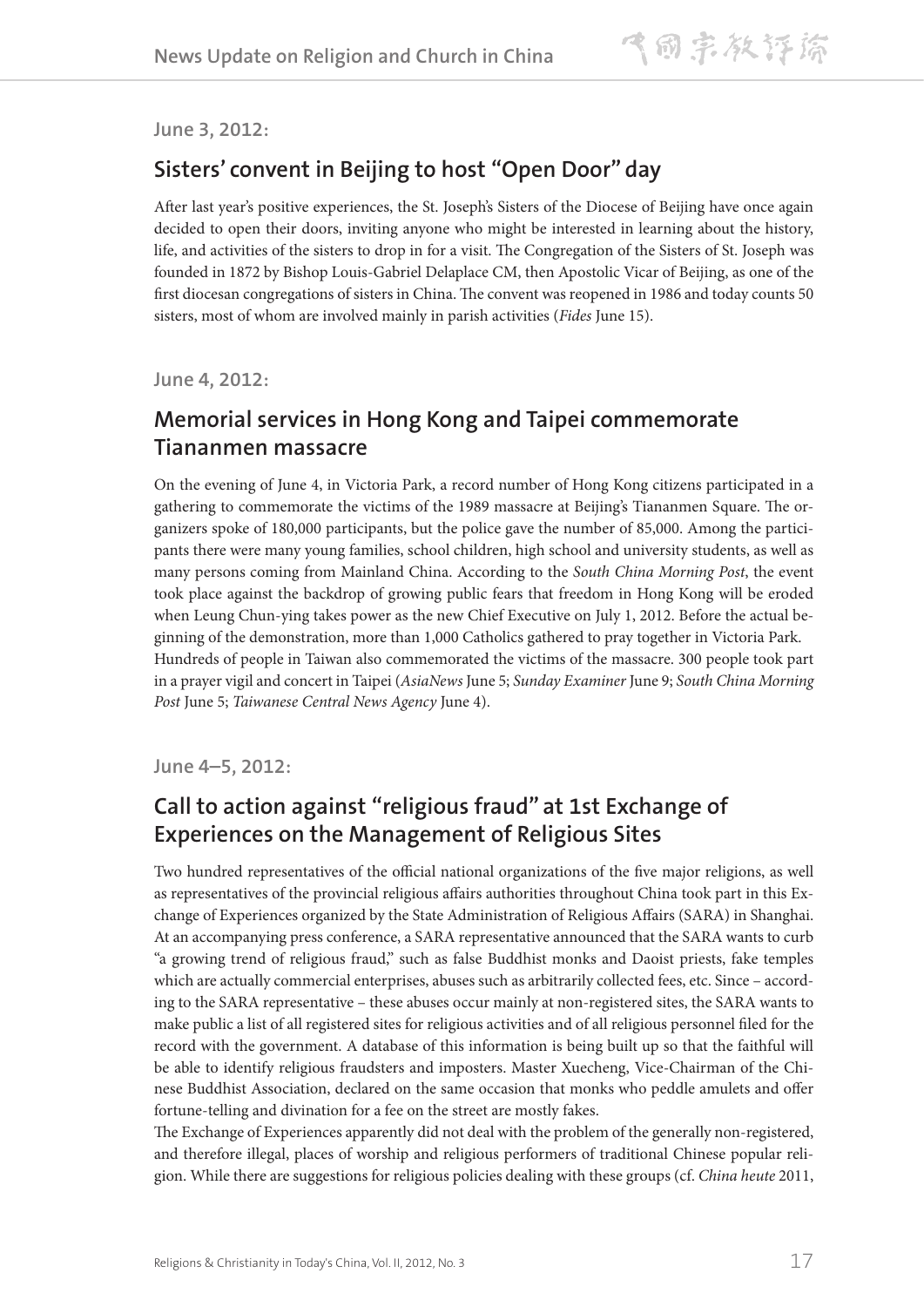No. 2, pp. 87-89, and 103-106 [in German]), it seems that the Exchange of Experiences in Shanghai means a step backwards (*China Daily* online June 6; *Xinhua* June 6; www.sara.gov.cn June 4 and 5).

**June 5, 2012:**

## **State Administration for Religious Affairs releases new measures for the record filing of Catholic bishops**

The "Measures for Reporting Bishops of the Chinese Catholic Church for the Record (Trial Implementation)" (*Zhongguo tianzhujiao zhujiao bei'an banfa* [*shixing*] 中国天主教主教备案办法 [试行]) assign to the Patriotic Association and to the official Bishops' Conference the leading role in the mandatory filing of applications for reporting Catholic bishops for the record with the state authorities. For details, see *China heute* 2012, No. 2, pp. 72-73 (in German). Chinese text of the document at www.sara. gov.cn/zcfg/15179.htm. A German translation will be published in *China heute* 2012, No. 3.

**June 8, 2012:**

## *UCAN***: Priest convicted of murder**

Fr. Joseph Shang Kanfa of Hailun, Heilongjiang Province, was sentenced to 15 years in prison for having beaten to death the ex-husband of a parishioner in a brawl last year. The man had shown up at the construction site of the new Sacred Heart of Jesus Christ Church in Hailun City, looking for his ex-wife and armed with a screwdriver. When the priest tried to intervene, a fight broke out, in which the man was struck on the head. He later died in hospital. Fr. Shang is to serve his prison sentence in Bei'an City. He had worked for 18 years in his parish following his ordination to the priesthood in 1993 (*UCAN* June 8).

**June 9–16, 2012:**

## **First meeting of a World Council of Churches commission in China**

The Commission of the Churches on International Affairs of the World Council of Churches (WCC) has met in Nanjing and Shanghai. The host organizations were the Chinese Christian Council (a member of the WCC) and the Three-Self Patriotic Movement of the Protestant Church in China. The program included a seminar on the theme of "Understanding China" at which Pastor Gao Feng, President of the Chinese Christian Council, described the Protestant church in China as autonomous, post-denominational, rapidly growing, and facing many challenges, among which are the lack of ordained pastors in many communities and a general lack of theological formation among lay leaders. At the seminar a representative of the State Administration for Religious Affairs also reported on the role of the religions in the building up of a harmonious society. WCC General Secretary Olav Fykse Tveit spoke on several occasions, including one session with students and professors of the Nanjing Theological Seminary. An entry visa to China had been denied to former Norwegian Prime Minister Kjell Magne Bondevik, a Lutheran pastor, who had been invited to be one of the moderators of the conference. In an interview with the *International Ecumenical News*, Bondevik speculated that the denial might possibly have been connected to the awarding by the Norwegian Nobel Prize Committee of the peace prize in 2010 to the dissident Liu Xiaobo (*ENI* June 15.; *UCAN* June 14; www.oikoumene.org May 30; June 15).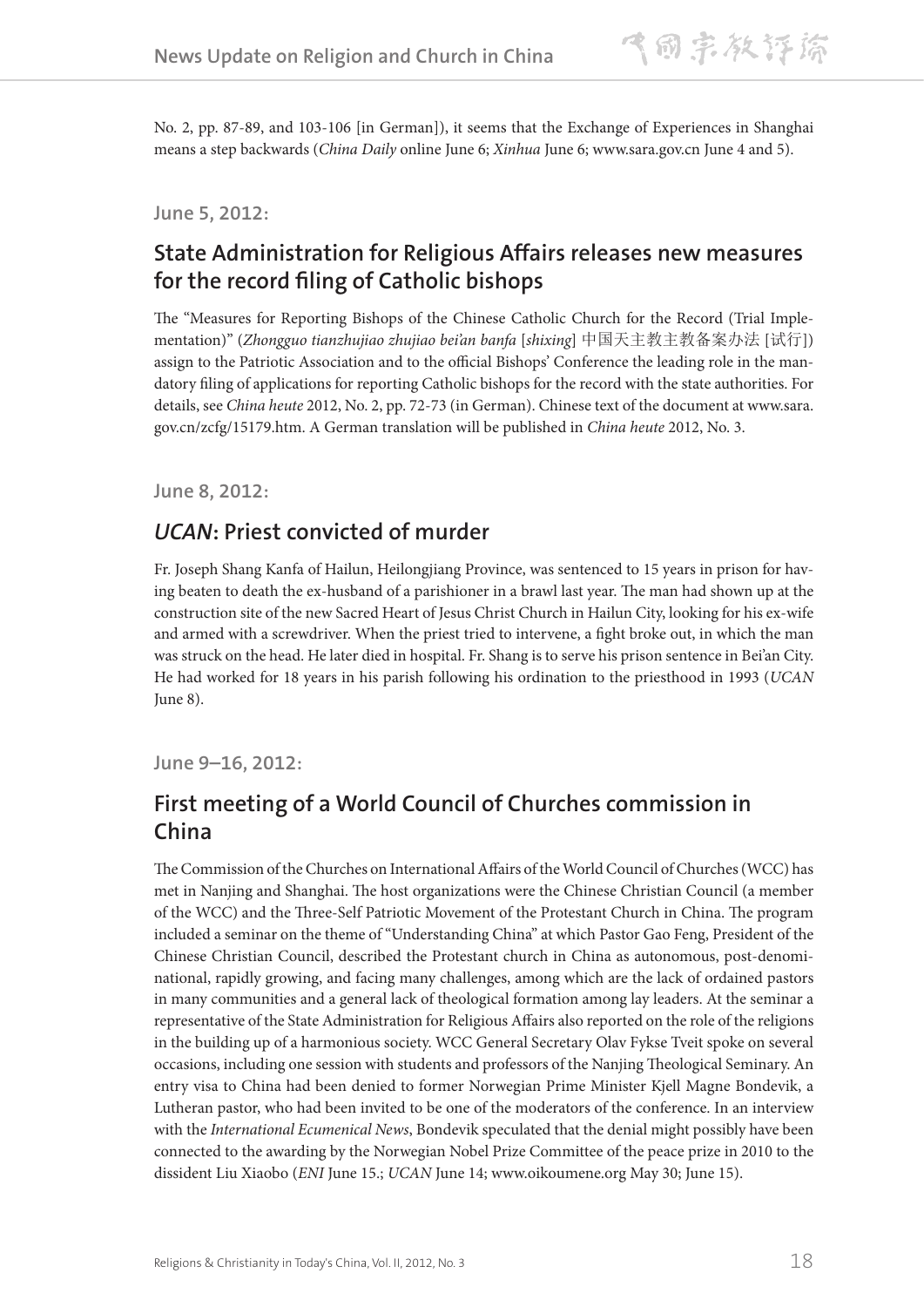**June 10, 2012:**

## **Mass protests in Hong Kong following the death of civil rights activist Li Wangyang**



Demonstrators in Hong Kong with photos of Li Wangyang, who died under unclear circumstances. Photo: *UCAN*.

According to estimates of the organizers, at least 25,000 people marched in protest to the liaison office of the People's Republic of China to demand an investigation into the alleged suicide of Li Wangyang in Hunan Province. Official police estimates put the number of protesters at 5,400. The 62 year old Li, who had been an advocate of workers' rights and who had spent more than 20 years in prison following the Tian'anmen massacre, was reported to have hanged himself on June 6. His relatives doubt this. Li had lost most of his sight and hearing as a result of torture while he was in prison. At the beginning of June, on the occasion of the anniversary of the Tian'anmen massacre, Li had given an interview to a Hong Kong journalist in which he described the torture he had endured and spoke out on behalf of a democratic China and an end to the one-party rule. On June 6 he was found dead in his hospital room and his body was cremated on June 10.

More than 30 organizations, including both Catholic and Protestant groups, co-organized the protest march. The Catholic Justice and Peace Commission, one of the sponsors, organized a prayer vigil before the march began. Approximately 100 Catholic demonstrators offered prayers for Li and for his family as well as for all of the dissidents in China (*AsiaNews* June 11; *ENI* June 11; *Kyodo News Service*  June 10; *Der Standard* June 11).

**June 11, 2012:**

## **State Council publishes "National Human Rights Action Plan of China (2012–2015)"**

This second human rights action plan of the Chinese government also contains a section on the freedom of religious belief. Apart from the general principles anchored in the Chinese constitution, several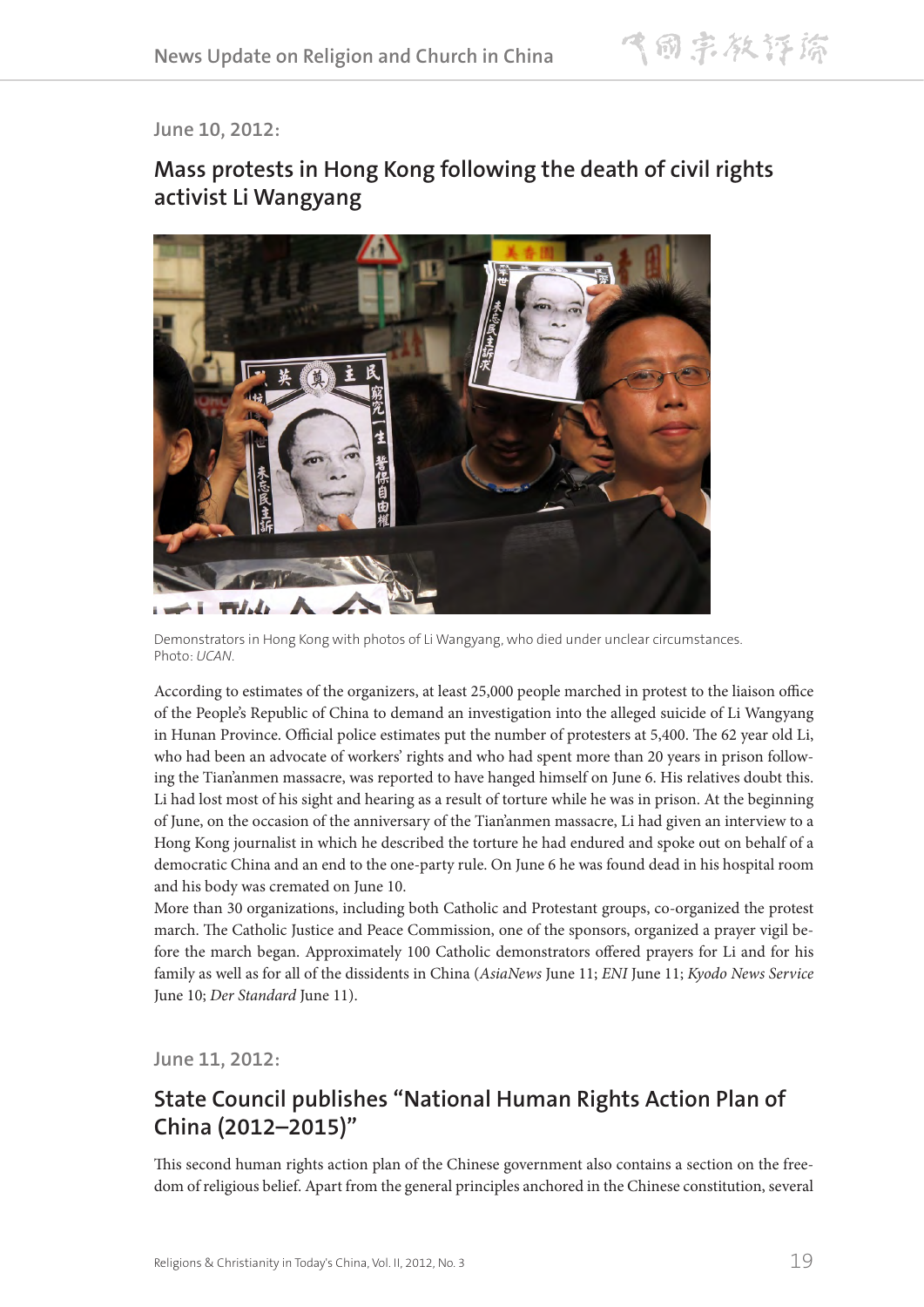points were mentioned which belong to the agenda of Chinese policy on religion: improvement of management measures for Muslim pilgrimages [to Mecca], the encouragement for religious believers to get involved in charity activities, and the implementing of regulations regarding social security for religious personnel (an English version of the document can be found at news.xinhuanet.com/english/ china/2012-06/11/c\_131645029.htm).

#### **June 12, 2012:**

## **Chinese delegation walks out of general conference of World Fellowship of Buddhists in Yeosu (Korea) to protest against the participation of Tibetans in exile**

At first, according to media reports, the secretary general of the World Fellowship of Buddhists (WFB), under pressure from the delegation of the Chinese Buddhist Association, had forced three Tibetan delegates to leave the assembly. Later on, however, at the opening ceremonies on June 12, when the Tibetans refused to leave, the 17 member Chinese delegation walked out of the conference and returned to China the following day. According to the *Taipei Times*, Chinese delegations have attended other WFB gatherings where Tibetan delegations were present, but this time the composition of the Tibetan delegation seems to have been a stumbling block, including as it did the former Prime Minister Samdhong Rinpoche and one further minister of the Tibetan government in exile.

In a statement on June 14, the Jogye Order of Korean Buddhism, the organizer of the conference, accused the Chinese delegation of disrespect towards a religious event and pointed out that the Tibetans are officially members of the WFB. The Jogye Order also said it would have to seriously reconsider its relationship with the Chinese Buddhists. The next day a spokesman for the Chinese Buddhist Association accused the Jogye Order of breaking its word and of interfering in China's internal affairs.

The World Fellowship of Buddhists was founded in Sri Lanka in 1950 and is headquartered in Bangkok. Its general conference takes place every second year, and had been planned this year at Yeosu from June 11–16 (*AFP* June 15; *Taipei Times* June 16; *Xinhua* June 16; *Yonhap* June 14).

**June 15, 2012:**

## **Archbishop Savio Hon on the question of a possible illegitimate episcopal consecration in Harbin**

In response to questions from *AsiaNews* about rumors of an episcopal consecration being planned without Papal mandate in Harbin in Heilongjiang Province (see entry of June 29), Archbishop Hon, Secretary of the Congregation for the Evangelization of Peoples, which is also responsible for the Chinese Church, stated that should such an unlawful episcopal ordination occur, "it would be very, very serious" and would hurt the whole Church and especially the Church in China. He had heard that the faithful in Harbin were praying and fasting that such an ordination would not take place, Hon said. He also believed that the candidate, Fr. Joseph Yue Fusheng, would not want to become bishop without the Papal mandate and prayed that he ["this brother"] would decide to choose loyalty to the Pope. Hon stated that the "mingling of bishops" [i.e. legitimate bishops being obliged to attend illegitimate ordinations and the contrary, illegitimate bishops attending ordinations of bishops with Papal mandate] is part of a strategy intended "to confuse the difference between legitimate and illegitimate" (*AsiaNews* June 15).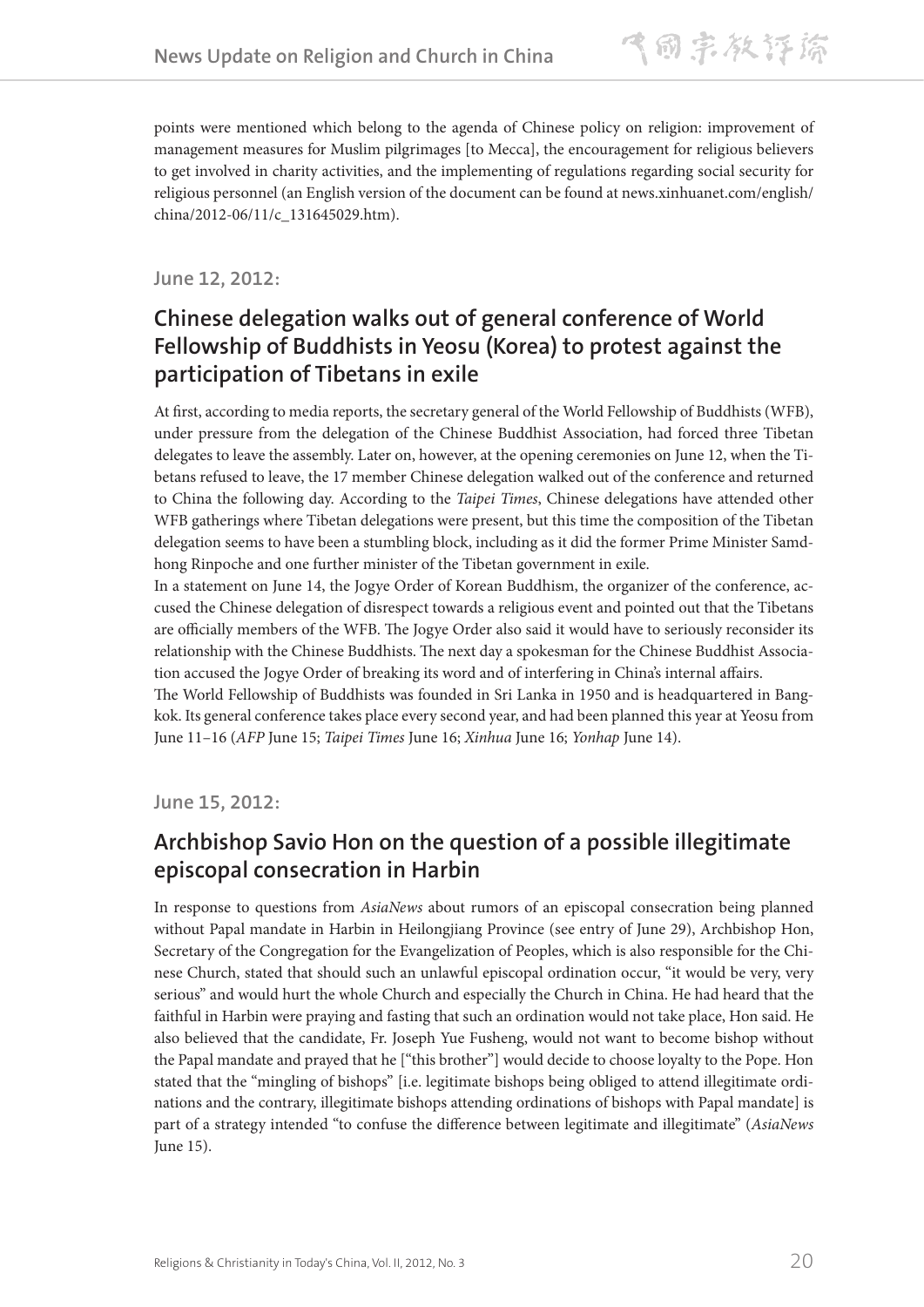**June 18, 2012:**

## **Beijing authorities publish textbook on ethos of government officials in ancient and modern China – conscience as the principal criterion**

The four-volume collection, the publication of which had been reported in the newspaper *Beijing ribao* (*Beijing Daily*), contains examples from both ancient and modern times on the theme of moral conduct of officials. It also contains proverbs as well as Confucian and Daoist maxims. It is titled *Zhongguo gu jin guande yanjiu* 中国古今官德研究 (Studies on Virtue for Officials in Ancient and Modern China) and is intended to be used as educational material for the prevention of bribery and corruption among party cadres in Beijing. It was compiled by the Beijing Academy of Social Sciences and the Beijing Communist Party's Disciplinary Committee. According to *Beijing ribao*, the textbook says in its preface that the decisive criterion for good or bad officials is the conscience, and declares: "He who exercises his office based on his conscience is a good civil servant and whoever suppresses his conscience when exercising his office is a bad civil servant" (凭着良心为官, 好官也; 昧着良心为官, 坏官也).

According to the *South China Morning Post* the news of the publication was received with skepticism. In order to be successful in the fight against corruption, Beijing must implement the rule of law and allow public criticism of the government, the paper said, citing the economist Hu Xingdou of the Beijing Institute of Technology (*AsiaNews* June 19,; *Beijing ribao* June 18 [bjrb.bjd.com.cn/html/2012-06/18/ content\_100510.htm]; *South China Morning Post* June 19; *Xinhua* June 18).

**June 18–24, 2012:**

## **Head of Moscow Patriarchate's Department for External Church Relations visits China**

Metropolitan Hilarion (Alfejew) of Wolokolamsk, among other activities, took part in the second consultation of the Russian-Chinese Group for Contacts and Cooperation in Religious Affairs. The visit was in response to an invitation by the Chinese State Administration for Religious Affairs (see also *China heute* 2012, No. 2, pp. 73-75 [in German]).

**June 25, 2012:**

## **Radio Free Asia: Muslims convicted following clash with police**

According to a report from Radio Free Asia, 14 Hui Muslims were condemned to up to 6 years imprisonment, after they had tried to prevent the demolition of a mosque by the police (see also *RCTC* 2012, No. 2, p. 7). The violent clash occurred on December 30 in the village of Taoshan, in Tongxin County of the Ningxia Autonomous Region of the Hui people in the Northwest of China. The mosque, however, was finally razed to the ground. According to the testimony of village residents, at least two people were killed in the clash and another 50 were said to have been wounded. In a rare reaction, the Organization of Islamic Cooperation consisting of 57 nations condemned the violence and the "heavy-handed" response of local authorities and called on China to respect the rights of Muslims to construct and maintain their places of worship and to freely attend religious services (*Radio Free Asia* June 25).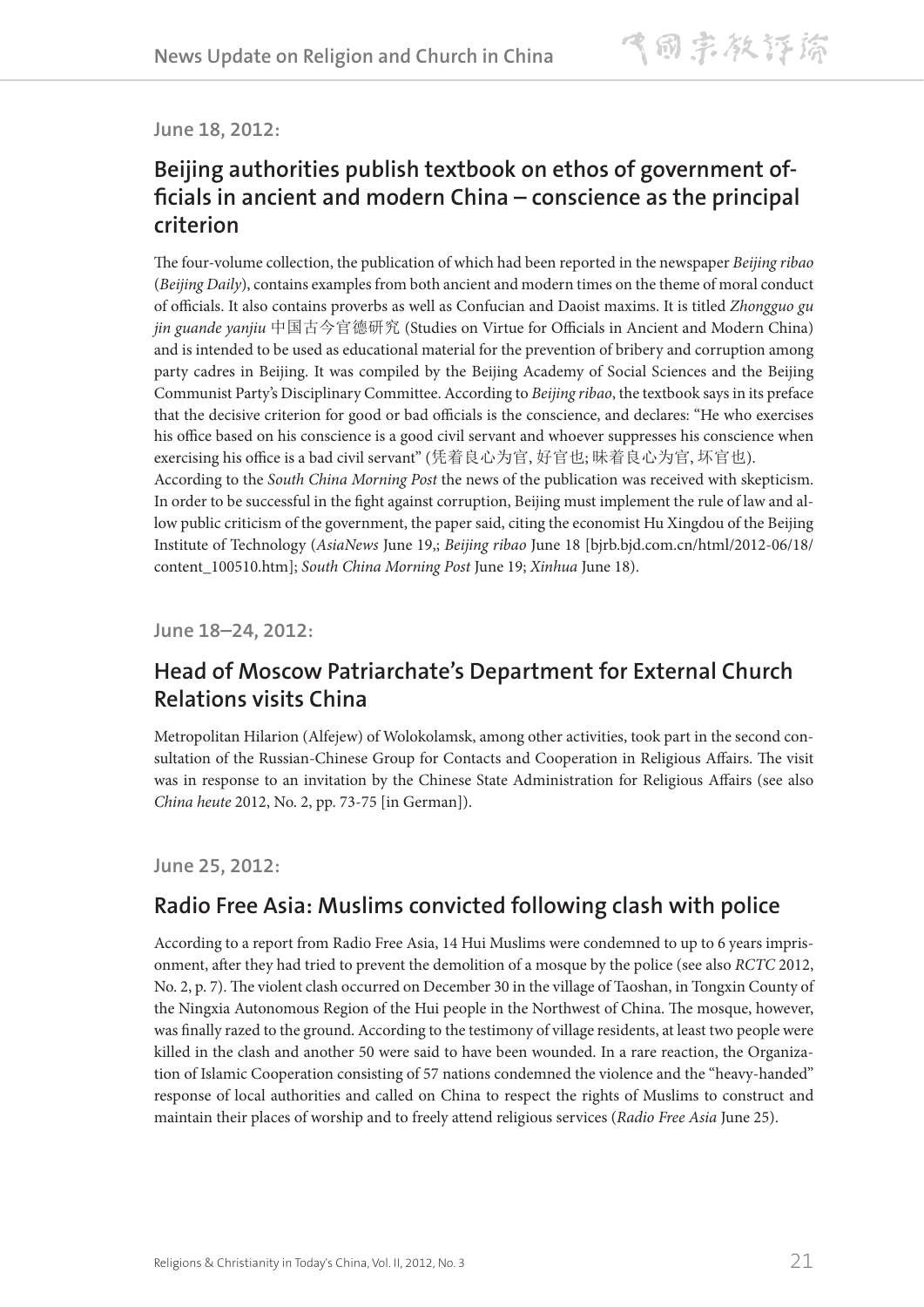**June 27, 2012:**

## **International Catholic Migration Commission expects a larger number of immigrants to arrive in Asia**

According to Johan Ketelers, Secretary-General of the Geneva-based International Catholic Migration Commission (ICMC), "Asia should prepare for a dramatic change in international migration trends due to the worsening debt crisis in Europe." High tech talent may in future also look for job opportunities in Asian countries such as China and India, thus Keteler. His remarks came at the third meeting of the Asia Working Group formed by the Office for Human Development of the Federation of Asian Bishops' Conferences and the ICMC, which concluded on June 27 in Hsinchu (Xinzhu, Taiwan). Keteler also mentioned that in China today, European experts may have fewer job opportunities than in previous years due to the fact that many Chinese graduates who studied abroad are now returning home to work, due to difficulties getting a job where they had studied. Bishops, priests, and laity from India, Indonesia, Pakistan, the Philippines, South Korea, Sri Lanka, Thailand, and Vietnam took part in the four-day long meeting (*UCAN* June 27).

**June 27–28, 2012:**

## **Patriotic Association and official Bishops' Conference host conference on Second Vatican Council – Vatican II claimed as the basis for an independent Church in China**



The church of the National Seminary in Beijing is at the center of the conference poster. It was built in the style of Beijing's Temple of Heaven.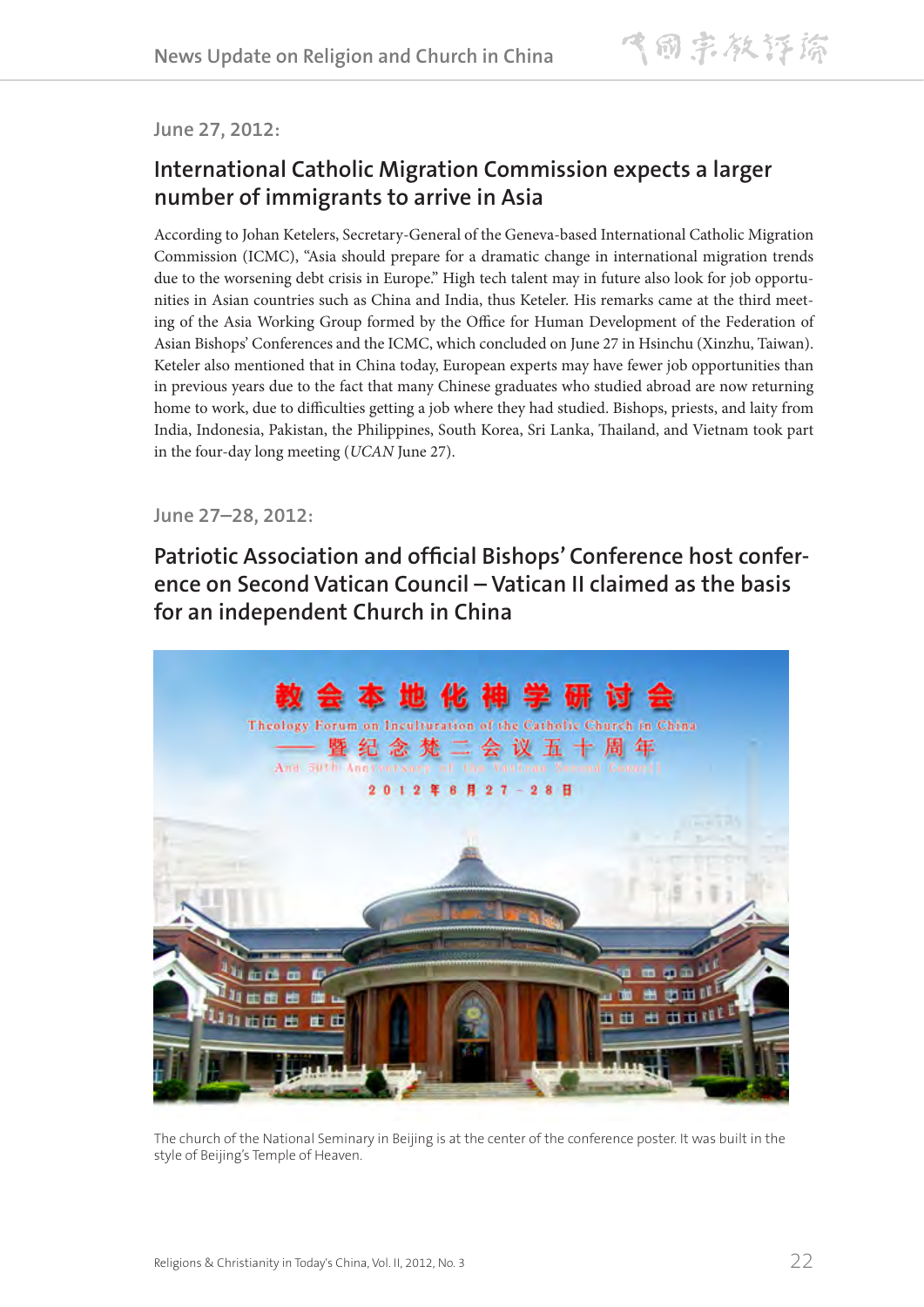The spirit of Vatican II is serving as an ideological foundation for the principle of an independent, selfgoverned Chinese Church, said Zhou Yongzhi, Vice-Secretary General of the Patriotic Association (PA) of the Chinese Catholic Church, in his lecture at the conference. His words were reported by *UCAN*. Another Vice-Secretary General of the PA, Wang Huaimao, declared at the conference that China, under the leadership of the Holy Spirit, was a decade ahead of its times in introducing the reforms of the 1950s [i.e., the creation of the Patriotic Association in 1957 and the first episcopal consecration without Papal mandate in 1958] all of which served as a practical demonstration and as stepping stones for the progressive spirit of the Council. Bishop Ma Yinglin, Chairman of the official Chinese Bishops' Conference, opened the meeting, which took place at the National Seminary in Beijing. According to information released by the organizers, 60 specialists took part, including Protestant theologians. *UCAN* reported that of the 10 bishops present, four (including Ma Yinglin) were not recognized by Rome (*UCAN* June 28; www.catholicchurchinchina June 26 and 27, the conference poster can also be found there).

**June 29, 2012:**

## **Excommunicated Bishop Lei Shiyin ordains four priests – two episcopal consecrations postponed**

On the symbolic day of Saints Peter and Paul, Lei Shiyin ordained four deacons as priests. He had been consecrated Bishop of Leshan exactly one year before in defiance of the directives from Rome. A fifth deacon refused to allow himself to be ordained by the excommunicated bishop, reported *UCAN* (relying on local sources). The other four are said to have been convinced to agree after the diocese allegedly promised them automobiles and a sum of money.

Archbishop Savio Hon of the Vatican Congregation for the Evangelization of Peoples declared on June 30, in a statement made to *Vatican Insider*, that Lei Shiyin had committed a "sacrilege." Since he is currently under penalty of excommunication, he is not permitted to either receive or administer any sacrament, Hon said.

Originally there were also two episcopal consecrations in Harbin and in Shanghai scheduled for June 29. They were postponed and re-scheduled for July 6 and 7 respectively. Referring to these two consecrations, Savio Hon said in the same interview that it is "absolutely forbidden" for a priest to be ordained bishop without Papal mandate, and added that whoever does so incurs automatic excommunication. Hon further pointed out that it is also forbidden and a serious violation of Church law for an illegitimate bishop to take part in an Episcopal consecration that has the Pope's approval.

In Harbin, Fr. Yue Fusheng is scheduled to be consecrated Bishop of Heilongjiang without Papal mandate. Fr. Ma Daqin in Shanghai does have the required Papal mandate, but there will be an illegitimate bishop taking part in the rite (*UCAN* June 29; *Vatican Insider* June 30).

All sources cited in this "News Update" refer to the year 2012, unless otherwise indicated. This "News Update" was first published in German in *China heute* 2012, No. 2, pp. 89-97.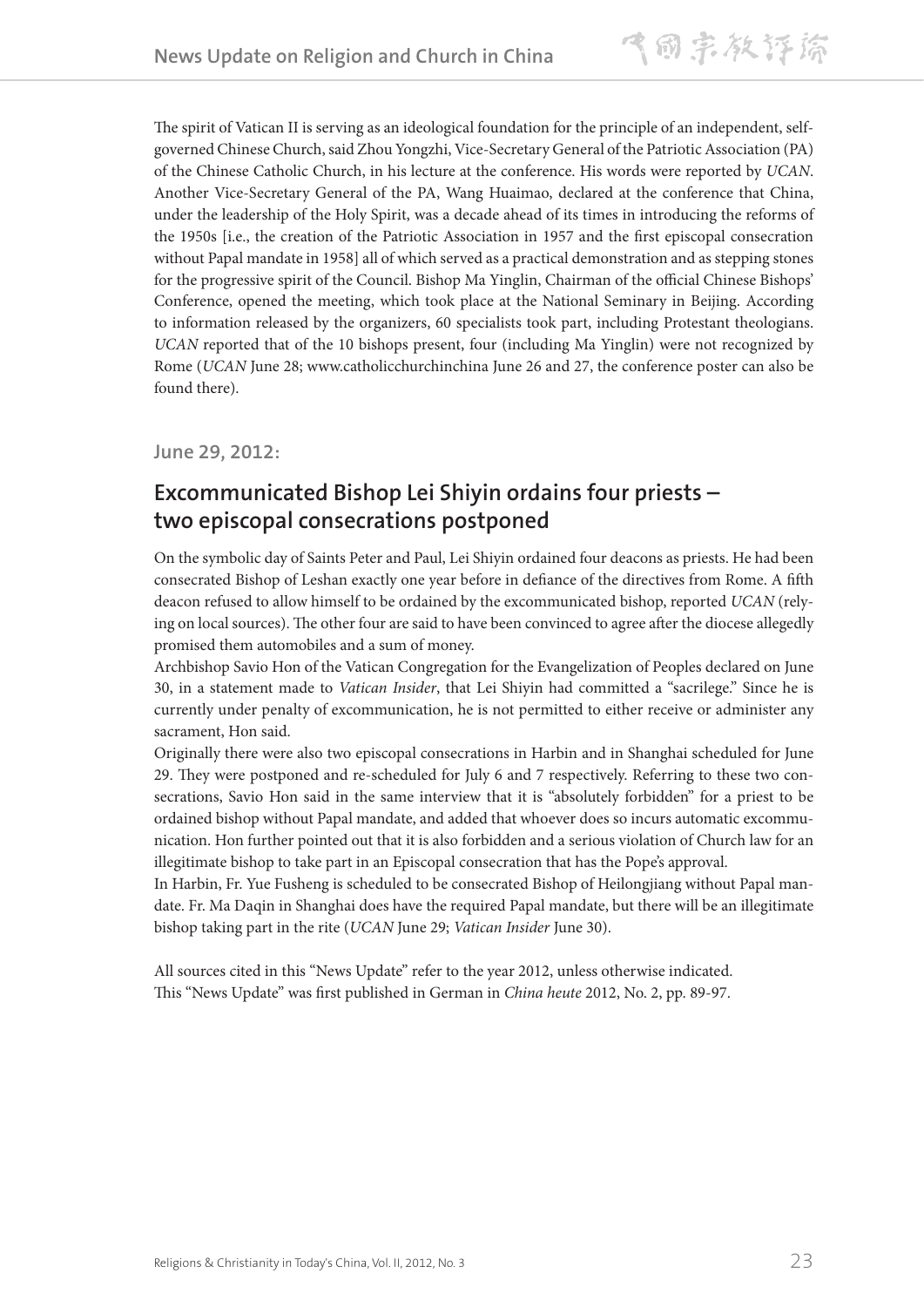【困宗教存斎

# **Interview with His Eminence Cardinal John Tong, Bishop of Hong Kong, July 17, 2012**

*Questions asked by Prof. Hans Waldenfels SJ1*



*Fifteen years ago, on July 1, 1997, Hong Kong again became part of the People's Republic of China – under the principle of "One country, two systems." The Church is relatively free and exercises a rather strong influence by its well-established educational system built up from Kindergarten through Primary and High Schools to the University level, and through her Caritas organization, a social service arm of the diocese, and social activities. How do you see the influence of the Hong Kong Church on the Church in Mainland China?*

Over the past 15 years, the political and social environments of Hong Kong have changed. However, the mission and the commitment of the Catholic Church in Hong Kong to education, social welfare, and other services in society remain strong, for which the quality of the services has to improve, as the society has changed after 1997 when the sovereignty of Hong Kong reverted from British to Chinese rule.

Today, there are 250 primary, secondary, and higher education schools run by the diocese, religious congregations, and other Catholic organizations in Hong Kong. The Caritas-Hong Kong runs social centers for youth, family, ethnic minorities, vocational training, elderly and medical services, etc. for the general public. Such services are visible testimony of the Catholic faith among the public.

This interview was conducted in Hong Kong by Prof. Dr. Dr. Hans Waldenfels SJ, Essen/Germany, formerly professor for fundamental theology at Bonn University, who had stayed there as a lecturer in a course for seminary teachers from Mainland China on the significance of old and new philosophies for theological formation (June 27 to July 4). Cardinal John Tong has been appointed as one of the three president delegates to the upcoming Synod of Bishops scheduled to take place in the Vatican from October 7 to 28. A German translation of the interview has first been published in *Ruhrwort*, August 4, 2012.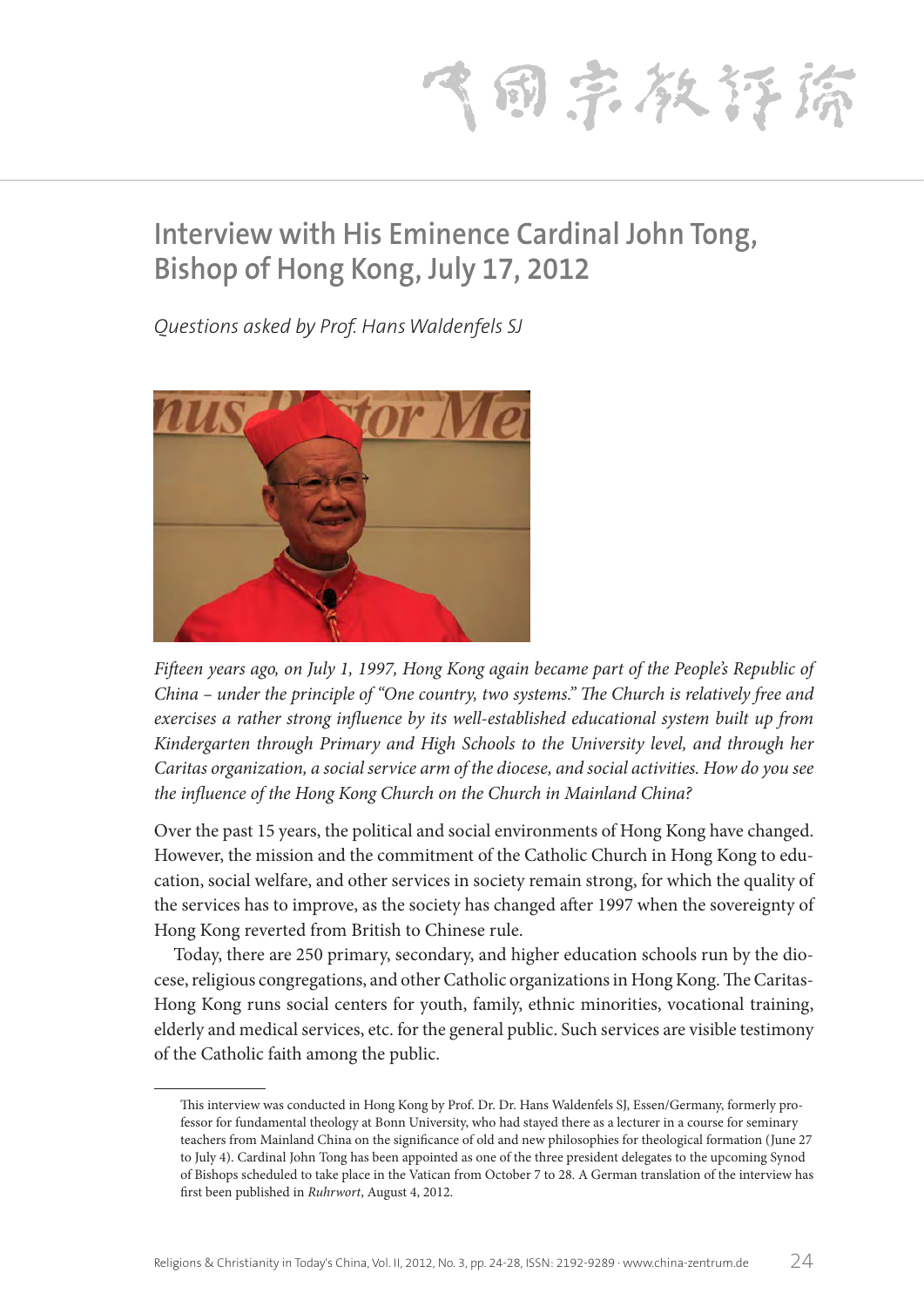In 2011, the diocese lost a lawsuit against a new policy in education, introduced after 1997, that the governing body of each school has to be represented by a sponsoring body, made up of teachers, parents, and other representatives. The diocese will comply with the court ruling and adapt to the new system to continue to provide quality education to all students of the Catholic schools.

气同宗教评综

On the question of influencing the Mainland Church, actually, when contacts are possible, this influence takes place and it is mutual. The Hong Kong Diocese has a history of more than 150 years. Compared with many dioceses in Mainland China, which began centuries ago, Hong Kong is relatively "young" and there is a great deal to learn from the Mainland Church.

Such influence can be observed in three aspects:

- (i) Although schools in Mainland China cannot be operated by religions, including the Catholic Church, the dedication and quality teaching in education is shared with visitors from educational institutes from China. Students and teachers of Catholic schools in Hong Kong occasionally visit schools in the Mainland and exchange knowledge and teaching methods with them.
- (ii) Regarding social and medical services, they are visited by Mainland Church individuals working in such fields. Church workers or social workers from Mainland Church-run centers or clinics come to Hong Kong on exchange or to take refresher courses. Many have visited social centers of Caritas-Hong Kong, Church hospitals, hospice care, marriage and pre-marital counseling, family and youth activities.
- (iii) This kind of exchange reaffirms the role of the Hong Kong Church as a bridge Church, where it serves as a connection between the Church in the Mainland and the Universal Church.

*Obviously the Church in China is gaining more free ground. An extension of free opinion is unavoidable due to the growing development of communication media. The unofficial Church is no longer a hidden Church. How can the relations inside the Church be strengthened in the future?*

The Church in China has gained "more free ground" in the expression of faith, when compared to the times in the early reopening period since 1980. However, both the open Church and the underground Church communities are living their faith with restrictions, such as the freedom to exercise religious practices and freedom of movement of Church personnel.

Apparently, as China's info-technology has developed fast and allowed a free use of Internet, mobile phones, and other communication means within China, the Catholics living in this environment also enjoy what is provided in the society. However, the content is closely monitored by Internet police. For example, most of the web reports on Mainland Catholic websites about the ordination of Auxiliary Bishop Ma Daqin of Shanghai on July 7, 2012 were ordered by the government to be removed soon after Ma's ordination was declared to be under investigation. Also, the construction of highways and hi-speed trains has improved communications and strengthened contacts and dialogue.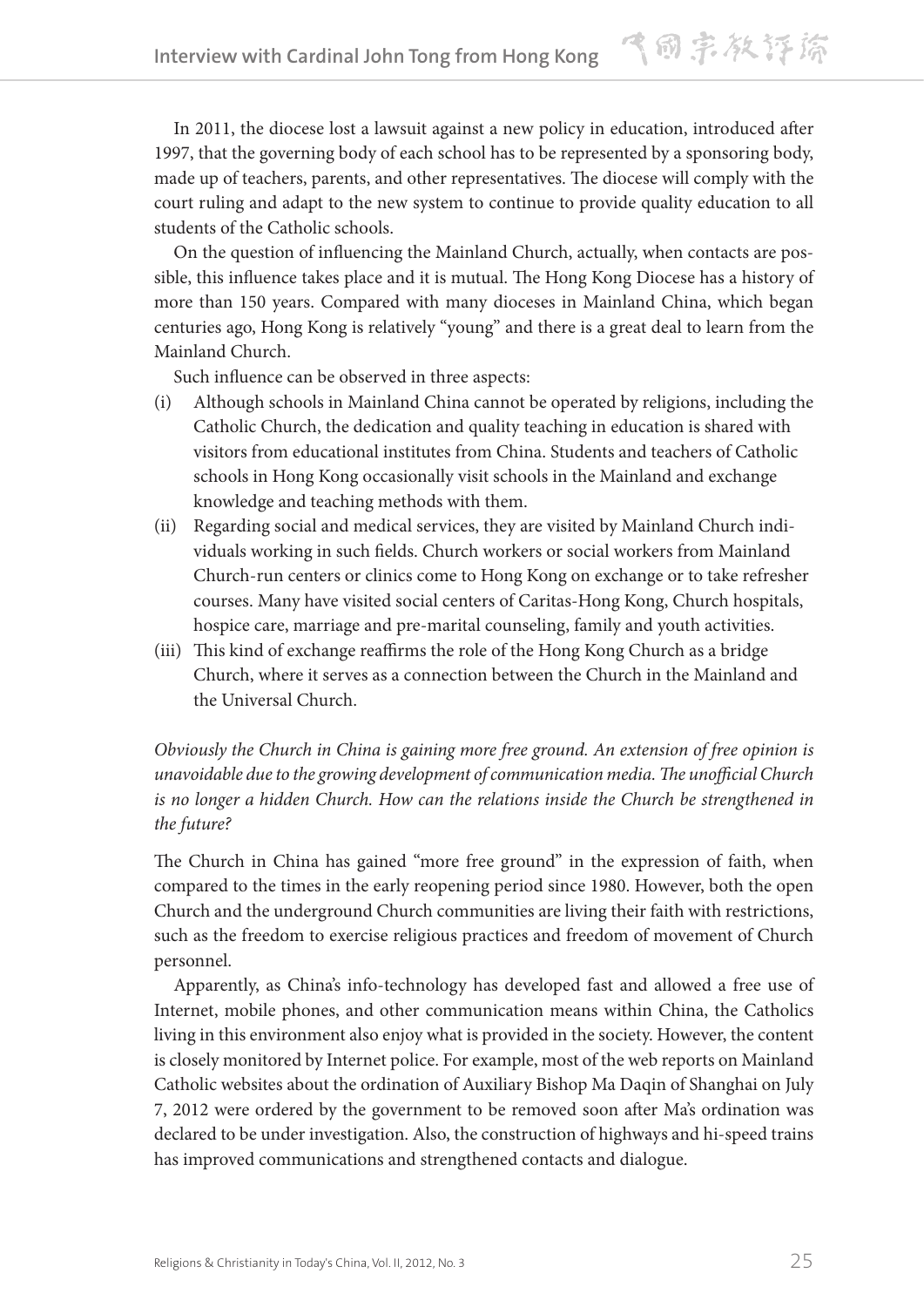More contacts between the two Catholic communities in the recent decade have been observed. This is possible not really because of the advancement of communications, but due to the release of the Papal Letter of 2007 that calls for reconciliation and communion in the Church. Also, the more frequent recognition and legitimization of bishops by the Holy Father helps improve the relationship between the two sides. Such bishops were ordained without the approval of the Holy Father, under the so-called "self-election and self-ordination" system introduced by the Chinese government and Patriotic Association since 1958.

There are places where the two communities of the "official" and "unofficial" sides exist in peace, but others still experience disharmony due to historical and various reasons. Actually, the Chinese priests and sisters who studied in Germany and other countries have enjoyed a time and space with Catholics from the other side. They enjoyed the friendship and time together. It is hoped that the two communities may become reconciled in their hearts and also in action someday.

All in all, the "unofficial" Church still lives its faith in a quiet and low-key manner. Many still suffer restrictions and purges from the public security officials. On the other hand, the "official" Church communities are closely monitored as well. Both communities need the Universal Church's support and prayers to strengthen their relationship and to live in full freedom.

#### *How can a more trustful relationship between the Church and the government be developed so that the State does not see in the Church a threat anymore, but gives the religious communities the freedom they request on behalf of their self-understanding?*

Trust is essential in relationships. The Chinese say: "A harmonious family makes everything rise." Both the Chinese government and the Church in China hope to make the people live in happiness. It takes time for the two to come to a trustful relationship. Actually, in certain dioceses or places the Church and the local government have maintained cordial relationships.

Inevitably the destructions, pain, and suffering of the Church in the 1950s and during the Cultural Revolution (1966–1976) still cast shadows in the minds of Catholics. Today, these wounds are healing. Deeper understanding and trust is called for to improve the relationship.

However, the way the Communist authorities rule the country is to control and interfere in all aspects of life, including the Church. The interference in religious activities can be wide-ranging from monitoring mobile phone messages, organizing Christmas activities up to content in websites and publications, sitting in the seminary affairs' meetings, screening seminarians, priestly ordinations, and certainly bishops' appointments. Government officials are highly educated. For themselves, they need promotions and have to implement government policies from above. Even though they understand that the religious policies are outdated and unreasonably restrictive, they still have to carry out the orders from above.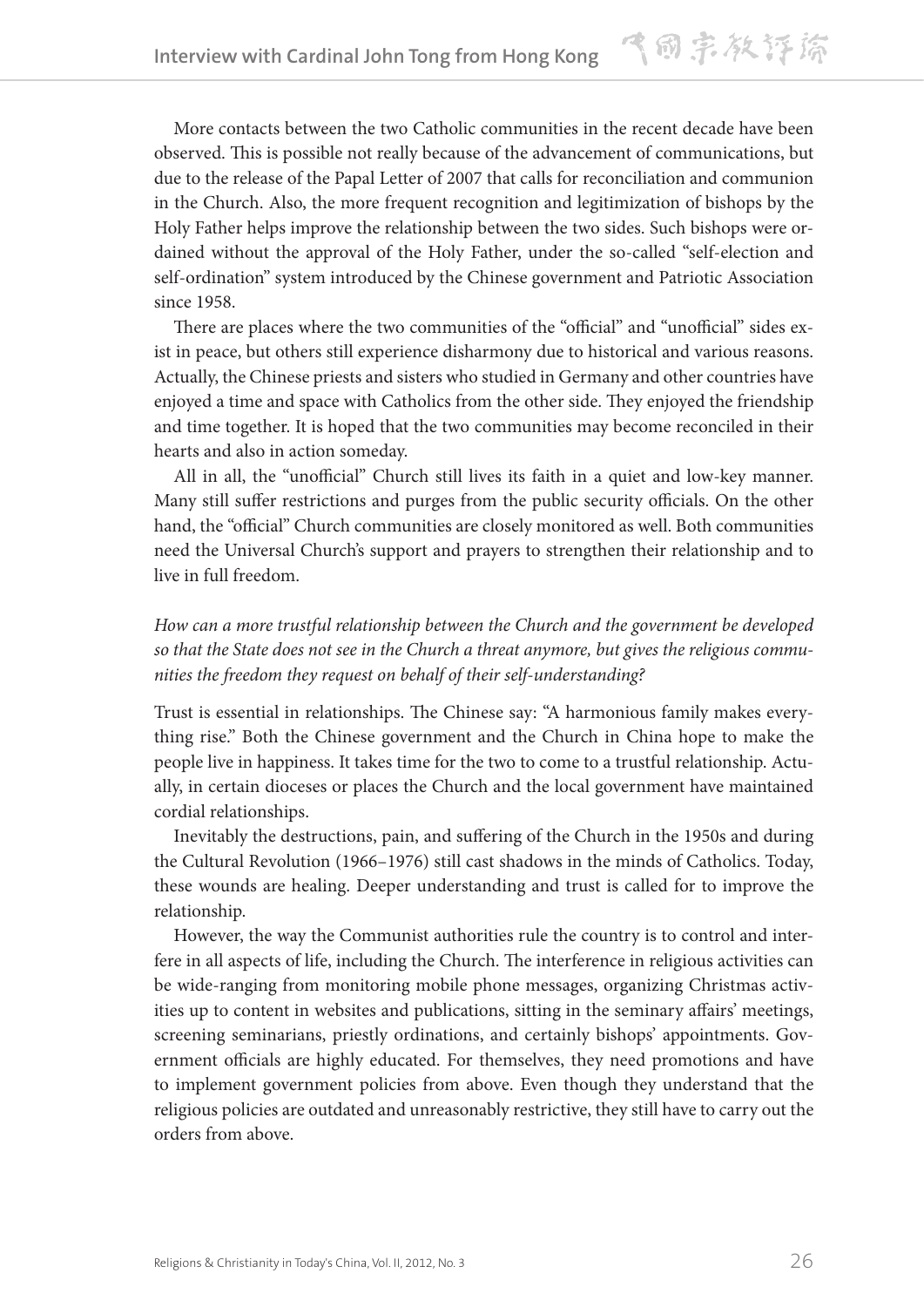The Catholics' freedom is like a bird in a cage. Unless the policy of religion is changed, the situation cannot be improved. Again, dialogue between the Church and State, as well as between the Holy See and Beijing, is essential and imminent.

飞同宗教评端

#### *What kind of reasons does the government have for thinking it has to decide about the ordination of bishops against the will of the Universal Church and her regulations?*

Whether the Chinese government purposely chooses some bishops to go "against the will" of the Holy See is hard to determine or recognize. Instead, it seems more obvious for the government to select some bishops whom they "trust" and who can carry out their goals and more importantly, to control the Church and prevent the Church from linking to the Universal Church. It is hard to contact bishops in China or to invite bishops to go abroad without government interference. It is also observed that the Church leaders in China are pushed to implement "an independent and self-managed Church" without the direction of the Holy See. In the long run, there is a danger that the Church will be separated from the Universal Church.

#### *Why does the government not recognize that a Church in freedom could be of great help in harmonizing the country and that she could assist the people on their way to realizing the good goals for the future?*

Harmony is the big word today in China. But the present disharmony develops out of the Chinese authorities' obsolete and outmoded religious policy of the Communist Party, adopted since the 1950s. Even though the country is catching up with the world in terms of economy and international events, its policy toward religion remains unchanged.

For instance, on the issue of illicit ordination of bishops, the government's news release still refers to the time of 1958, where the first illicit ordinations took place in China, or to imperialist invasions into China in the 18th and 19th century, or even the "Dark Ages" of the Church in Medieval times. Their perception of the Catholic Church seems to say that the Church is stagnant. Certainly, if we compare the freedom and tolerance the Chinese government allows the Catholic Church to enjoy today with the time in 1980, when it first reopened its doors to the world, it is much improved. But it still lags behind all kinds of reforms. The Chinese authorities still maintain the thinking that the Catholic Church is led by a foreign power, undermining her contributions to morality, understanding of human dignity and human relationships that affect the building of community relationships.

#### *In our times many call for peace, freedom, and justice. Is it not necessary that "all people of good will," as the Popes repeatedly have requested, contribute to the welfare of all whatever they are able to do? How is the Church in Mainland China approaching the ordinary people? How does she get in contact with them?*

Given the development of the Church in China in the past decades, the social awareness in many Catholic leaders there seems less sensitive. The Church has been struggling for her survival, such as the reclaiming and restoration of churches and church properties in the 1980s and 1990s, and made an intense effort in building church communities and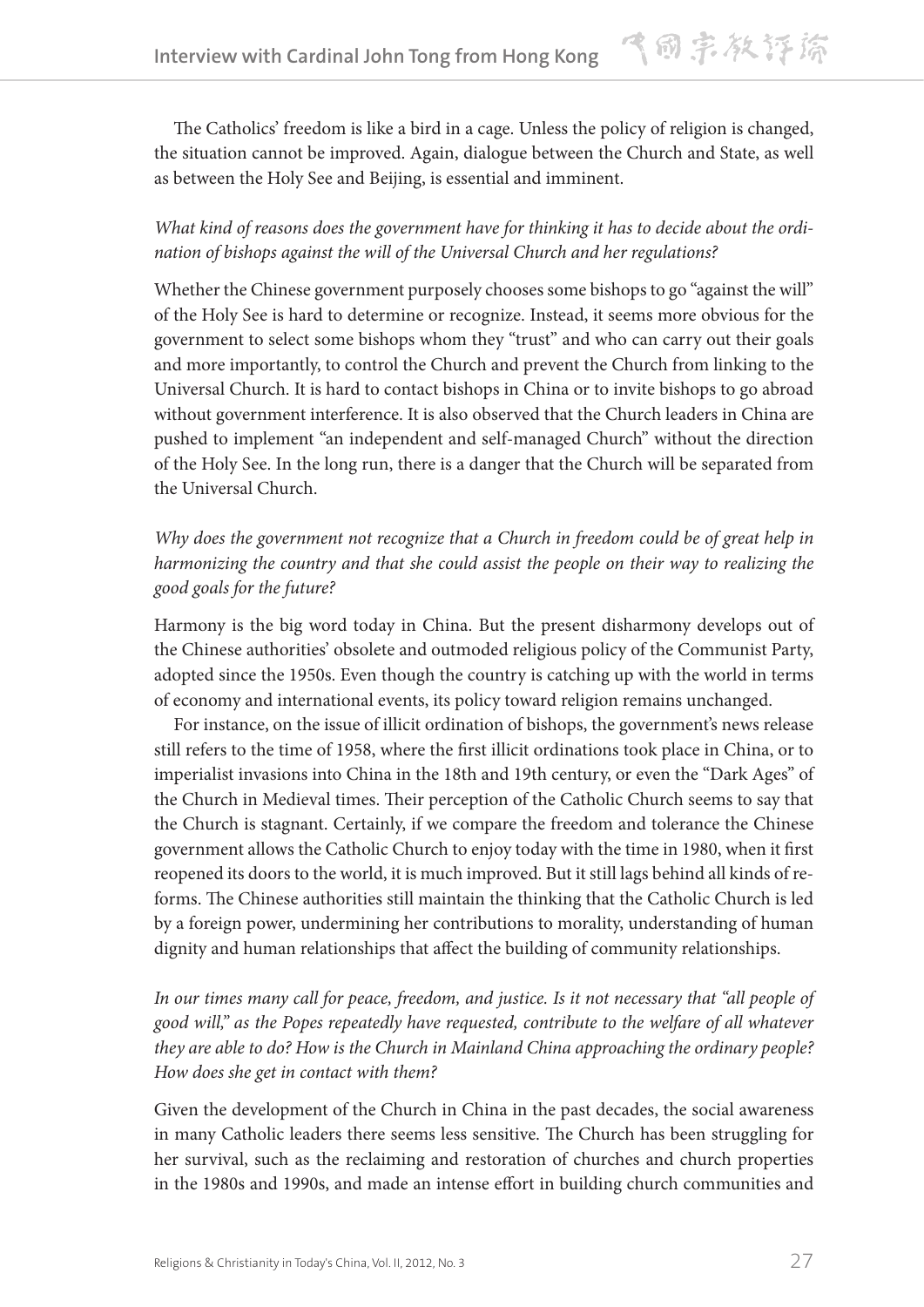bishop's successions in the 2000s. Evangelization has been active in the recent decade, and thus more attention is given to social justice issues like migrants in the cities. In other words, Catholics in the Mainland pay less attention to the Catholic social teaching or social awareness.

During Christmas and major Church festivals, curious young people or residents may come to the Church. They are now welcome to see and listen to what a Catholic Church is. Catholics organize themselves to visit poor and single elderly persons in villages and urban areas during the weekends or Christmas time. Church people are more conscious of environmental protection. Processions in certain parishes were organized to arouse awareness among local residents. Sometimes during holidays, Catholic youths and students have organized themselves to visit children or elderly in the remote areas.

However, big demonstrations are rarely seen. Big protests defending the Church's own property rights, human rights, and religious freedom were observed. For instance, the protest against the beating of sisters in Xi'an Diocese who defended the Church properties from invasions by property companies in 2005; seminarians in Hebei started a three-week student strike in November 2010 to protest the government's appointment of a religious official as their vice rector.

Church participation in nationwide campaigns on human rights and peace issues is rarely seen, with the exception of government-organized peace activities of the five officially-recognized religions – Buddhists, Catholics, Daoists, Muslims, and Protestants.

*The great number of people in Hong Kong who are interested in the Church, but also on Mainland China proves that they see the Church as a power which insists on the fundamental rights of human persons and the welfare of humankind. Are there no ways that also the members of the Chinese governments, central and local, come to this understanding so that they finally support the true representatives of the Christian message, or at least that they do not hinder them any longer?*

The Chinese government understands that Catholics are serving the needy, but at the same time they are suspicious of the Church, fearing it will introduce ideas of foreign domination into their services. In certain areas, the local government appreciates the services the Church is offering for their people. For example, the Home of the Dawn in Ningjin County, Hebei Province, accommodates orphans and handicapped children. The sisters' effort is publicly appreciated.

As mentioned, many of the Chinese officials do understand the importance of fundamental human rights and efforts made by the Church people, but they have to implement their work according to the policies stated in the Constitution and various regulations. Unless those stipulations are changed, they cannot do much to change the scenario.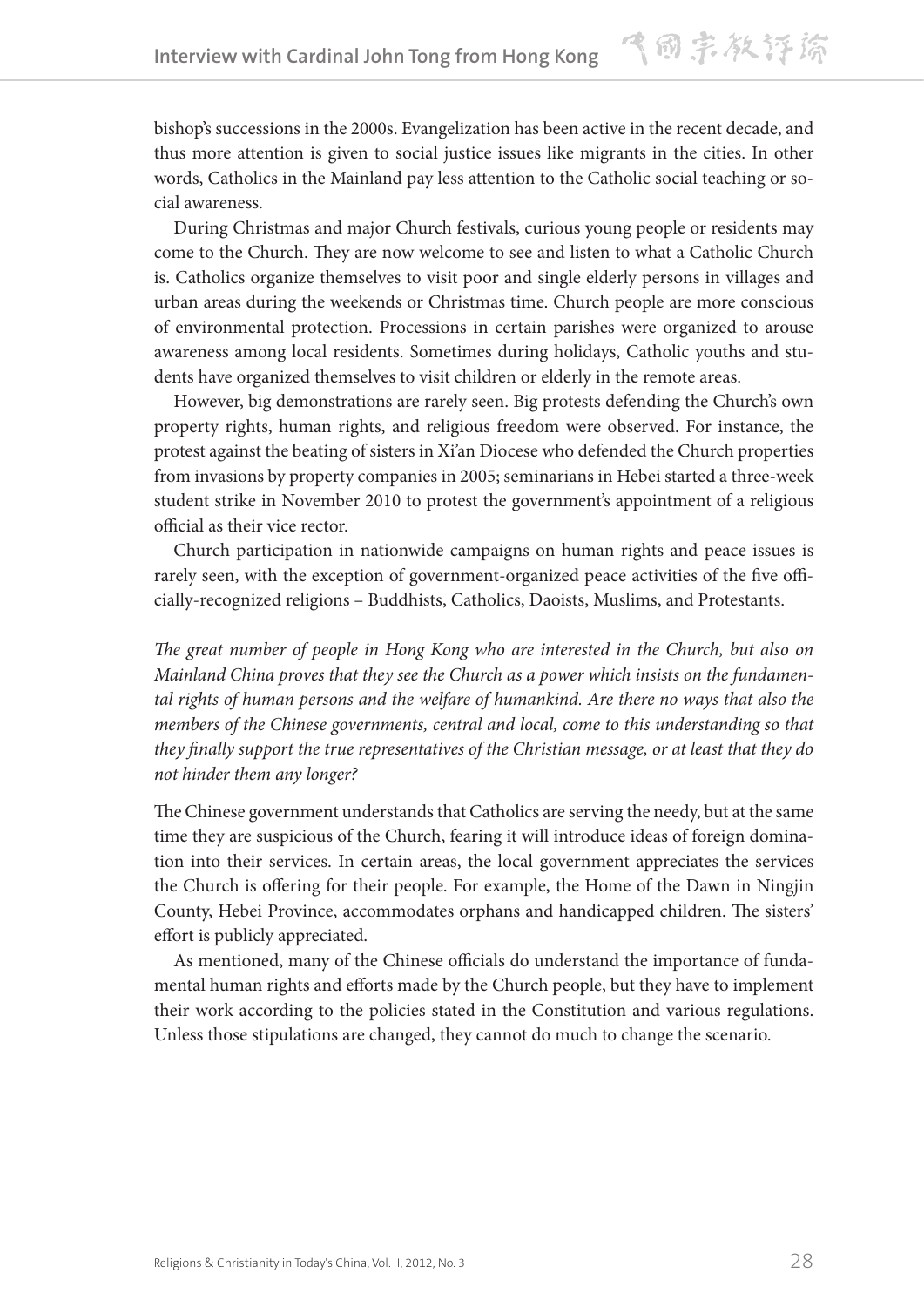气雨宗放浮荡

# **People's Republic of China: Religions and Churches Statistical Overview 2011**

*Katharina Wenzel-Teuber Translated by David Streit*

Numerically measurable developments in the field of the religions of China were once again the subject of estimates, research, and discussions in 2011. They were reflected in media reports and academic publications both inside and outside the People's Republic. Some of these are presented below.<sup>1</sup>

#### **Religions and Adherents**

**How many people in the People's Republic of China (excluding Hong Kong and Macau) believe in a religion** is still an open question, which is keeping religious affairs authorities and scholars busy. Wang Zuo'an, Director of the State Administration [Bureau] for Religious Affairs, said on March 9, 2011 on the website people.com.cn, that the often quoted figure of 100 million religious adherents in China is in part based on estimates only. Since reliable statistics on the number of religious adherents are essential for the religious work of the Party and the government, plans have been made, in cooperation with research facilities, to conduct large-scale, sample surveys in order to determine more accurately the number of followers of Buddhism, Daoism, Islam, and Catholicism, as has already been done in 2008/2009 with the in-house questionnaire survey on Protestantism – Wang said. Furthermore, according to Wang, the Chinese government has never claimed to recognize only five religions; those five were just the most influential ones.<sup>2</sup>

In January 2012, Wang said that China was building up a database of information concerning religious work which would contain systematic statistics updated on a regular basis. The State Administration for Religious Affairs has already done the groundwork for this database, he added.<sup>3</sup> New statistics thus can be expected to be forthcoming from this source.

This article was first published under the title "Volksrepublik China: Religionen und Kirchen. Statistischer Überblick 2011" in *China heute* 2012, No. 1, pp. 26-38.

<sup>1</sup> Since 2001, Roman Malek has compiled the statistical overview of churches and religions in the People's Republic of China which appears annually in *China heute*. His latest version was in 2011 (see Malek 2011).

<sup>2</sup> "Wang Zuo'an juzhang zuoke renminwang qiangguo luntan qiangdiao jiaqiang guanli cujin zongjiao hexie," p. 5. More on the in-house questionnaire survey on Protestantism (= CASS 2010) mentioned by Wang see below.

<sup>3</sup> "Wo guo jiang jianli zongjiao gongzuo shuju tongji zhidu he dingqi gengxin jizhi" 我国将建立宗教工作数据统 计制度和定期更新机制 (China will Build Up a Data and Statistics System for the Religious Work as well as a Mechanism for its Regular Up-Dating), *Xinhua* Jan. 9, 2012, according to sara.gov.cn/xwzx/xwjj/12035.htm.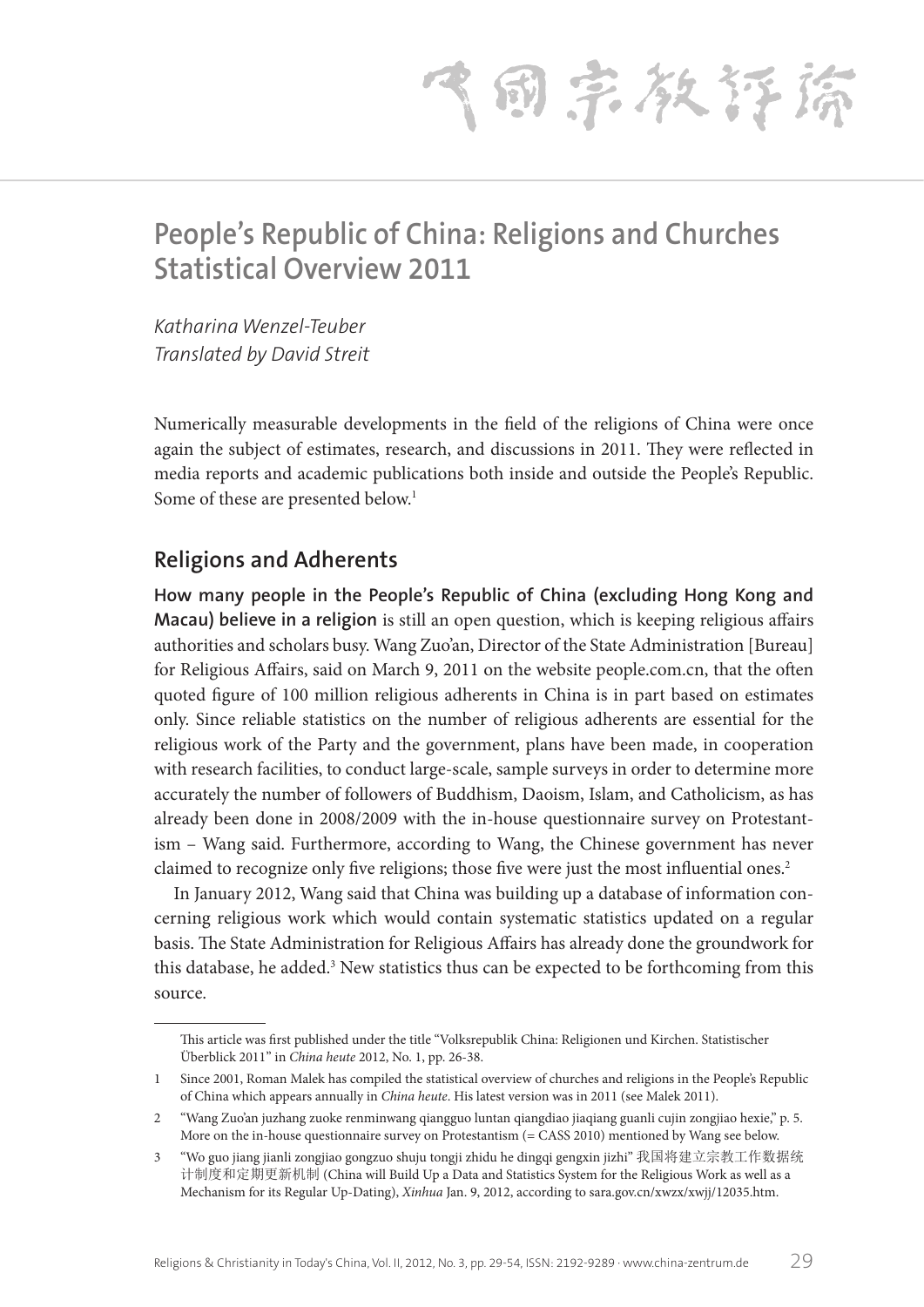Already back in 2007, a survey on the religious situation in China carried out by the East China Normal University in Shanghai indicated that there was a much higher number of religious believers than 100 million – namely 31.4% of the population over 16 years of age.4 This result was even "surpassed" in July 2010 when Yang Fenggang of Purdue University's Center on Religion and Chinese Society in West Lafayette, Indiana (USA) presented the outcome of the Chinese Spiritual Life Survey (CSLS) in Beijing.<sup>5</sup> The CSLS study concludes that "the proportion of real atheists in China is no more than 15 percent of the population; 85 percent of the Chinese either hold some religious beliefs or practice some kind of religion."

According to the CSLS report, between May and July 2007, a "nationally representative sample" of 7,021 cases of respondents between the ages of 16 and 75 was conducted in 56 selected locations of different sizes. The survey was conducted by the Chinese market research firm Horizon Research Consultancy Group. Initially, the report said, "58 percent of the respondents [...] claimed to believe in no religion or in any spiritual beings" (gods, etc.). Further enquiries demonstrated, however, that of the 58%, 44 percent [...] had "engaged in some type of religious practices in the previous 12 months, practices such as attending church, praying, burning incense, […] wearing a charm, consulting a Fengshui master, or seeking divination. Moreover, 49 percent of these self-claimed non-believers held some religious beliefs, such as believing in soul reincarnation, heaven, hell, or supernatural forces." Thus "the 'pure atheists' make up only about 15 percent of the sample." Of those members of the Chinese Communist Party and the Communist Youth League who were questioned, "17 percent self-identified with at least one religion, 65 percent indicated that they had engaged in some religious practices in the past 12 months, and 65 percent said that they held some religious beliefs. Only 16 percent are 'pure atheists."

**Growth of Buddhism and the assumption that a "critical point" has been reached in the growth of Christianity.** One result of the CSLS was the finding that Buddhism has "grown extraordinarily"<sup>6</sup> and "remains the largest religion in China today," with which 18 percent of people self-identify, "which means about 185 million people in the adult population" over 16 years of age. According to CSLS, the number of people who identify themselves as Christians lies at not more than 33 million of the adult population, of which 30 million are Protestants and 3 million Catholics.7

The Blue Book of Religions 2011 (henceforth BB)<sup>8</sup> of the Chinese Academy of Social Sciences (CASS) – which is under the State Council and advises the Chinese government, among others, in religious matters – has adopted the figures of the CSLS. Huang Haibo,

<sup>4</sup> Compare Malek 2007, p. 2; Sun Yiwei 2007. The survey was based on a sampling of 4,500 persons over 16 years of age. Some commentators (e.g. Duan Qi 2011) considered this an inadequate sampling. And yet, the number of those questioned in similar surveys in this field is often not substantially higher.

<sup>5</sup> *China heute* thanks Prof. Yang Fenggang for mailing his presentation of the survey.

<sup>6</sup> The survey of the East China Normal University of 2007 on the other hand had indicated Protestant Christianity as the religion with the strongest growth during the past 20 years in China; see Sun Yiwei 2007.

<sup>7</sup> More on this low figure for the Catholics see below under "Catholic Church."

<sup>8</sup> In the series Zongjiao lanpishu 宗教蓝皮书 Blue Book of Religions, each year since 2008 a volume has been edited by Jin Ze and Qiu Yonghui (both from the Institute for World Religions of the CASS) with reports on the religions in China, usually written by colleagues of the CASS.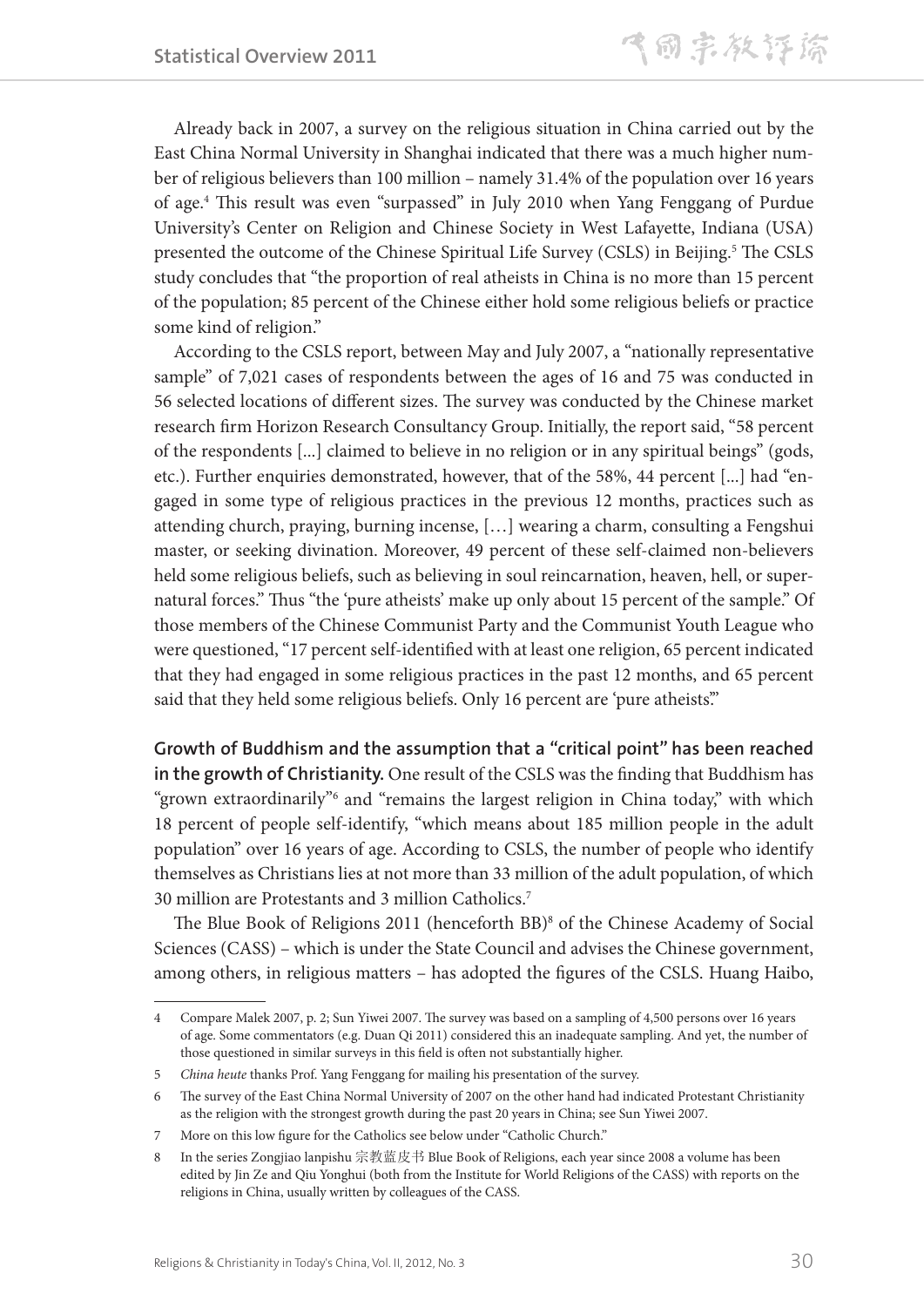author of the report on Protestantism in the BB, compared them with the results of the above-mentioned in-house questionnaire survey on Protestantism in China. This was carried out in 2008/2009 by the CASS itself and the results were published in the BB of the previous year. It arrived at a figure of 23.05 million persons who consider themselves Protestant Christians.<sup>9</sup> Based on these two surveys (which he claims are the two most scientifically reliable) and admitting an upward margin of error, Huang Haibo comes to the conclusion that the number of Protestant Christians in China must lie somewhere between  $23.05$  and 40 million<sup>10</sup> and therefore does not exceed 3% of the population. This means – he writes – that Protestant Christianity has grown relatively quickly since the 1980s, but not as quickly as has sometimes been presumed. It continues to hold a marginal position in Chinese society and has not "already entered the mainstream of Chinese society" as optimists had once supposed, Huang concludes.

Huang surmises that due to the particular structure of society, cultural traditions, and religious priorities there may possibly exist a natural "critical point" (*linjiedian* 临界点) for the growth of Christianity in China. One can assume with some certainty, he argues, that the number of Christians in China over the long run will not go beyond a not-yetidentifiable but relatively low percentage of the population. So there is, as he says, no need to worry about the number of Protestants; instead, efforts can be concentrated on further protecting their fundamental rights and interests and on developing their harmonious relationship with Chinese society.11 On the other hand, as Wang Zhiyuan observed in his article on Buddhism in the BB, of all religions of China – the five major religions and popular religion included – Buddhism no doubt exercises the most far-reaching influence on society, so that its mission with regard to the transformation of society towards modernity is also the greatest.<sup>12</sup>

**Notes on the limits of validity of religious surveys in China.** Gao Shining, a sociologist of religion at the Institute for World Religions of the CASS, is of the opinion that, as shown by the figures arrived at in the CASS and CSLS surveys, religious "self-identity" (*ziwo rentong* 自我认同) among the Chinese population has made enormous progress. She points out, however, that even in today's China, the religious identity of Christians is "not completely void of burden," and recalls "religious incidents" of recent years, in which Protestant Christians (e.g. members of the Shouwang Church in Beijing) had once again been subjected to pressure. According to her experience, therefore, one can never be sure in any survey on religious belief "that all Christians will admit to being Christian." She

<sup>9</sup> Compare CASS 2010. The survey was presented in, among others, Malek 2011, pp. 32 and 51-53. A total of 211,750 individuals in 54,360 households were surveyed throughout all of China. This means that the control sample was comparatively large.

<sup>10</sup> Here Huang draws on the information provided in Duan Qi 2011, esp. p. 24. Duan Qi took part in conducting the CASS in-house questionnaire survey. In her article, she points to some of the possible sources of errors in the survey, and taking those into account, comes to her own personal estimate of 23.05 to 40 million Protestants in China. On the whole, however, she believes the study to be generally reliable.

<sup>11</sup> Huang Haibo 2011, pp. 128-130.

<sup>12</sup> Wang Zhiyuan 2011, p. 21.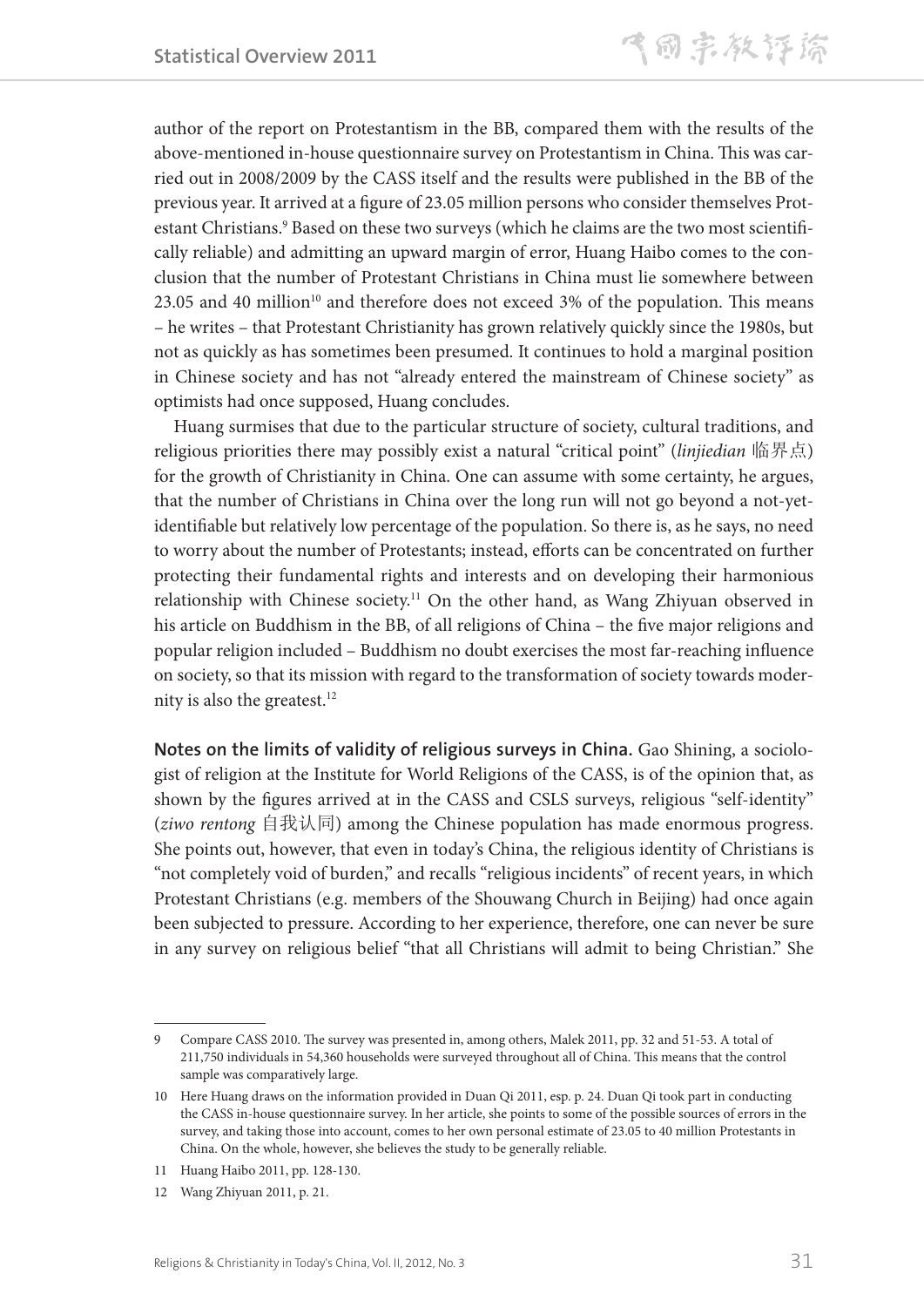comes to the conclusion that the numbers found out in such surveys "can only be taken as a point of reference."<sup>13</sup>

In a discussion of the statistics of the 2010 Blue Book, Anthony Lam of the Holy Spirit Study Centre in Hong Kong pointed out that it "obviously [...] deals with different religions in different ways," and saw in this a common reason: "to meet the political need."<sup>14</sup> When studying the figures which the researchers of the CASS publish, it is necessary therefore to keep in mind that they, even though making every effort to conform to scientific standards, must nevertheless also factor current government policy into the equation.

## **Religions in Beijing**

According to statements of the Beijing Bureau for Religious Affairs and *Xinhua* respectively,15 there are in Beijing:

250,000 Muslims with 70 places of worship

- 200,000 Buddhists with 21 places of worship
- 70,000 Protestants with 21 churches and other places of worship, and an average of 5,000 baptisms per year
- 50,000 Catholics with 22 places of worship
- 10,000 Daoists with 11 places of worship

**The religious attitudes of university students in Beijing** were the subject of a study by a research group led by two professors at Beijing and Renmin Universities respectively. They surveyed a selection of 2,000 students enrolled at 13 universities. Of these, 7% identified themselves as Buddhists, 4% as Confucians, 3.9% as (Protestant or Catholic) Christians, 2.7% as Daoists and 2.1% as Muslims. 17.9% declared that they were interested in Christianity. 4.5% stated that they seldom or never reflected on the meaning of life, while 95% said that they did so sometimes or often.16

#### **New Official "System of Spokespersons" for the Religions**

At the end of December 2011, a new "news release system" (*xinwen fabu zhidu* 新闻发布 制度) was introduced for six (!) official national umbrella organizations of the religions in the People's Republic of China. According to a report in *Xinhua*, in future the 9 press spokespersons (*xinwen fayanren* 新闻发言人), using press conferences, exchanges of information, giving interviews, writing news articles, on-line exchanges, and other methods, are to make available to the media and to the public "authoritative" news as well as documents – also in the event of "sudden large-scale incidents in the religious realm." They will be specially trained for this task by the State Administration for Religious Affairs. In

<sup>13</sup> Gao Shining 2011, pp. 126 and 130.

<sup>14</sup> Lam 2010, p. 61. In his article, he maintains, among other things, that the researchers of the 2010 Blue Book estimated the number of Catholics rather "progressively" at 6–12 million, and that they estimated the number of Protestants rather "conservatively" at 23.05 million.

<sup>15</sup> "Christianity in Beijing – Past and Present", *Xinhua* July 27, 2011.

<sup>16</sup> Sun Shangyang – Li Ding 2011, quoted here from *xdo* Jan. 14, 2012.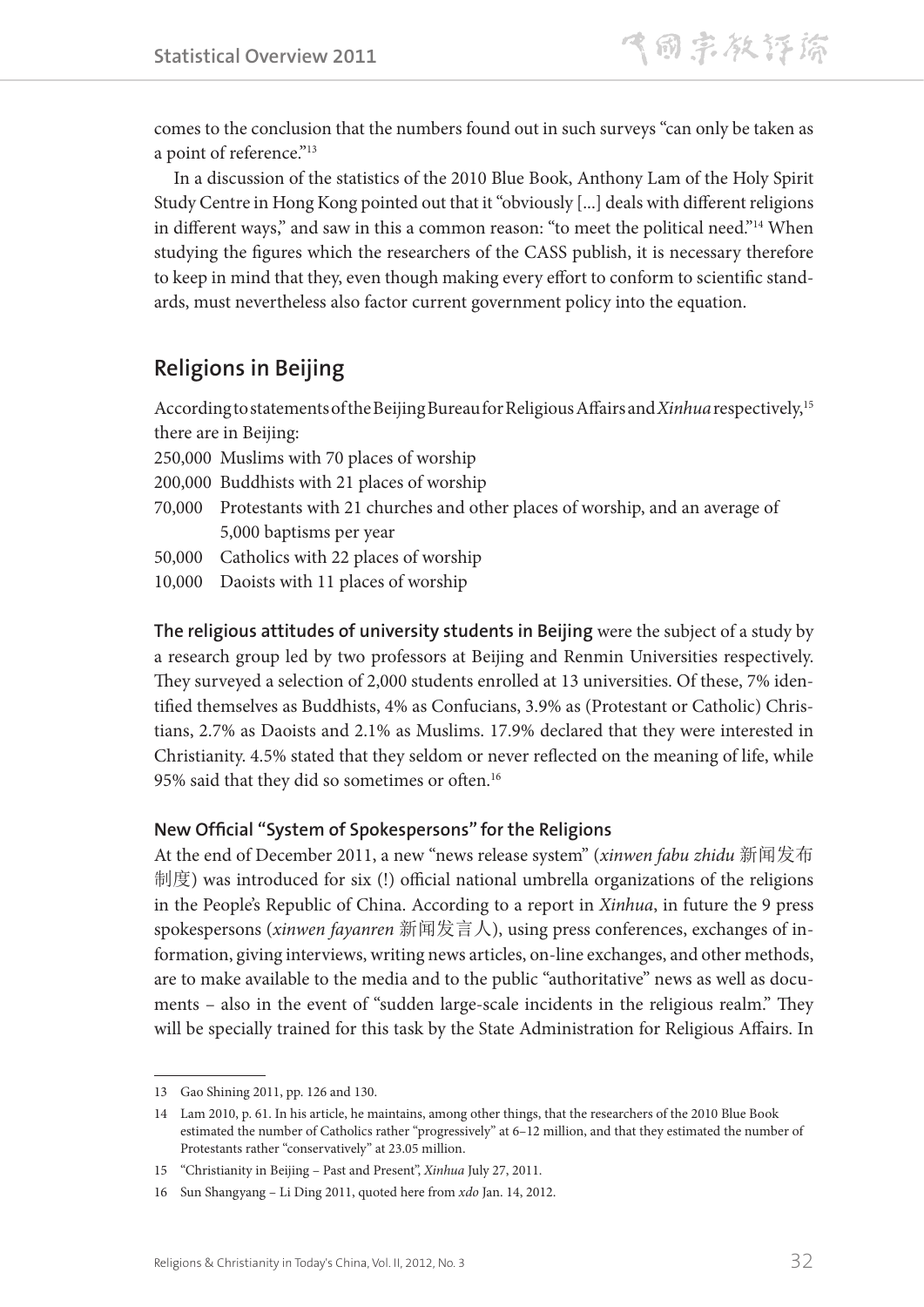addition to the usual organizations or pairs of organizations of the five religions, the Protestant YMCA/YWCA has also appointed a spokesperson to this position. The new "news release system" demonstrates clearly that the state religious authorities, when dealing with the Catholic Church, regard the Patriotic Association and the Bishops' Conference as one single organization. The same is true on the Protestant side for the Three-Self-Movement and the Chinese Christian Council. – The spokespersons for each organization are:

- Chinese Buddhist Association: Master Puzheng  $\#E$ , Director of the International Division, and Master Mingjie 明杰, Director of the Research Division
- Chinese Daoist Association: Meng Zhiling 孟至岭, Daoist priest and Vice Secretary General, and Yin Zhihua 尹志华, Vice-Director of the Research Division
- Chinese Islamic Association: Ma Zhongping 马中平 and Jin Rubin 金汝彬, both Vice Secretaries General
- Chinese Catholic "One Association and One Conference" 中国天主教一会一团 [i.e. Patriotic Association and Bishops' Conference]: Fr. Yang Yu 杨宇, Vice Secretary General [of the Bishop's Conference]

Chinese Protestant "Two Committees" 中国基督教两会 [i.e. Three-Self-Movement and Chinese Christian Council]: Pastor Kan Baoping 阚保平, Director

Chinese YMCA/YWCA: Wang Chengsi 王承思, Executive Secretary for the Department for Projects and Training<sup>17</sup>

#### **Buddhism**

- 185 million consider themselves Buddhist, i.e. 18% of the adult population (CSLS, adopted in the BB).
- 17.3 million have taken the "triple refuge" (in the Buddha, Dharma, and Sangha), i.e., have formalized their conversion or adherence to Buddhism through ritual. They make up 1.7% of the adult population (CSLS); the BB speaks of a maximum of 20 million.

Of those who did not identify as Buddhist in the CSLS, "31 percent reported having at least one of Buddhist beliefs or participating in at least one of Buddhist practices."

According to the CSLS, more than 12 percent of Chinese Communist Party members identify themselves as Buddhists.

**Three kinds of Buddhists** are identified by Wang Zhiyuan in the BB:

- 1. An elite group of intellectuals from Buddhist circles, science, culture, art, and education. In all, they number some 100,000. Wang describes their faith as "rational." They are close to the traditional culture and see Buddhism as a value both for their own spiritual life and for the service of society.
- 2. Several million large and small "bosses" (*laozong* 老总) from business circles. Through their generosity they contribute much to the building up of the Buddhist

<sup>17</sup> See the Dec. 22 *Xinhua* report ("Zhongguo quanguoxing zongjiao tuanti jianli xinwen fabu zhidu" 中国全国 性宗教团体建立新闻发布制度) with photos and biographies of the spokespersons on the website of the State Administration for Religious Affairs at sara.gov.cn/xwzx/xwjj/11900.htm.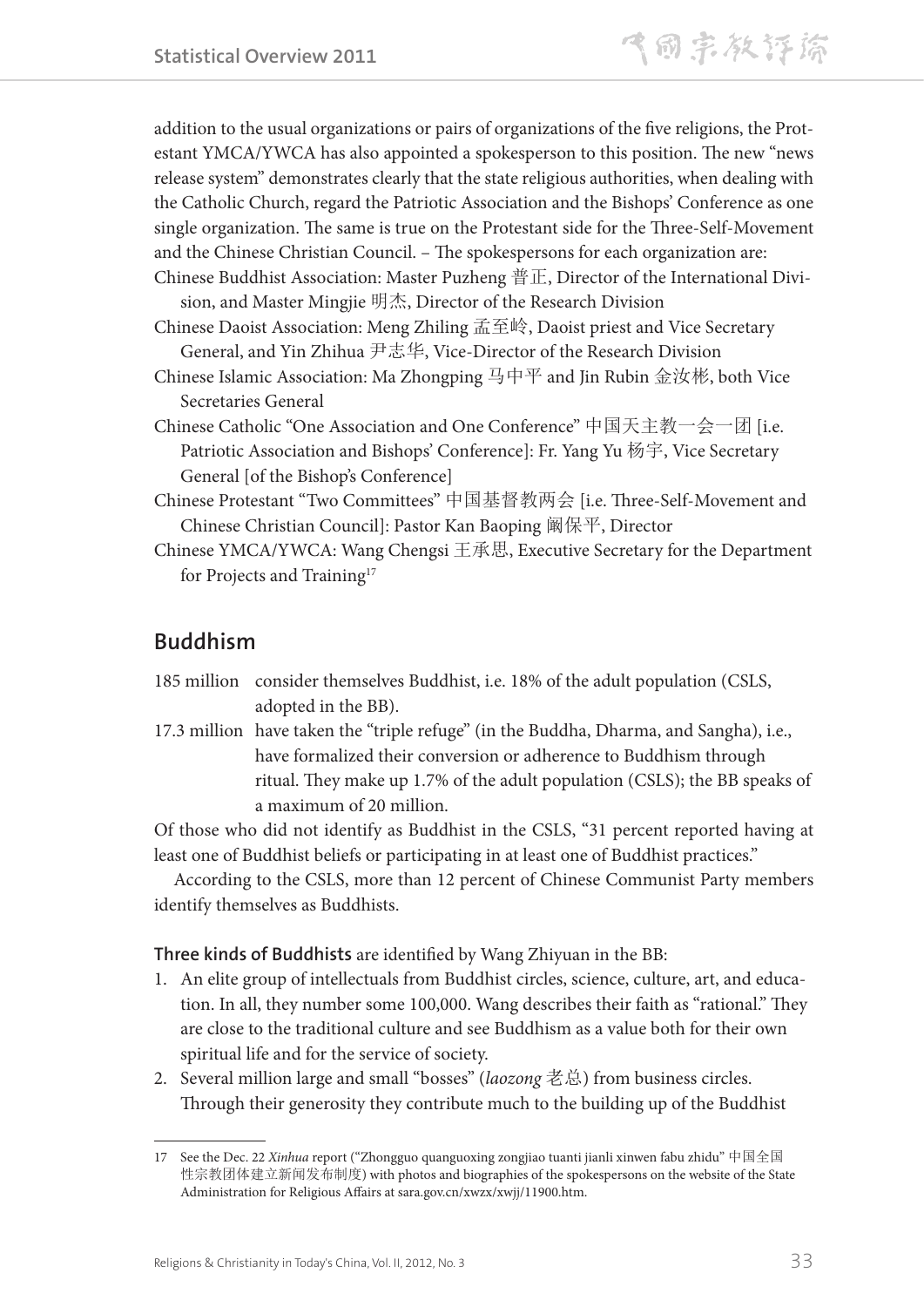"hardware," but they occasionally have also brought down upon Buddhism the charge of being corrupted by money. Wang sees their faith as being in transition from "emotional" to "rational."

3. The "grass roots" of over 100 million ordinary city dwellers and farmers who have an "emotional" faith, praying for good fortune and to avoid misfortune. The average age of this group is growing steadily younger.<sup>18</sup>

Wang devotes an entire chapter in the BB to looking at the **numerical disparity between Buddhist temples and Buddhist believers.** Since the 1990s, the authorities have tried to prevent the construction of temples that do not have official state recognition, Wang writes; in 2010 the State Administration for Religious Affairs and the United Front Department of the Communist Party finally published a "Notice on further curbing the uncontrolled erection of temples and outdoor statues." Wang argues that the prohibition and tearing down of so called "illegal" temples serves no purpose whatever as long as the number of authorized temples is so far removed from the actual needs. He cites the city of Beijing as one example: in 1958 there were 2,666 temples. Today only 200 of those temples have survived or been rebuilt, and of those 200 only 20 are currently recognized by the government as legal places of worship (the others are mainly devoted to tourism). Even if only 220,000 of the 22 million inhabitants of Beijing (migrants included) were Buddhists, Wang calculates that this would amount to 11,000 faithful for each legal temple.<sup>19</sup>

## **Daoism and Popular Religion**

- 12 million of the adult population clearly identify with Daoism (CSLS).
- 173 million "had some kind of Daoist practices, but they are difficult to differentiate from popular religion" (CSLS).

The BB gives no statistical information whatsoever on Daoism. Part II of the BB dedicates a separate chapter "On Folk Religions" (*minjian xinyang* 民间信仰) in its "Reports on Major Religions"<sup>20</sup> – the same with Confucianism by the way. However, it contains no statistics. The CSLS questioned people on popular religious beliefs and practices as well, and came to the following estimates (excluding those who identified themselves with an institutional religion):

- 215 million believe in the existence of ancestral spirits, 754 million practice some form of ancestor worship (such as attending and maintaining ancestral temples, venerating ancestor tablets, etc.).
- 145 million "have observed *fengshui* restrictions or consulted a *fengshui* master in the last 12 months."

<sup>18</sup> Wang Zhiyuan 2011, p. 21.

<sup>19</sup> *Ibid*., pp. 50-53. His numerical estimate for Beijing thus is close to the above-mentioned figures published by the local Bureau for Religious Affairs. The Chinese title of the document mentioned by Wang is: "Guanyu jinyibu zhizhi luanjian simiao he lutian zongjiao zaoxiang de tongzhi" 关于进一步制止乱建寺庙和露天宗教造像的通 知.

<sup>20</sup> For the article on popular religion in the 2010 Blue Book, see Hetmanczyk 2011.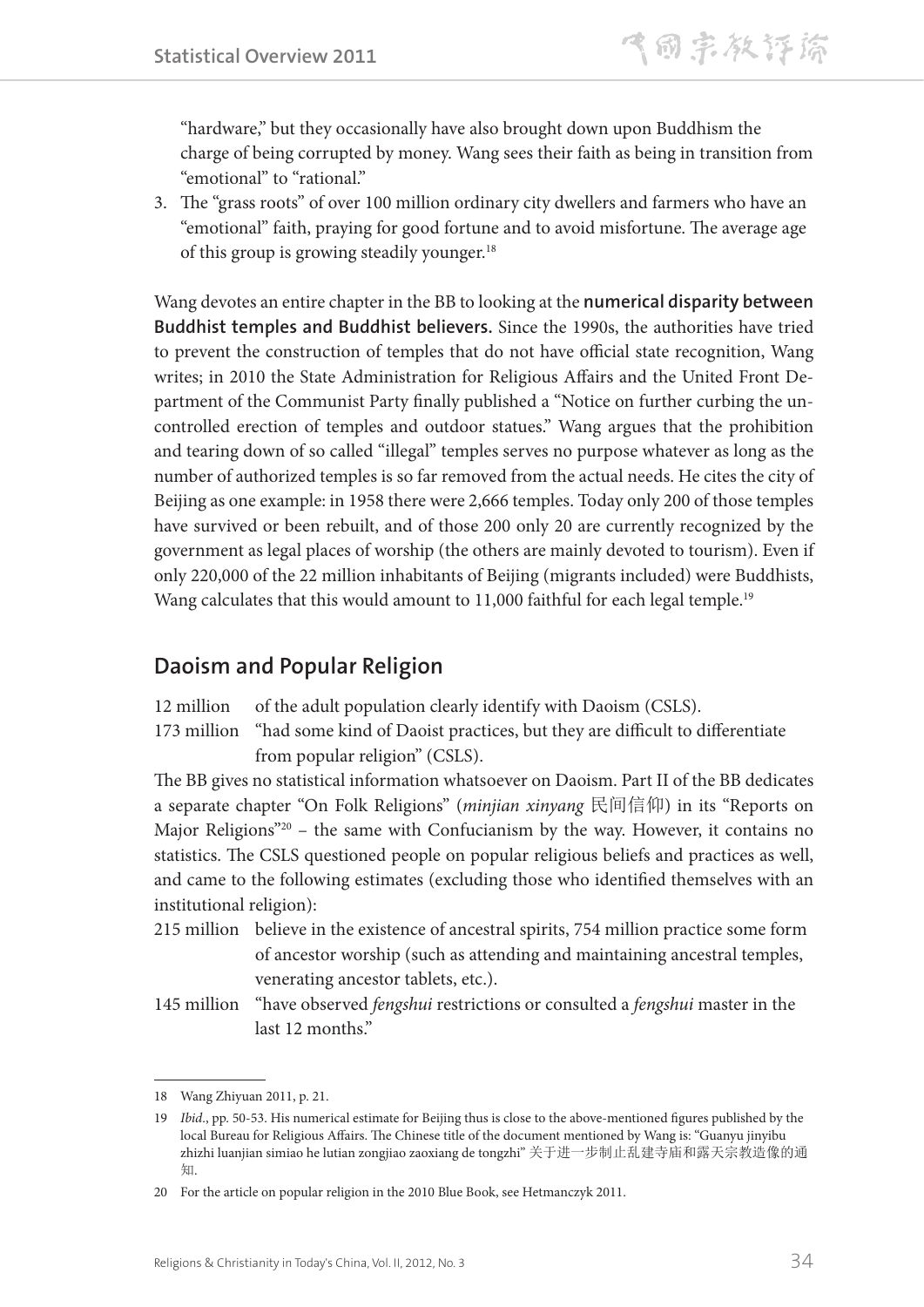- 141 million believe in the existence of the god of wealth (*caishen* 财神), and 119 million have a picture or statue of the god of wealth at home or in their workplace.
- 362 million in the previous 12 months "practiced divination one way or the other, including fortune-telling, face-reading, etc."

#### **Islam**

The BB more or less repeats the statistics furnished by official Islamic sources (here the Chairman of the Chinese Islamic Association [CIA]):<sup>21</sup>

| Muslims             | 23 million (CIA, BB) |
|---------------------|----------------------|
| Mosques             | 45,000 (CIA)         |
|                     | 35,000 (BB)          |
| Imams/Ahongs        | 50,000 (CIA)         |
|                     | 40,000 (BB)          |
| Qur'anic Institutes | 10 (CIA, BB)         |

## **Protestant Christians**

The results of the surveys mentioned at the beginning of this article are reassumed here:

- 23.05 million consider themselves Protestant Christians, of whom 67.5% have been baptized (CASS 2010). 30 million consider themselves Protestant Christians, of whom 38% have been baptized. An additional 40 million people "believe in the existence of Jesus Christ or have participated in Christian activities, even though they do not self-identify as Christian" (CSLS).
- 23.05–40 million Protestant Christians is the number given in the BB, among others on the basis of these surveys, including an upward margin of error. The much higher estimates of up to 130 million are rejected as speculative.

Thus, the statistics seem to level out at a maximum of 40 million Protestant Christians, since the 2007 survey conducted by the East China Normal University arrived at the same figure. A survey by the Protestant organization China Partner, present with offices in a number of Western countries, also arrived at a figure of 38–40 million Protestants in China from both registered and unregistered churches. The survey takers randomly interviewed 6,523 persons over 16 years of age in all of the provinces, autonomous regions (except Tibet), and municipalities of China, speaking directly to people of all walks of life on the street, in parks, on public transport, etc. The survey, which does not claim scientific accuracy, found the highest percentage of (Protestant) Christians in Fujian, Anhui, Zhejiang,

<sup>21</sup> "Chen Guangyuan dangxuan xin yijie Zhongguo yisilanjiao xiehui huizhang" 陈广元当选新一届中国伊斯兰教 协会会长 (Chen Guangyuan Elected Chairman of the Chinese Islamic Association for the New Term), *Xinhua* Sept. 15; Ma Jing – Min Junqing 2011, p. 96.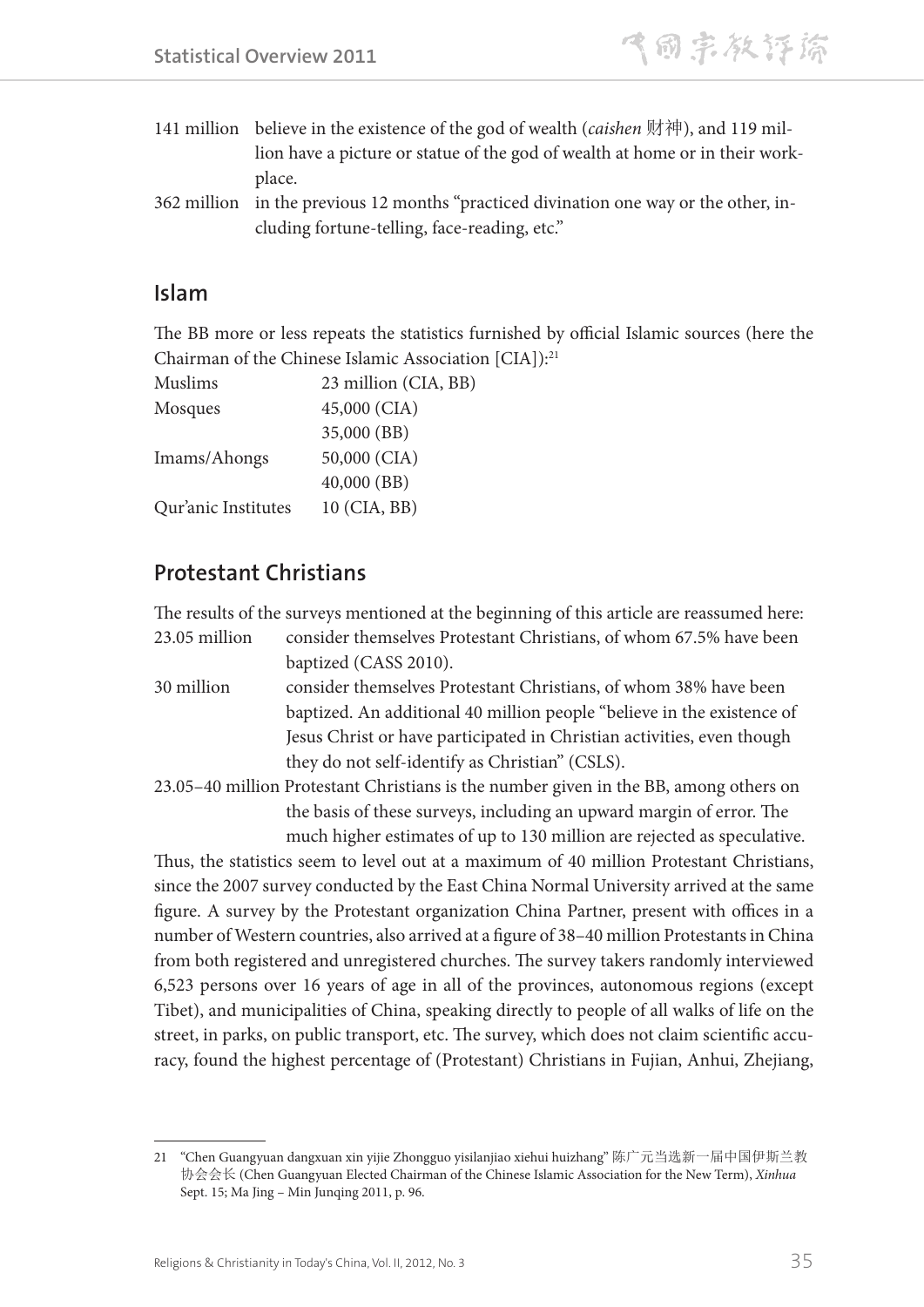Henan, Shaanxi, Jiangsu, and Guangdong. The great majority of all those questioned were nevertheless Buddhists or without any religious affiliation.<sup>22</sup>

#### **Catholic Church**

For the following statistics on the Catholic Church in Mainland China two sources, in particular, were compared: estimates of the Holy Spirit Study Centre (HSSC) of the Diocese of Hong Kong for the year 2011, which took into account both the state recognized official Church as well as the unofficial Church in the "underground," and figures from the work report of the official Chinese Patriotic Association and the Chinese Bishops' Conference (PA-BiCo) delivered at the 8th National Assembly of Catholic Representatives.<sup>23</sup> The BB and CSLS were also used for purposes of comparison. Another important source are the reports of the Catholic newspaper *Xinde* 信德 (Faith) (*xdb*) located in Shijiazhuang and its website www.xinde.org (*xdo*), whose information is sometimes picked up by the Vatican news agency *Fides* ( *fi*) and the Catholic news agency *UCAN* (Hong Kong/Bangkok).

#### **Catholics**

unofficial estimate 12 million (HSSC) official 6 million (PA-BiCo)

In a table in the BB, Wang Meixiu initially gives the number of 6 million reported by the official Catholic bodies, remarking in a footnote that it is a "long accepted reality" that the Catholic Church in the country "is split into two parts, one official and one unofficial." The figure given in the table – she says – is simply that published by the official Church and is very incomplete. She then gives 12 million as the number determined by the HSSC, noting that the HSSC has been publishing this number since 2000 and thus apparently is assuming a very slow growth of the Catholic Church.<sup>24</sup> Anthony Lam of the HSSC says that the second reason for the difference in numbers is the "problem of illegal residents." In many remote Catholic villages, he explains, there is a discrepancy between the number of registered and actual population.25

The CSLS survey's spectacularly low result of 3 million of the Chinese population over 16 years of age who identify themselves as Catholics was not repeated by the BB. Yang Fenggang gives two possible reasons for this number in his CSLS report: either the survey's sampling process left out areas of Catholic concentration by chance or "the Catholic population has declined since the 1990s" due to shrinking family size and lack of new [adult] converts from non-Catholics. – In addition, Church statistics include the number of baptized children under 16 years of age and thus arrive at a higher number.

<sup>22</sup> Bürklin 2008. *China heute* thanks Dr. Bürklin of China Partner for sending in his manuscript.

<sup>23</sup> It was presented on December 7, 2010 by Bishop Ma Yinglin; for the statistical data, see: PA-BiCo, p. 6.

<sup>24</sup> Wang Meixiu 2011, p. 119.

<sup>25</sup> Lam 2010, p. 57.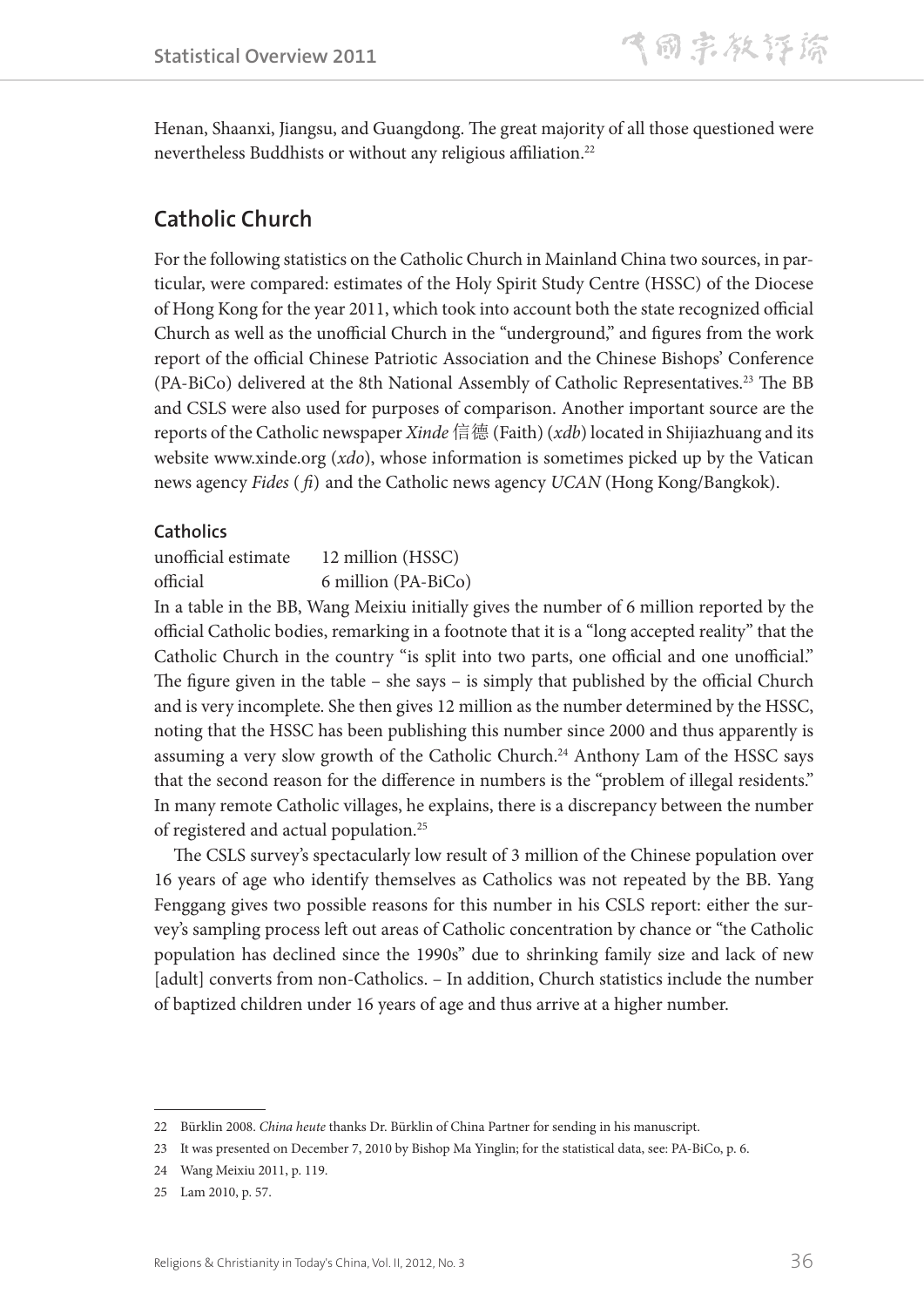#### **Dioceses**

| <b>HSSC</b> | 138 (116 active, 22 inactive) |
|-------------|-------------------------------|
| official    | $97$ (PA-BiCo)                |

#### **Bishops**

official 69 (HSSC) underground 38 (HSSC)

#### **Priests**

Here, strangely enough, the number of priests given by the official Catholic bodies (PA-BiCo) is significantly higher than the figures of the HSSC for the priests in the official church.

| Total       | 3,200 (HSSC), of whom                 |
|-------------|---------------------------------------|
| official    | 1,900 (HSSC)                          |
| underground | 1,300 (HSSC)                          |
| [official!] | 2,700 young and middle aged (PA-BiCo) |

**Seminaries** [major and minor seminaries] official 20 (HSSC) underground approximately 16 (HSSC)

#### **Seminarians**

official 560 in major seminaries (HSSC) 550 in minor seminaries (HSSC)

underground approximately 350 (HSSC)

The PA-BiCo reports a total number of 1,300 seminarians in both major and minor seminaries.

#### **Sisters**

Here, too, the number of sisters reported by the official Catholic bodies (PA-BiCo) is higher than the number of sisters in the official Church reported by the HSSC.

Total 5,000 (HSSC), of whom official 3,400 (HSSC) underground 1,600 (HSSC)

[official?] 5,000 in 106 convents/congregations (PA-BiCo)

#### **Novitiates for Sisters**

official 40 (HSSC) underground 20 (HSSC)

**Churches** 6,300 (PA-BiCo)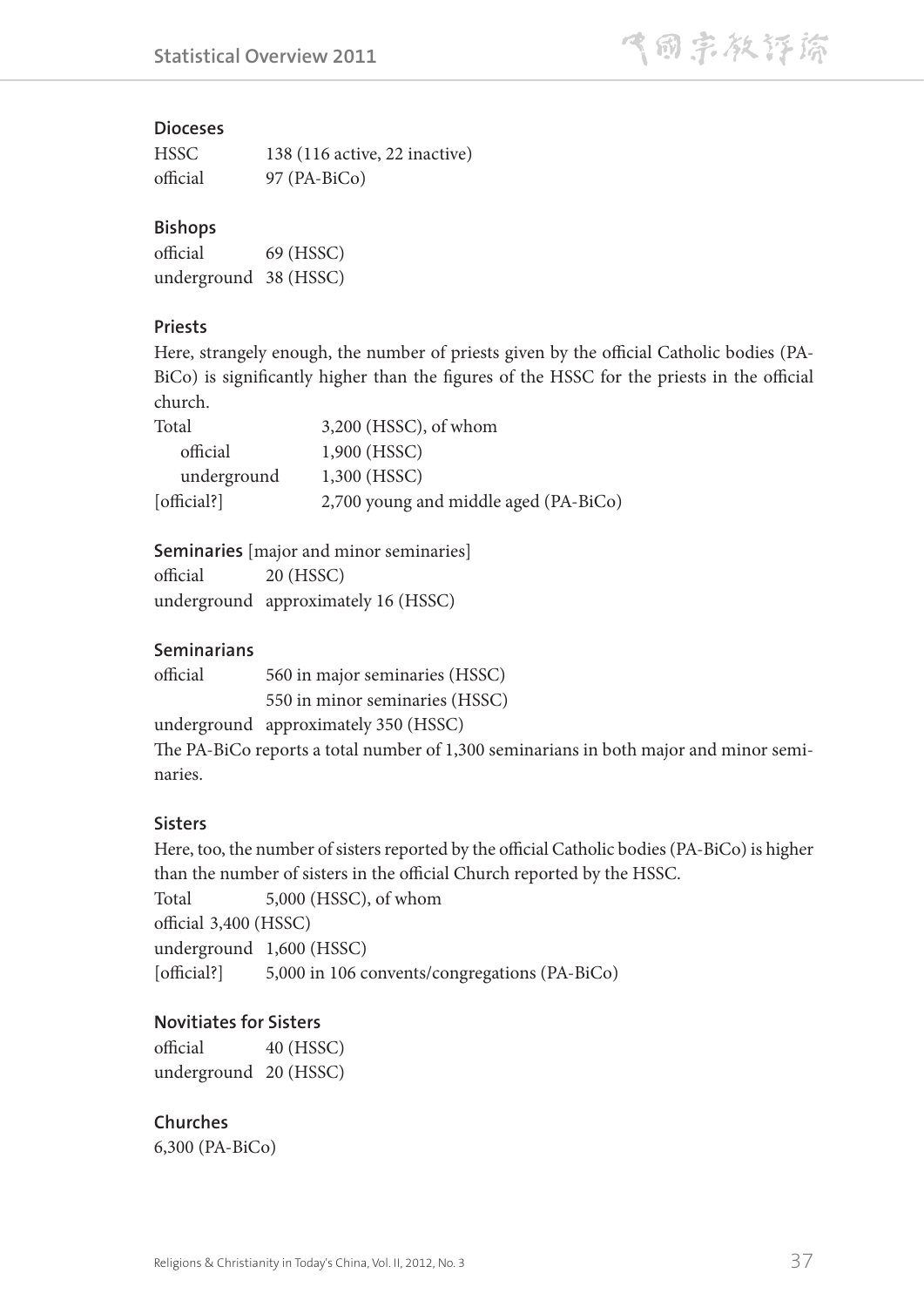In the Province of Hebei, the Catholic Church, as measured by the number of government registered organizations/places of worship, is the largest religion (CSLS).26

#### **Formation of the Laity**

Here for the first time the PA-BiCo gives statistical data for the period 2005–2010. According to their figures, in 93 dioceses [in the area of the official Church] 4,700 persons took part in spiritual courses, 1,800 in courses for catechists, 20,000 in catechism classes, 2,200 in summer camps of various kinds, 5,000 in training courses for community leaders and 10,000 in liturgy classes. There were also 616 courses for those seeking baptism.

#### **Social Institutions**

According to the PA-BiCo the [official] Church operates 9 orphanages, 7 homes for mentally handicapped children, 52 old people's homes, 136 clinics, 8 hospitals, 43 kindergartens, 1 vocational school and has supported the construction of 173 "Hope" Primary Schools. The PA-BiCo reports that 11 dioceses are involved in the care of AIDS patients and 21 dioceses in the care of lepers. – In 2009 the Faith Institute for Cultural Studies (Xinde wenhua yanjiusuo 信德文化研究所) compiled a detailed, though incomplete, list of social institutions in the various dioceses.<sup>27</sup> The underground Church offers social services as well.



<sup>26</sup> In this part of his presentation Yang Fenggang does not refer to his survey, but to the figures of the 2004 China Economic Census by the National Bureau of Statistics regarding the number of religious organizations registered with the government in China. There were 72,848 in total, including Christian churches, Muslim mosques, and Buddhist and Daoist temples (*ibid*.).

27 See Malek 2010, pp. 22-24.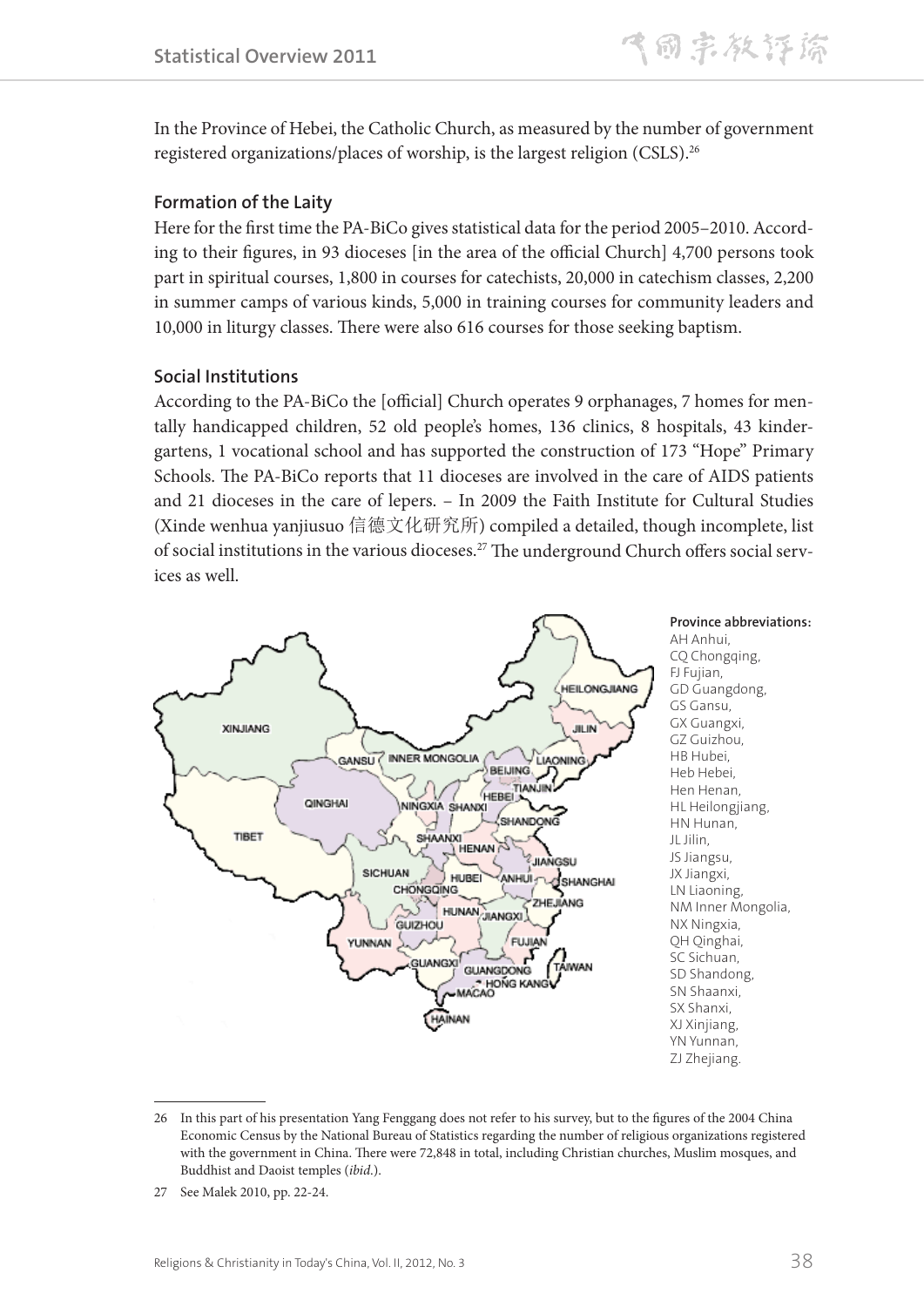#### **Baptisms**

The official leadership bodies of the Catholic Church in China continue to speak of 100,000 baptisms annually (PA-BiCo). In 2011, for the fourth year in a row, *Xinde* and the Faith Institute for Cultural Studies published statistics on baptisms at Easter, the most important date for baptisms. On that occasion, questionnaires were sent by e-mail and fax to those responsible in 101 dioceses, and the results were then confirmed by telephone. This process led to the figure of 21,287 Easter baptisms in the whole of China.<sup>28</sup> This figure, however, must be considered incomplete, writes *Xinde*, since some dioceses or parishes have not answered, did not register the number of baptisms exactly, or they had "many communities." It is most likely that those baptized in underground communities are at most partially included in the *Xinde* statistics.

*Xinde* reported that of those baptized at Easter more than 80% were adults [i.e., not children of Catholic families, but first generation new Christians]. This demonstrates – thus *Xinde* – the growing importance being placed on evangelization by both clergy and laity – and this despite the fact that in the previous year they had "encountered very many challenges and difficulties." *Xinde* has noted that efforts at evangelization are developing very unevenly from one region to the next. It calls on the parishes to register all baptisms since this information is also material which is historically important for the Chinese Church.

While baptisms in Mainland China, despite high numbers in some places, probably "just" match the number of deaths,<sup>29</sup> in Hong Kong the Church is growing steadily: since 2008 the diocese has registered more than 5,000 baptisms annually, a tendency which is on the increase. During the year 2010/2011 there were a total of 6,249 baptisms, of which approximately 3,500 took place at Easter of 2011 (for details, see below in the statistics for the Diocese of Hong Kong).

The following list, compiled by *Xinde*, shows the **number of Easter baptisms in 2011 for the individual dioceses** of Mainland China (the first number in each entry). In some cases the number of baptisms at other dates in 2011 are also indicated (in this case, the occasion is indicated after the number in parentheses; Pent. = Pentecost, Christ. = Christmas); these numbers generally refer to individual parishes, and not to the entire diocese.<sup>30</sup>

| Anhui: 67                         | Changzhi (SX): 151  |
|-----------------------------------|---------------------|
| Ankang (SN): 5                    | Chengde (Heb): 57   |
| Anyang (Hen): 613, 56 (Christ.)   | Chengdu (SC): 320   |
| Bameng (NM): 140                  | Chibi (?) (HB): 200 |
| Baoding (Heb): 33                 | Chifeng (NM): 245   |
| Baotou (NM): 57                   | Chongqing: 500      |
| Beijing: 440, 115 (Aug. 14)       | Dali (YN): 20       |
| Cangzhou (Heb): 400, 38 (Christ.) | Datong (SX): 33     |

<sup>28</sup> "2011 nian fuhuojie: guonei jiaohui xinzeng jiaoyou 2 wan ren" 2011年复活节: 国内教会新增教友2万人 (Easter 2011: The Church in China Grows by 20,000 Faithful), *xdb* June 10.

<sup>29</sup> See Malek 2011, p. 45.

<sup>30</sup> Easter baptisms according to: "Gedi jiaohui 2011 nian fuhuojie lingxi renshu tongjibiao" 各地教会2011年复活节 领洗人数统计表 (Statistics of Baptisms at Easter 2011 Listed by Locality), *xdb* June 10. The figures for baptisms on other occasions were taken from individual reports on *xdo*.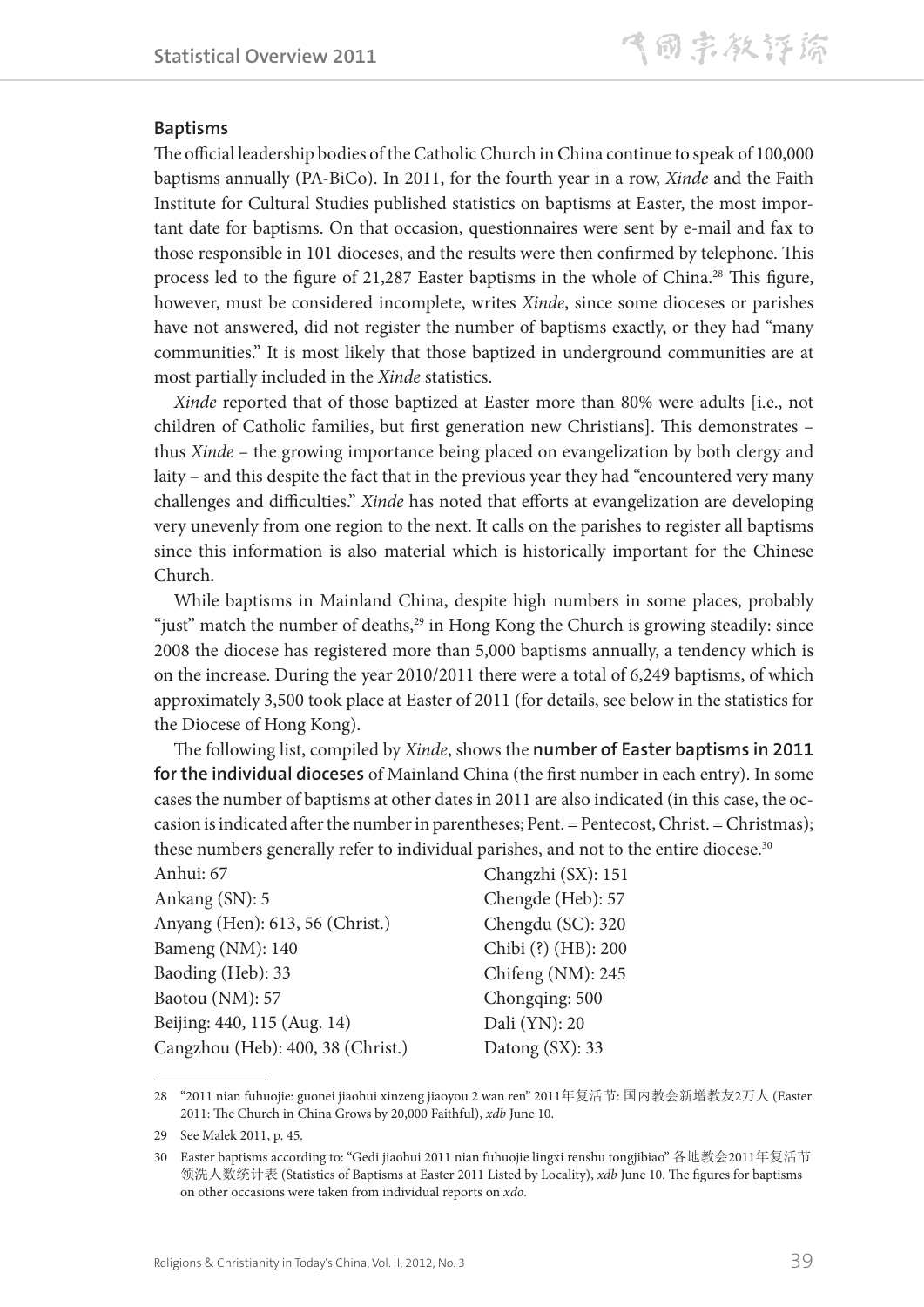气同宗教评除

Fengxiang (SN): 160 Fenyang (SX): 213 Fuzhou (FJ): 500 Guangxi: 385 Guangzhou (GD): 113 Guizhou: 144 Haimen (JS): 42 Hainan: 11 Handan (Heb): 960 Hangzhou (ZJ): 300 Hanzhong (SN): 90 Heilongjiang: 230\* Hengshui (Heb): 400, 14 (May 6) Heze (SD): 106 Hohhot (NM): 149 Hunan: 60 Jiangmen (GD): 45 Jiangxi: 187 Jilin: 81\* Jinan (SD): 256, 12 (Pent.) Jingzhou (HB): 15 Jining (NM): 120 Jinzhong (SX): 50 Kaifeng (Hen): 184 Kunming (YN): 140 Lanzhou (GS): 71 Leshan (SC): 316 Liaocheng (SD): 93 Liaoning: 902 Linfen (SX): 122 Linyi (SD): 996 Luoyang (Hen): 86 Meizhou (GD): 165\* Minbei (FJ): 37 Mindong (FJ): 26 Nanchong (SC): 500 Nanjing (JS): 75 Nanyang (Hen): 602 Ningbo (ZJ): 392 Ningxia: 32 Pingliang (GS): 35 Puyang (Hen): 130 Qingdao (SD): 83

Qinghai: 16 Sanyuan (SN): 330 Shanghai: 87\* Shangqiu (Hen): 137 Shantou (GD): 25 Shenzhen (GD): 98 Shijiazhuang (Heb): 61 Shuozhou (SX): 233 Suzhou (JS): 32 Taiyuan (SX): 559, 45 (Dec. 30) Taizhou (ZJ): 40 Tangshan (Heb): 378 Tianjin: 338\*, 243 (May 28), 270 (Dec. 17) Tianshui (GS): 107 Tibet: 11 Wanzhou (CQ): 500, 80 (Christ.) Weifang (SD): 39 Weinan (SN): 118 Wenzhou (ZJ): 859 Wuhan (HB): 150 Xi'an (SN): 233 Xiamen (FJ): 110 Xiangfan (HB): 24 Xichang (SC): 106, 15 (Christ.) Xingtai (Heb): 1,472 Xinjiang [Urumqi]: 35 Xinxiang (Hen): 68 Xinyang (Hen): 94 Xuzhou (JS): 210, 16 (Pent.) Yan'an (SN): 411 Yantai (SD): 7 Yanzhou (SD): 207 Yibin (SC): 40, 97 (Christ.) Yichang (HB): 40 Yuncheng (SX): 157 Zhangjiakou (Heb): 34 Zhanjiang (GD): 100 Zhaotong (YN): 20 Zhengzhou (Hen): 60 Zhoucun (SD): 264 Zhouzhi (SN): 470 Zhumadian (Hen): 120

<sup>\*</sup> Statistics available for only some parishes of the diocese.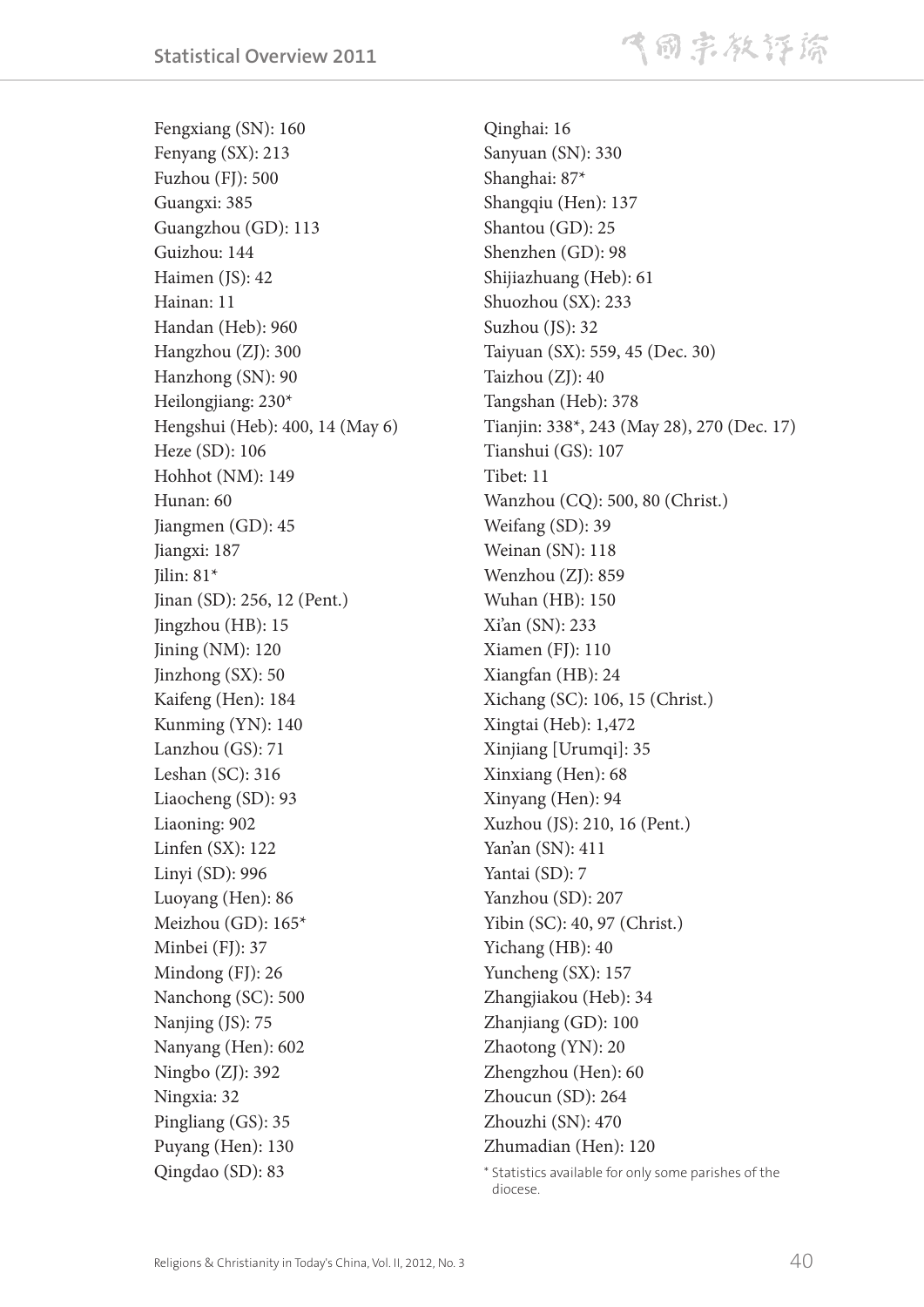#### **Bishops Who Died During the Year 2011**

- 1. Hao Jinli 郝进礼, Andrew (1916–2011), Xiwanzi (Heb)
- 2. Hu Daguo 胡大国, Augustine (1922–2011), Shiqian (GZ)
- 3. Li Hongye 李宏业, Peter (1920–2011), Luoyang (Hen)
- 4. Lü Shouwang 吕守旺, Francis (1966–2011), Yichang (HB)
- 5. Zong Changfeng 宗长风, Anthony (1932–2011), Kaifeng (Hen)

#### **Bishops Consecrated During the Year 2011**

- 1. Liang Jiansen 梁建森, Paul (born 1964), Jiangmen (GD), March 30, 2011
- 2. Lü Peisen 吕培森, John (born 1966), Yanzhou (SD), May 20, 2011
- 3. Sun Jigen 孙继根, Joseph (born 1967), Handan (Heb), June 21, 2011
- 4. Lei Shiyin 雷世银, Paul (born 1963), Leshan (SC), June 29, 2011\*
- 5. Huang Bingzhang 黄炳章, Joseph (born 1967), Shantou (GD), July 14, 2011\*
- 6. Luo Xuegang 罗雪刚, Peter (born 1964), Yibin (SC), November 30, 2011
- 7. Wang Ruowang 王若望, John (approx. 50 years of age), Tianshui (GS), 2011 (date  $unknown)^{31}$

\* Consecrated without appointment by the Holy See, which then announced his excommunication.

#### **Installation of "Underground Bishops" as Government Recognized Bishops in the Year 2011**

Zhu Baoyu 朱宝玉, Joseph, installed as official bishop of Nanyang (Hen). In 2010 Pope Benedict had accepted the resignation of Bishop Zhu who is 90 years old.

#### **Overview of Episcopal Ordinations Since the End of the Cultural Revolution**

## **Number of Bishops consecrated between 1979 and 2010 according to the Patriotic Association of the Chinese Catholic Church and the official Bishops' Conference.**  Wang Meixiu presented these figures in the BB. They concern the number of episcopal

consecrations which took place officially and with the approval of the Chinese government [i.e., irrespective of whether or not they also had a Papal mandate either prior to or following the ordination]:<sup>32</sup>

| 1979:      | 1      |
|------------|--------|
| 1980-1986: | 22     |
| 1987-1992: | $30+$  |
| 1993-1998: | 18     |
| 1999-2004: | 23     |
| 2005-2010: | [25]27 |

In *Tripod* (No. 163, Fall 2011) Giancarlo Politi presents the **list of names of 75 "underground" bishops consecrated without official government permission between** 

<sup>31</sup> There is no report on this episcopal ordination, though *UCAN* does allude to it in a report of Jan. 11, 2012.

<sup>32</sup> Wang Meixiu 2011, p. 119, Table 2. For the period 2005–2010 she has added to the 25 bishops' ordinations listed in PA-BiCo two [former underground] bishops who were officially installed during this period of time.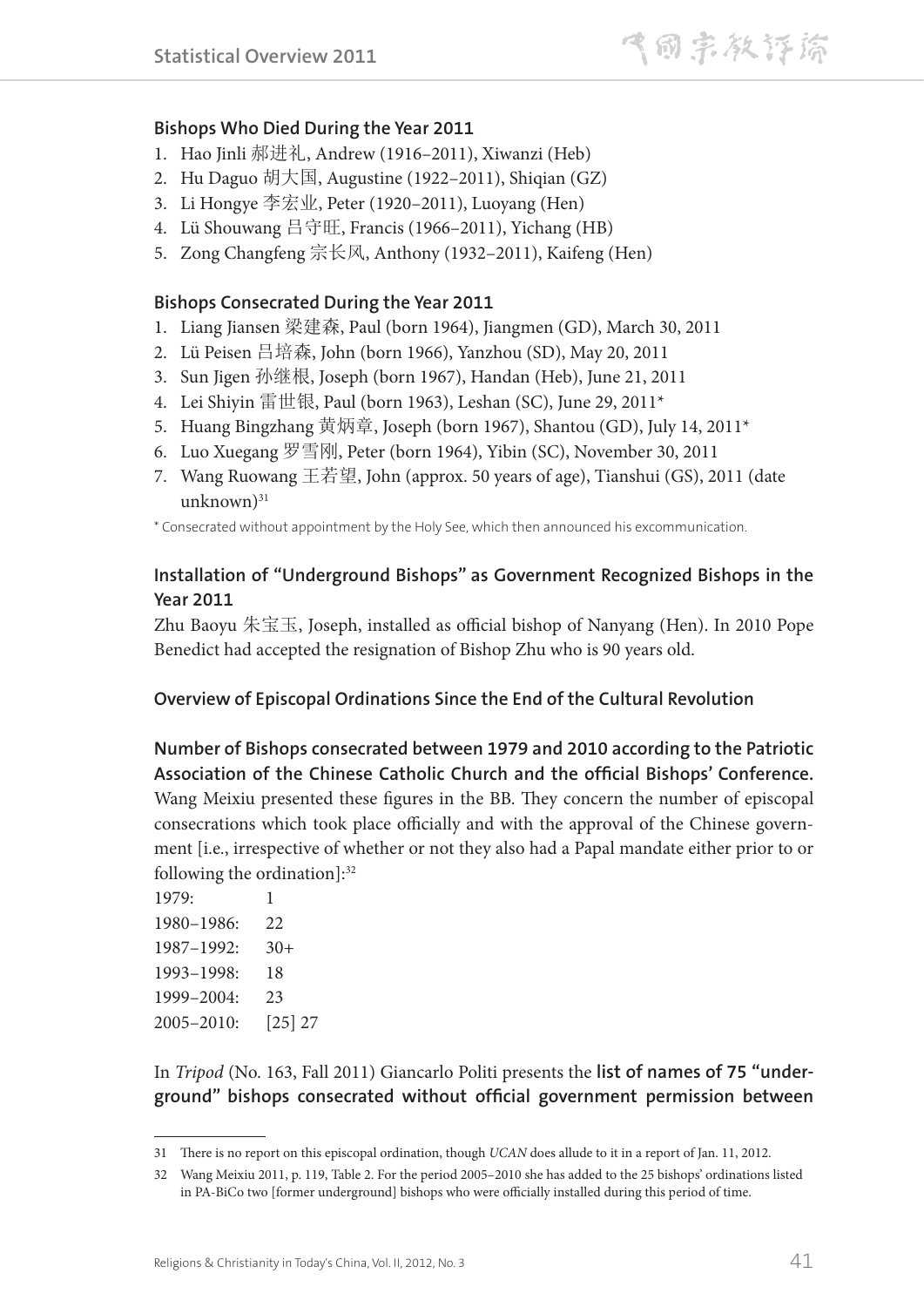**1981 and 2002.** According to Politi, one knows of a total of 82 bishops who were consecrated in this way. Since this data is not readily available elsewhere, we reproduce below his list with the year, the number of those consecrated that year, together with their names and their dioceses. On Politi's list, an asterisk (\*) after the name identifies 6 out of the 75 bishops who later received official recognition by the government.

- 1981: 7 Wang Milu, Tianshui (GS); Jia Zhiguo, Zhengding (Heb); Zhang Chenguo, Siping (JL); Zhou Fangji, Yixian (Heb); Zhang Huaixin, Anyang (Heb); Yu Chengti, Hanzhong (SN); Yang Libo, Lanzhou (GS).
- 1982: 15 Min Xilian, Zhaoxian (Heb); Fan Yufei, Zhouzhi (SN); Sun Yuanmo\*, Hongdong (SX); Song Weili, Langfang (Heb); Chen Jianzhang, Baoding (Heb); Han Jingtao, Siping (JL); Liu Shuhe, Yixian (Heb); Li Side, Tianjin; Shi Hongzhen, Tianjin; Shi Enxiang, Yixian (Heb); Liu Guandong, Yixian (Heb); Shi Hongchen\*, Tianjin; Li Weidao\*, Changzhi (SX); Zheng Shouduo\*, Yuncheng (SX); Xiao Liren, Xingtai (Heb).
- 1983: 5 Lu Zhensheng, Tianshui (GS); Li Xinzheng, Tianshui (GS); Li Zhenrong, Xianxian (Heb); Wang Chonglin, Zhaoxian (Heb); Ma Zhongmu, Otoqe Qianqi (NM).
- 1984: 8 Liu Hede, Hankou (HB); Xie Shiguang, Mindong (FJ); Yang Xiaohuai, Hankou (HB); Meng Ziwen, Nanning (GX); Ye Ershi, Fuzhou (FJ); Hao Zhenli, Chongli (Heb); Zhu Yousan, Baoding (Heb); Li Congzhe, Hohhot (NM).
- 1985: 2 Huang Shoucheng, Funing (FJ); Fan Zhongliang, Shanghai.
- 1986: 1 Zhang Boren, Hanyang (HB).
- 1987: 5 Yang Shudao, Fuzhou (FJ); Shi Chunjie, Baoding (Heb); Zong Huaide\*, Sanyuan (SN); Li Hongye, Luoyang (Hen); Hu Daguo, Shiqian (GZ).
- 1989: 13 Guo Wenzhi, Qiqihar (HL); Pei Shangde, Beijing; Jiang Liren, Hohhot (NM); Li Bingyao, Heze (SD); Yuan Wenzai, Haimen (JS); An Shi'en, Daming (Heb); Liang Xisheng, Kaifeng (Hen); Liu Difen, Anguo (Heb); Zhang Jingmu, Xuanhua (Heb); Zhao Zhendong, Xuanhua (Heb); Han Dingxiang, Handan [Yongnian] (Heb); Yu Chengxin, Hanzhong (SN); Gao Yuchen, Jingxian (Heb).
- 1990:  $1 \text{Zeng Jingmu}$ , Yujiang (JX).
- 1991: 3 Gu Zheng, Xining (QH); Zhang Weizhu, Xinxiang (Hen); Xie Tingzhe, Urumqi (XJ).
- 1992: 2 Zhang Qingtian, Yixian (Heb); Lin Xili, Wenzhou (ZJ).
- 1993: 4 Jin Dechen, Nanyang (Hen); Su Zhemin, Baoding (Heb); An Shuxin\*, Baoding (Heb); Gao Kexian, Yantai (SD).
- 1994: 1 Li Zhiyuan, Shenyang (LN).
- 1995: 2 Zhu Baoyu, Nanyang (Hen); Wei Jingyi, Qiqihar (HL).
- 1996: 1 Zhang Zhiyong, Fengxiang (SN).
- 1997: 2 Chen Cangbao, Yixian (Heb); Lin Jiashan, Fuzhou (FJ).
- 2000: 2 Jiang Mingyuan, Zhaoxian (Heb); Lan Shi, Sanyuan (SN).
- 2002: 1 Yao Liyang, Xiwanzi (Heb).
- since 2003: "only a few."33

<sup>33</sup> Politi 2011, pp. 11-16.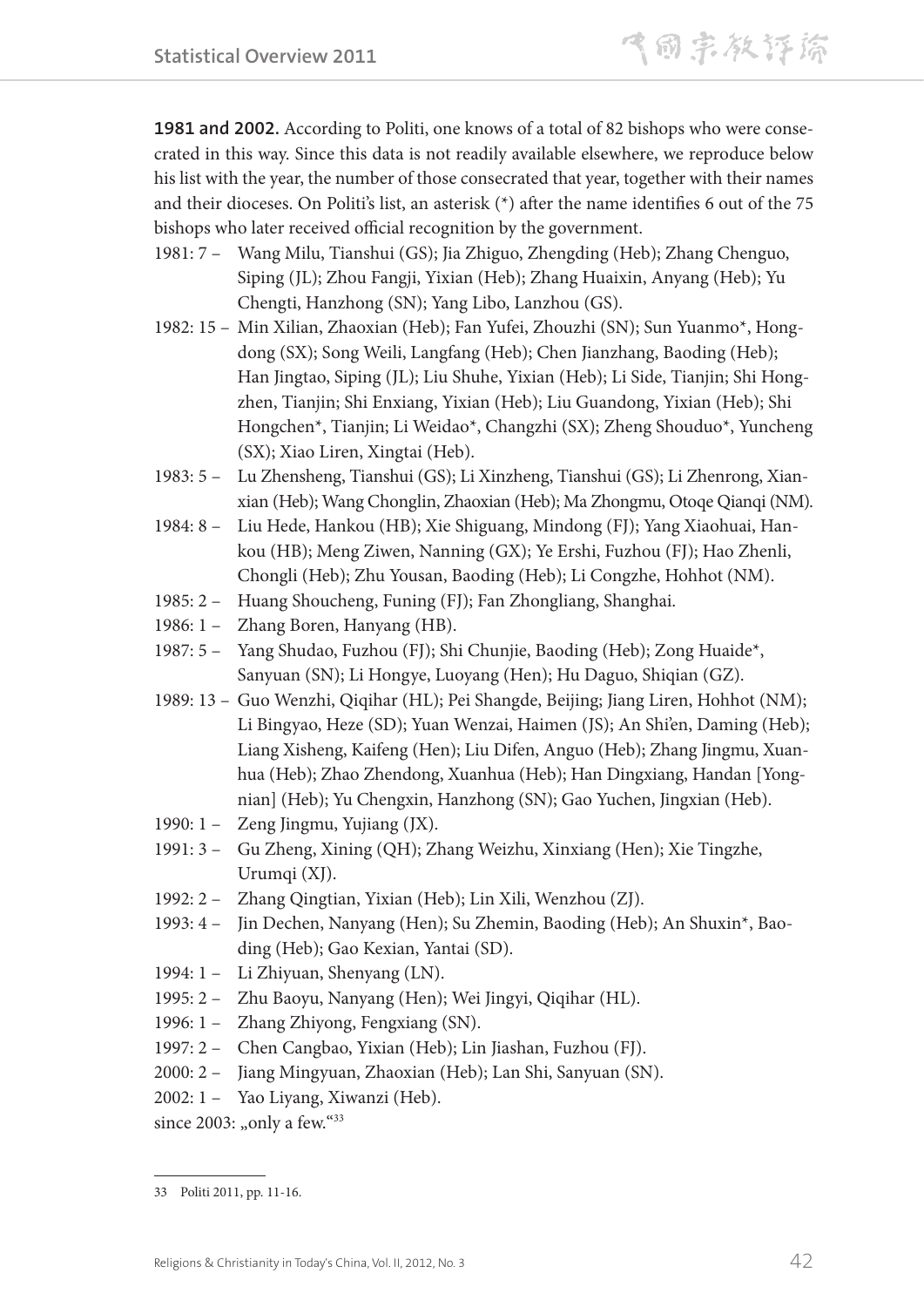气同宗教评除 In the same issue of *Tripod*, Anthony Lam indicates that some of the bishops consecrated under Pope Pius XII (1949–1955), and who were active in the official Church, also performed episcopal consecrations in secret. Bishop Han Tingbi of Hongdong (SX), e.g., who belonged to the official Church, secretly consecrated four bishops, who some years later –

between the middle of the 1980s and the beginning of the 1990s – were officially installed in their dioceses. According to Lam, observers have estimated that there were more than 80 secret episcopal consecrations between 1980 and 1993 (N.B. These figures deviate from those given by Politi, which goes to show just how difficult it is to obtain reliable statistics in this area).<sup>34</sup>

#### **Ordinations to the Priesthood**

According to the official statistics (PA-BiCo) between 2005–2010 a total of 300 priests were ordained. The following figures for the year 2011 are incomplete (statistics from the underground are lacking, among other things). The numbers are lower than those of the previous year.35



Ordination to the priesthood in Handan on March 25, 2011. Photo: *xdo*.

Bameng (NM): 2 Haimen (JS): 2 Handan (Heb): 6 Hengshui (Heb): 2 Jinzhong (SX): 5 Linyi (SD): 2 Minbei (FJ): 1 (by Bishop Cai Bingrui of Xiamen) Ningbo (ZJ): 1 Qingdao (SD): 1 Shantou (GD): 3 (by Bishop Shen Bin of Haimen) Taizhou (ZJ): 3 Yan'an (SN): 3 Yanzhou (SD): 1

<sup>34</sup> See Lam 2011, pp. 27-28 and 23.

<sup>35</sup> Figures according to reports in *xdb*, *xdo*, *fi*, and *UCAN*.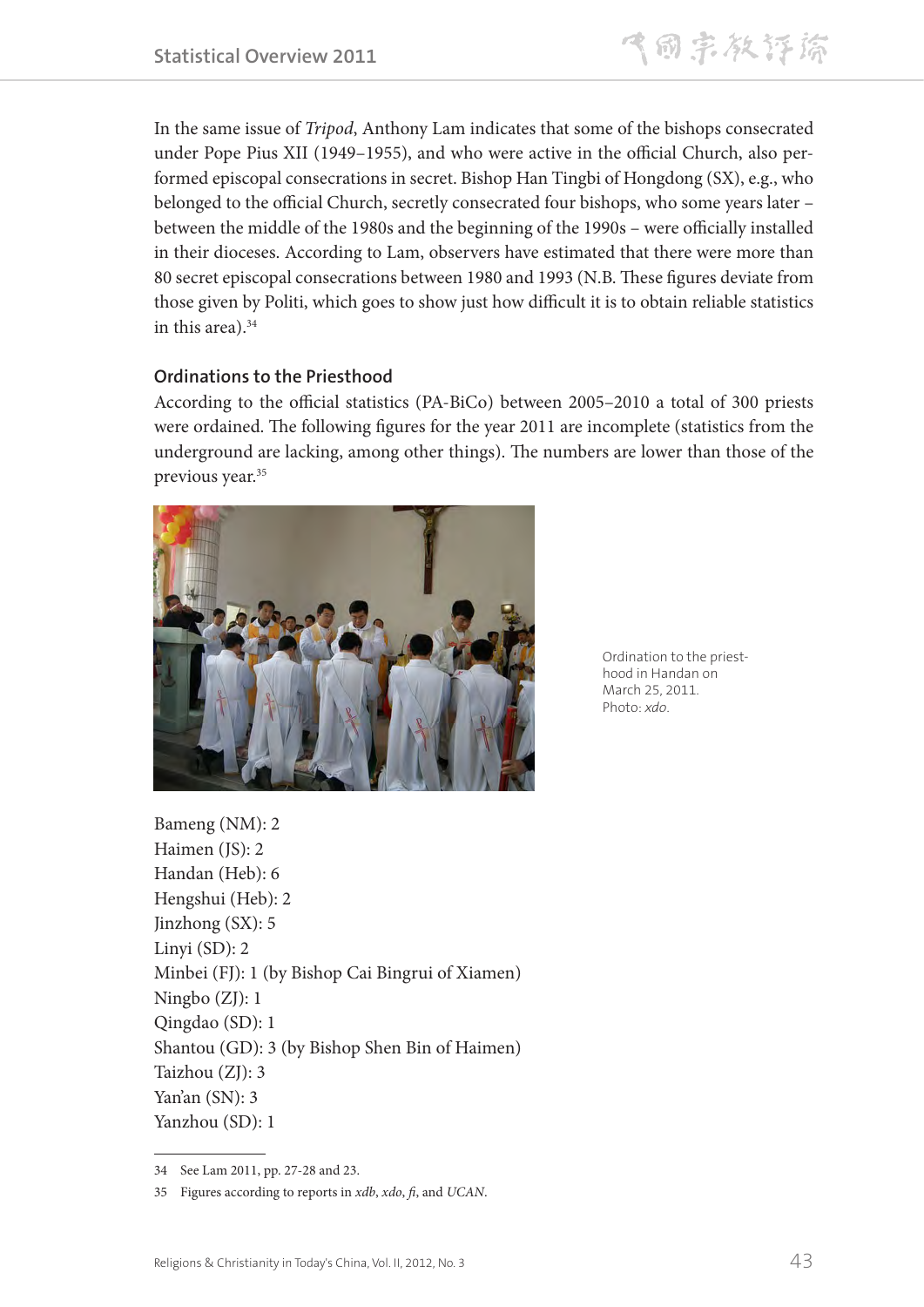#### **Religious Sisters: Profession of Vows**

Here, too, the statistics (all taken from *xdo*) are only partial.

Baoding (Heb): 2 perpetual vows Cangzhou (Heb): 2 perpetual vows



Professed sisters wearing their crowns of flowers in Cangzhou (Xianxian). Photo: *xdo*.

| Haimen (JS):      | 1 perpetual vows                                                   |
|-------------------|--------------------------------------------------------------------|
| Hunan, Laohekou:  | 2 perpetual vows                                                   |
| Lanzhou $(GS)$ :  | 5 perpetual vows (Servants of the Holy Spirit)                     |
| Liaoning:         | 9 perpetual vows (of whom 5 for the Sacred Heart of Jesus Sisters  |
|                   | in Fushun and 4 for the Sisters of the Immaculate Heart of Mary in |
|                   | Shenyang)                                                          |
| Nanchong (SC):    | 4 perpetual vows                                                   |
| Qingdao (SD):     | 2 first vows                                                       |
| Suzhou (JS):      | 15 temporal vows                                                   |
| Taiyuan (SX):     | 4 perpetual vows                                                   |
| Wenzhou (ZJ):     | 4 perpetual vows                                                   |
| $Xi'$ an $(SN)$ : | 1 first, 5 perpetual vows                                          |
| Yuncheng (SX):    | 5 perpetual vows                                                   |



Profession of vows in Xi'an on October 21, 2011. Photo: *xdo*.

#### **Major Seminaries: Graduates and New Students**

*Xinde* published the numbers of graduates of the 10 official major seminaries at the end of the 2010/2011 academic year and the number of new students for the fall of 2011.<sup>36</sup> The

<sup>36</sup> "Hebei shenzhexueyuan juxing biye dianli. Jin xia guonei qi suo da xiu¬yuan gongyou biye daxiusheng 110 wei" 河北神哲学院举行毕业典礼. 今夏国内七所大修院共有毕业大修生110位 (Graduation Ceremonies at the Philosophical-Theological Seminary of Hebei. This Summer 110 Seminarians Graduated from 7 Major Seminar-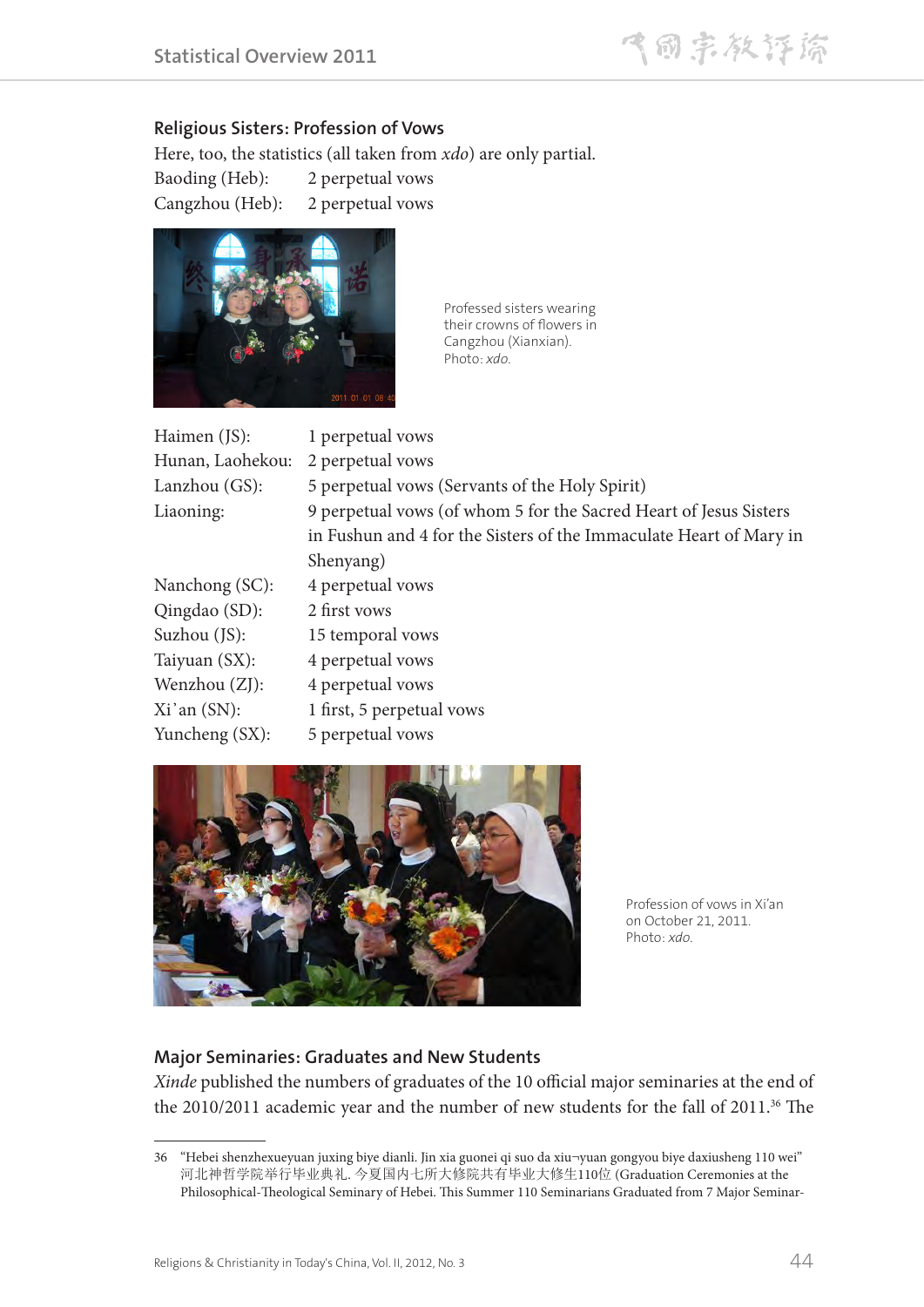figures show that the total number of candidates for priesthood has declined once again. However, it must be pointed out that many seminaries only begin new classes every second year.

| Seminary                                             | Graduates 2011 | New Students 2011 |
|------------------------------------------------------|----------------|-------------------|
| Beijing (Diocesan seminary)                          | 4              | 9                 |
| Beijing (National seminary)                          | none           | 9                 |
| Jilin (Diocesan seminary)                            | none           | none              |
| Pixian (Regional Seminary Sichuan / Southwest China) | 24             | 8                 |
| Shanghai Sheshan (Regional seminary)                 | 14             | 9                 |
| Shenyang Seminary                                    | 9              | none              |
| Shijiazhuang (Hebei Regional Seminary)               | 26             | 31                |
| Taiyuan (Shanxi Regional Seminary)                   | none           | none              |
| Wuhan (Regional Seminary Central and South China)    | 19             | 13                |
| Xi''an (Shaanxi Regional Seminary)                   | 14             | none              |
| Total                                                | 110            | 79                |

#### **New and Renovated Churches**

The dimensions of new church buildings run the gamut from modest to gigantic. Larger churches are often multi-story constructions and contain, in addition to the actual worship space, additional rooms for parish activities, offices, and living rooms for priests. Most new churches tend to be built in the Gothic style as in the past. Churches built with traditional Chinese architectural features and style continue to remain the exception. There are still many church buildings seized or destroyed during the Cultural Revolution which have not yet been returned, or are only now being given back, as can be seen from the following examples from *Xinde*.

**Baoding (Heb),** Xushui County, Suicheng Village: The church, built in 1901, was expropriated during the Cultural Revolution and only returned in 2011. It had to be razed to the ground due to its ruinous condition. Within two months, the parish built a new church by its own hands. The photo (below) shows the blessing (*xdo* Sept. 1).



ies in China), *xdb* June 22; "Quanguo: liuzuo daxiuyuan gong zhaosheng 79 ren" 全国: 六座大修院共招生79人 (For All of China: 6 Major Seminaries Accepted a Total of 79 New Students), *xdb* Sept. 8.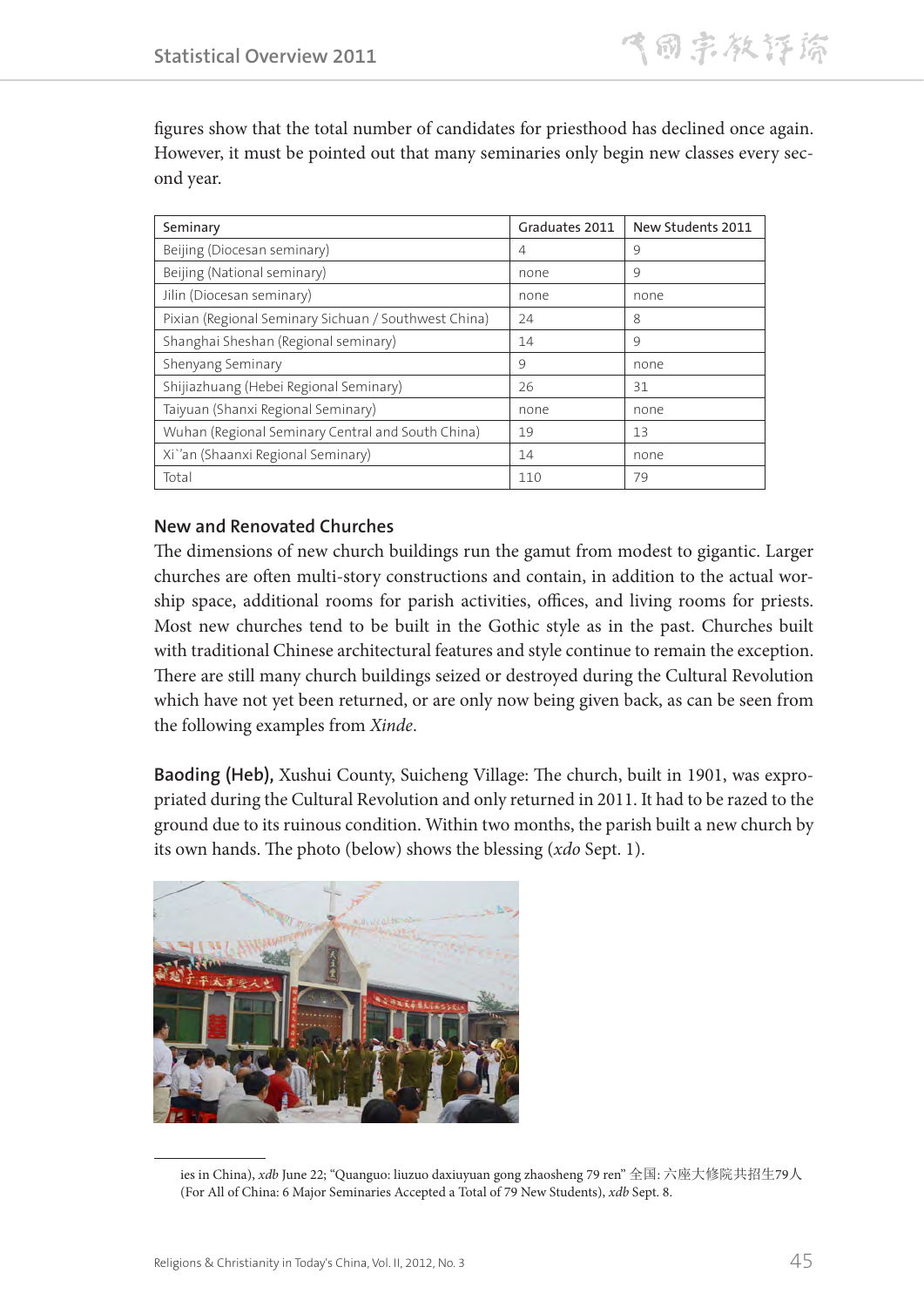**Baotou (NM),** Ershisiqingdi Parish: Blessing of a marble statue of Mary in traditional Mongolian women's dress in "Mary's Square" (8.42 m high – including base). According to *Xinde*, the indigenous local faithful have baptized the statue "Our Lady of Mongolia." With a space of 7,488 m2, green plots, fountain, and color illumination the site, which has only recently been returned to the Church, is the "largest Catholic square in Inner Mongolia." The government has declared the church, built in 1904, together with the Bishop's Chapel and the attached buildings, to be a provincial level cultural monument and has invested 3 million Yuan in its expansion as a religious-cultural tourist area. They began in 2009 with measures for the salvage and renovation of the old buildings. The parish priest collected historical photos, Mass vestments, prayer books, etc. for an exhibition on the history of the parish – the first of its kind in Inner Mongolia. Ershisiqingdi is the cradle of the Church in the Diocese of Baotou (*xdb* Aug. 20).

**Chengdu (SC),** City of Jiangyou, Zhongba: Blessing of Sacred Heart Church, which was rebuilt after the 2008 earthquake. Throughout the diocese 18 churches have to be rebuilt following the 2008 earthquake (*xdb* May 20).

**Hanzhong (SX),** Xixiang Parish: The original church, dating from 1870, was destroyed in the earthquake of 2008. It was rebuilt in a mixed Chinese/Western style (*fi* June 9).



Stylistically an exception – the rebuilt Church of Xixiang. Photo: *xdo.*

**Hengshui (Heb),** Ping'andian: Blessing of a new church together with the baptism of 14 catechumens (*fi* May 11).

**Jinan (SD),** Tai'an, Xintai City, Ningjiagou Village: St. Mary's Church. In this village a very high percentage of the population is Catholic (*fi* June 5).

**Lanzhou (GS),** Longxi: Dedication of the new St. Paul's Church (*xdb* Dec. 8).

**Linfen (SX),** Zhaocheng Parish, Nanyidian outstation: Erection of the cross on the new church under the patronage of Mary Help of Christians on May 24. After the solemn pon-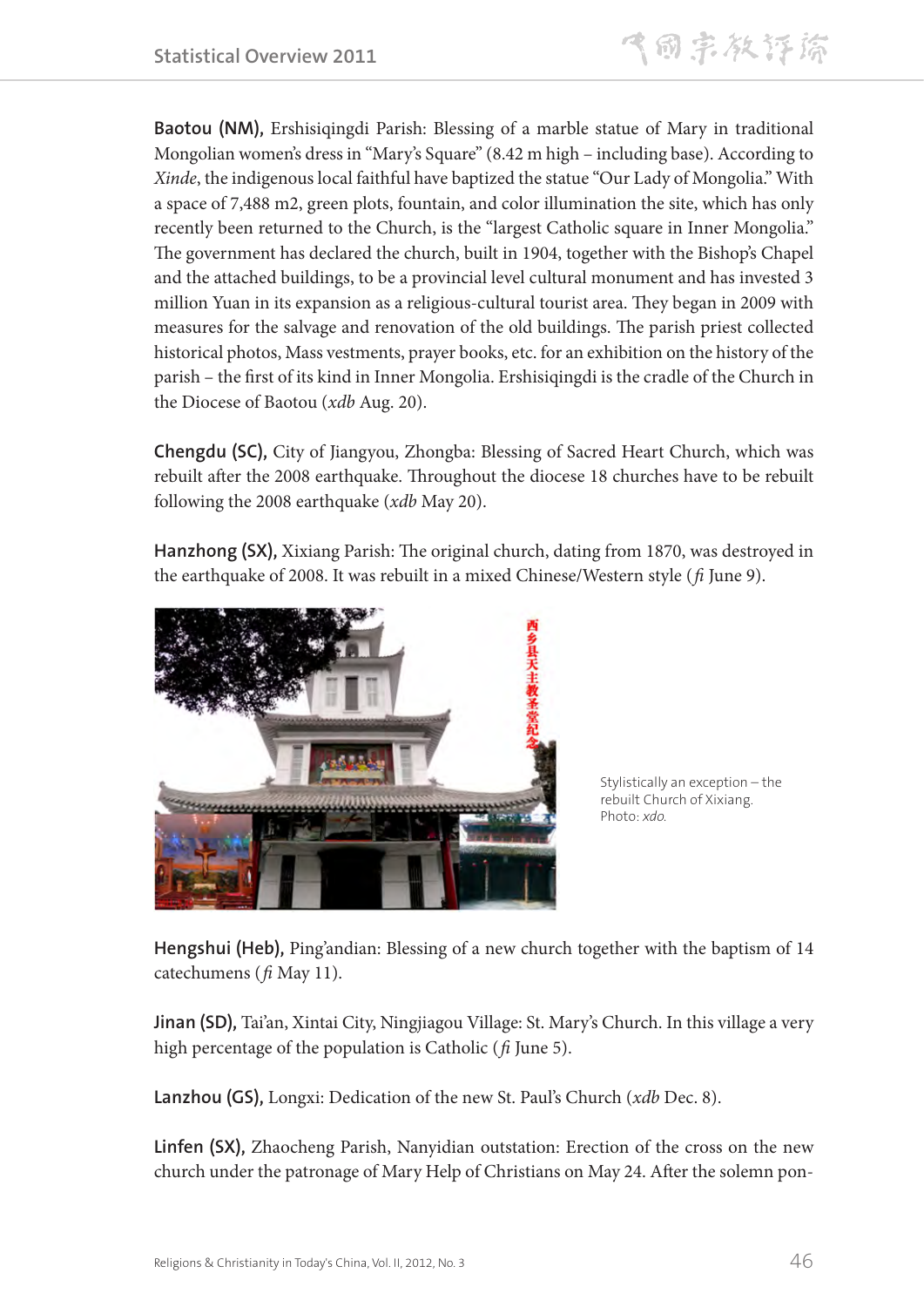

tifical high Mass, presided over by Bishop Huo Cheng of Fenyang, all those present joined in praying the prayer of Pope Benedict XVI to Our Lady of Sheshan. The parish community numbers 210 Catholics, who up to this point had no choice but to meet for worship in their private homes (*fi* May 31).

Erection of the cross in Nanyidian. Photo: *xdo*.

**Meizhou (GD),** Zijin County, Lashi Village: Renovation of the church built in 1916 and dedicated to Mary Help of Christians (*xdb* June 10).

**Ningxia,** Zhongwei City: New four-story church. The first church from 1924, together with its hospital and school, was confiscated during the 1950s. A small chapel, built after the policy of reform and opening, had to give way to city planning. The very day that this new church was dedicated the first session of a course of ongoing formation for 70 catechists was held there (*fi* June 5).

**Taiyuan (SX),** Guchengying: Dedication of the new Church of Christ the King (*fi* June 5).

**Tangshan (Heb),** Qian'an City, Panying Village: This is a reconstruction. The original church from the year 1905 was destroyed during the Cultural Revolution (*xdo* Oct. 5).

**Wenzhou (ZJ),** Yueqing City, Wengyang Town: According to reports, the church is currently the largest church of South Zhejiang. It has 4 floors together with additional rooms, among which is a basement in which up to 1,500 people can sit down to eat at the same time. It cost 20 million Yuan (*xdo* Oct. 1).



Immense size: The new four-story church in Wengyang. Photo: *xdo*.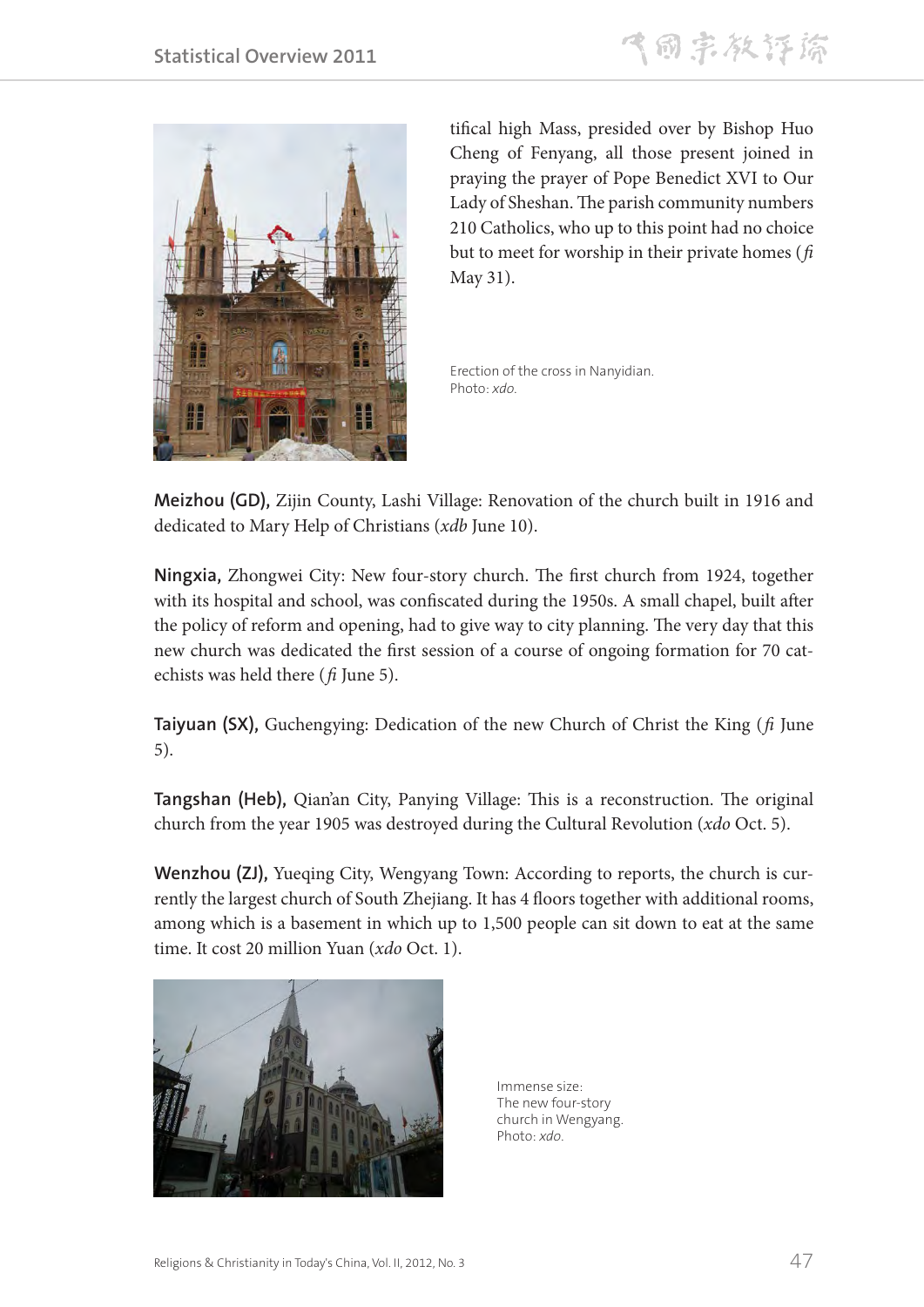

**Zhoucun (SD),** County/ Parish of Boxing, Futian: Blessing of the new village church dedicated to Jesus the Good Shepherd (*fi* June 5; Photo: *xdo*).

**Zhouzhi (SN),** Liujiazhuang: Erection of the cross on the newly built Sacred Heart of Jesus Church, which replaces a church built in 1984 that had become dilapidated and was also too small for the growing congregation (*xdo* Nov. 13).



**Zhouzhi (SN),** Meixian, Calvary Mount (Shizishan): Blessing of a 4 m high bronze statue of Christ carrying his cross on the newly laid out pilgrimage square. The pilgrimage originated with Fr. Charles Liu, who had studied at the Collegio della Sacra Famiglia (Holy Family College) in Naples, Italy, and who, before returning to China in 1717, petitioned Pope Pius VI to create a sanctuary for the Chinese people. The pilgrimage has been carried out ever since the completion of the sanctuary

complex in 1777. In 1932 the Calvary Mount Sanctuary was entrusted to the Diocese of Zhouzhi. In 1984 the complex, which had been heavily damaged during the Cultural Revolution, was given back to the Church. Tens of thousands pilgrims from all over China come to take part in the twice yearly pilgrimages in May (Finding of the Holy Cross) and in September (Exaltation of the Holy Cross) (*fi* Sept. 15; *xdb* May 1; Photo: *xdo*).



**Zhumadian (Hen),** Zhumadian City: Dedication of a new church which includes rooms for parish activities, living rooms, and offices. The construction cost 2 million Yuan (*xdb* July 10; Photo: *xdo*).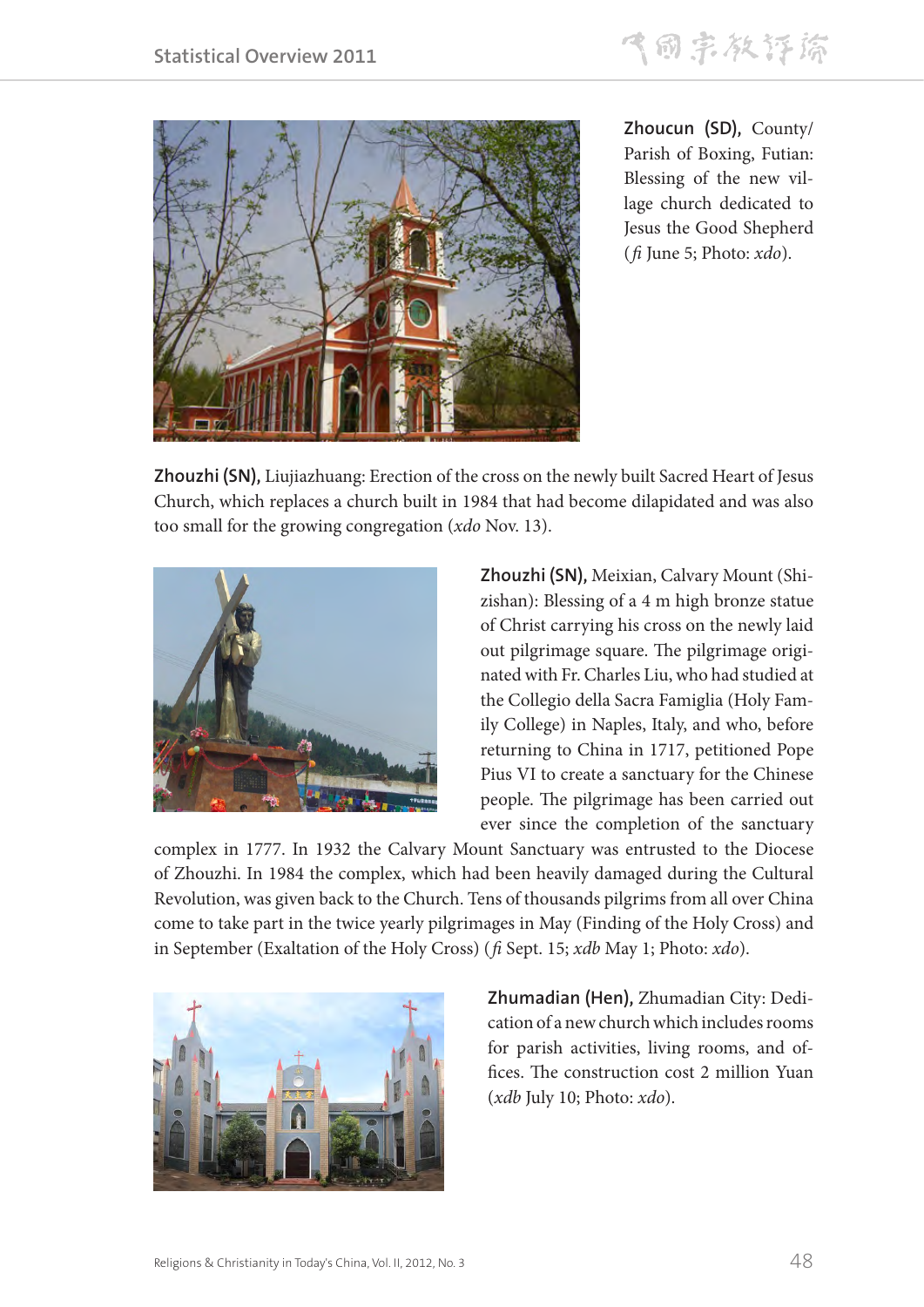#### **Statistical Data for Individual Dioceses**

These figures come from media reports on Church affairs during the past year. They give an idea of the proportional sizes of the dioceses of Mainland China. Only a few dioceses have more than 100,000 Catholics. There is also a very wide variation in the ratios of faithful to priests and religious sisters.

**Fengxiang (SN):** 20,000 Catholics in 4 deaneries and 30 parishes, [1 bishop,] 38 priests (of whom 18 are religious order priests) as well as 60 religious sisters belonging to 3 different congregations (Franciscan Missionaries of Mary, Sacred Heart Sisters and the Little Sisters of St. Thérèse). The diocese has two Marian shrines and provides various social services such as clinics and an orphanage (*fi* Sept. 19).

**Handan (Heb):** 130,000 Catholics, [2 bishops,] 75 priests, 130 Sisters of the Holy Spirit the Comforter, 110 Sisters of the Mother of Our Lord (*xdb* April 10).

**Hanzhong (SN):** 21,000 Catholics, 2 bishops, 33 priests, 7 seminarians, 20 parishes, 22 chapels, 3 clinics (*fi* June 9).

**Jiangmen (GD):** almost 20,000 Catholics, 7 priests, 26 sisters, since 2011 there is a bishop, Bishop Liang Jiansen (*xdb* April 10).

**Jinzhong (Yuci) (SX):** 20,000 Catholics, [1 bishop,] 30 priests, 29 seminarians, approximately 30 sisters, one clinic offering both traditional Chinese as well as Western medicine (*fi* Aug. 30).

**Kangding (SC):** 13,000 Catholics, 3 priests, 2 sisters. The see, which is vacant, lies in the Autonomous Tibetan Prefecture of Kardze, and is currently being administered by the Diocese of Leshan (*UCAN* Sept. 6).

**Liaoning:** The Diocese of Liaoning was created in 1983 by placing together the 4 Dioceses of Shenyang, Yingkou, Fushun, und Rehe. Over 100,000 Catholics, 1 bishop, 90 priests, 2 sisters' congregations (the Sisters of the Immaculate Heart of Mary with more than 100 members and the Sacred Heart of Jesus Sisters with 70 members), 1 major seminary in Shenyang, 5 homes for the aged, 3 clinics run by sisters and 3 diocesan social service centers (*fi* June 27).

**Luoyang (Hen):** Due to the shortage of priests, finances, and places of worship (there is only one church open in the entire diocese) this is one of the least developed dioceses in all of Mainland China. It has approximately 10,000 Catholics, 18 priests in the underground and one official priest. At present there is no bishop, Bishop Peter Li Hongye who had been active in the underground having died in 2011 (*UCAN* April 26).

**Nanyang (Hen):** 20,000 Catholics, 2 bishops, 21 priests (*UCAN* June 30).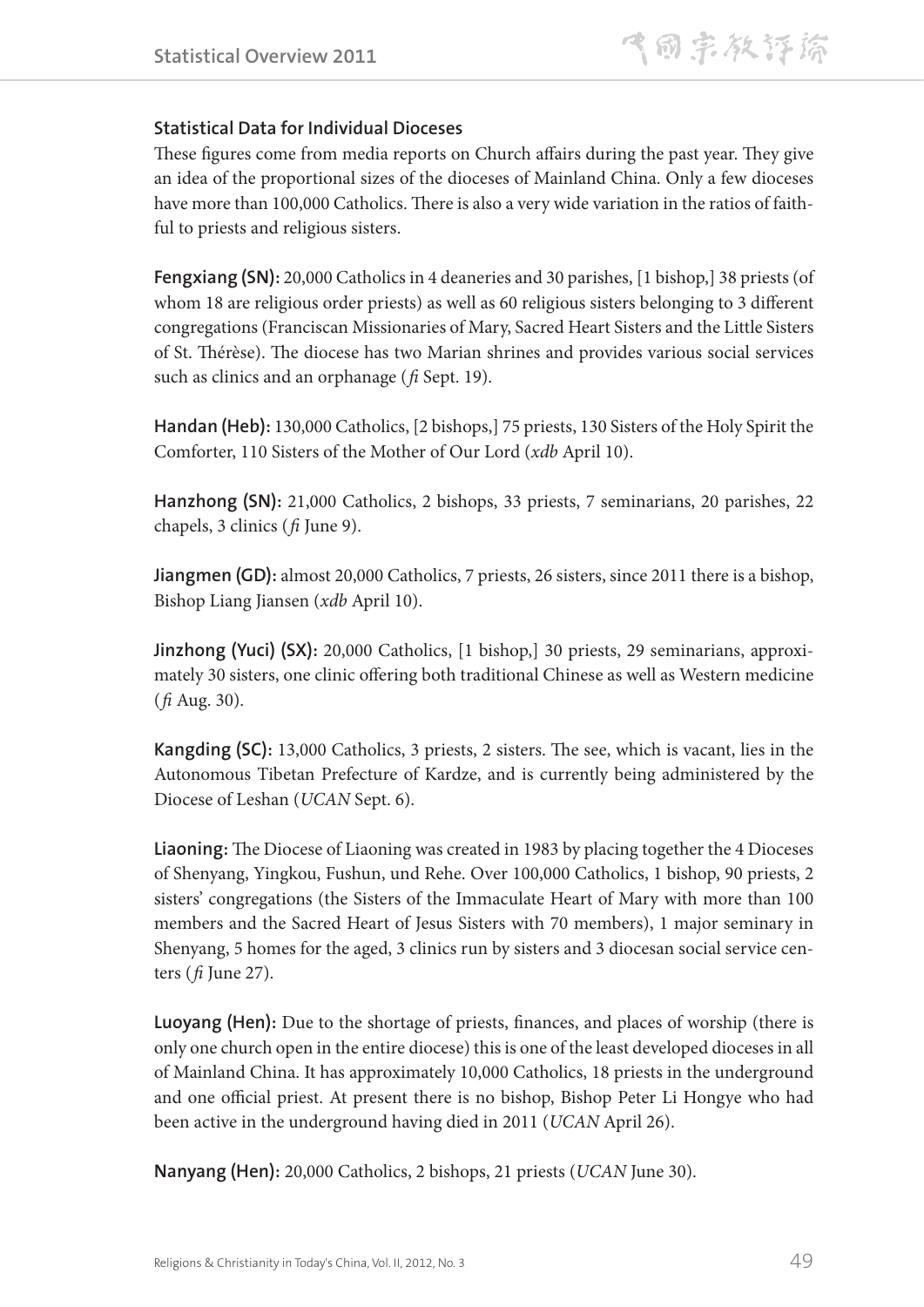**Taizhou (ZJ):** 5,000 Catholics, 1 bishop, 7 priests (*xdb* Jan. 1).

**Wuhan (HB):** The Dioceses of Hankou, Hanyang, and Wuchang were combined in 2000 to create the Diocese of Wuhan. The diocese has 25 official priests and 40 priests in the underground, who care for a total of 20,000 Catholics. The see is currently vacant (*UCAN* June 1).

**Xiamen (FJ):** 30,000 Catholics, [1 bishop,] a dozen priests, 15 sisters (*fi* Dec. 5).

**Yan'an (Yulin) (SN):** 50,000 Catholics in an area of 80,000 km2, [2 bishops,] 20 priests, 10 seminarians, 24 sisters in 2 congregations, the Missionary Sisters of Our Lady of China and the Missionaries of Mary. There are 20 churches and 20 other meeting places, 3 rural clinics and one Catholic elementary school (*fi* Sept. 1).

**Yanzhou (SD):** 10,000 Catholics, 7 priests, since 2011 there is a bishop, Bishop Lü Peisen (*AsiaNews* May 20).

**Yichang (HB):** 30,000 Catholics, 24 priests, 12 sisters. Bishop Lü Shouwang died in 2011 and the see is currently vacant (*fi* July 5).

#### **Catholic Diocese of Hong Kong**

Measured by the number of the faithful, Hong Kong is the largest Chinese diocese. The following figures reflect the situation of the diocese as of August 31, 2011. They were taken from the website of the diocese.37

| Catholics                   | 363,000 (local residents), to which are added 138,000 foreign  |
|-----------------------------|----------------------------------------------------------------|
|                             | Catholics (non-residents of other nationalities living in Hong |
|                             | Kong), of whom 120,000 are Filipino                            |
| Parishes                    | 51, of which 21 are under the direction of diocesan priests    |
|                             | and 30 under the direction of religious order priests          |
| Places of religious service | 40 churches, 31 chapels, 26 halls                              |
| <b>Bishops</b>              | 2                                                              |
| Diocesan Priests            | 69, of whom 68 are Chinese                                     |
| Religious Order Priests     | 239, of whom 63 are Chinese, belonging to 17 congregations     |
| Deacons                     | 17, of whom 15 are permanent deacons                           |
| Religious Order Brothers    | 65, of whom 31 are Chinese, belonging to 9 congregations       |
| Religious Sisters           | 491, of whom 345 are Chinese, belonging to 28 congrega-        |
|                             | tions                                                          |
| Seminarians                 | 27 (11 from the Diocese of Hong Kong, 3 from other dio-        |
|                             | ceses, 13 from religious orders)                               |

<sup>37</sup> www.catholic.org.hk/v2/en/cdhk/a08statistics.html, additional information from archives.catholic.org.hk/ Statistic/2011-C.htm.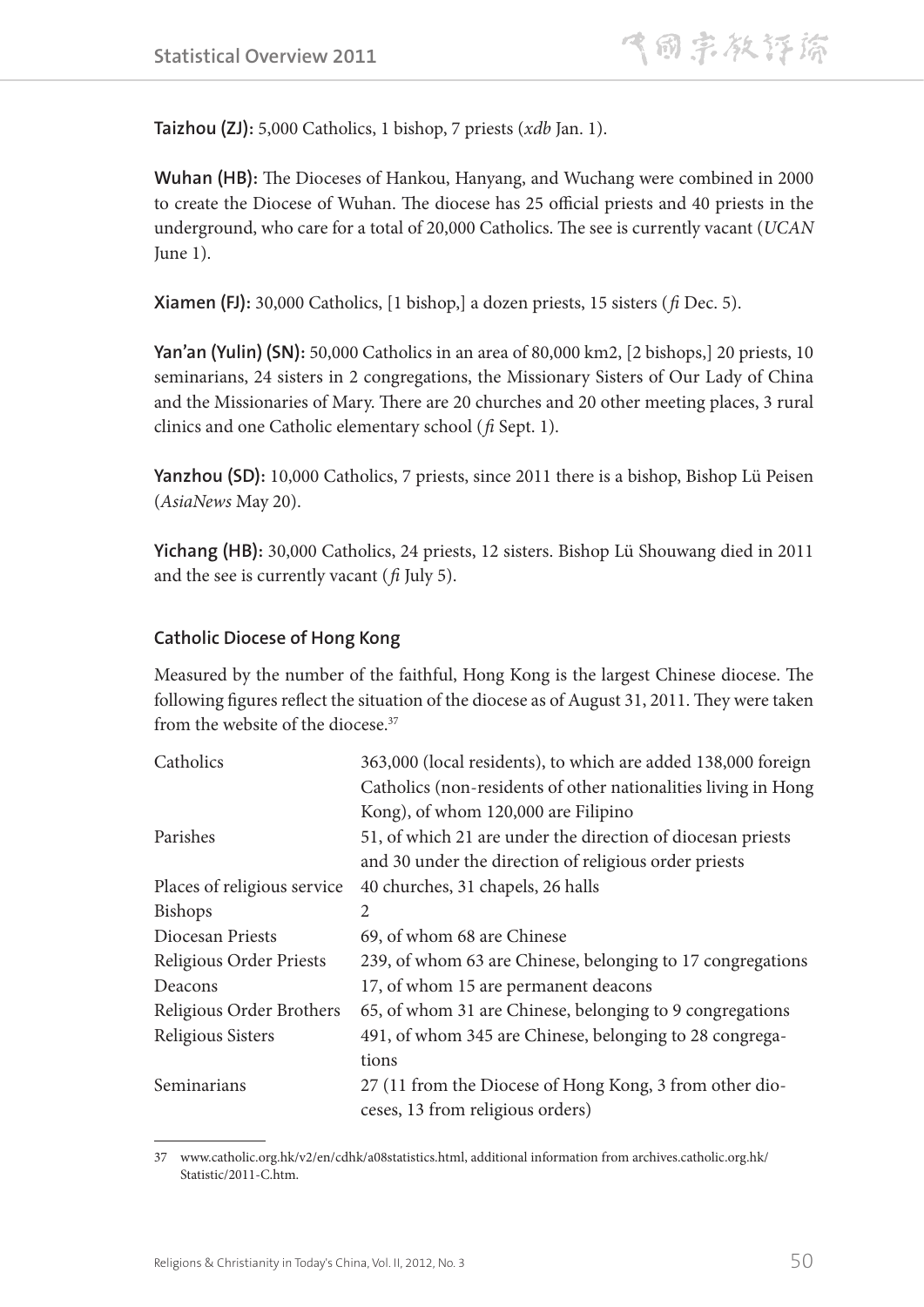| <b>Novices</b>                  | 10 in men's congregations, 18 in women's congregations         |
|---------------------------------|----------------------------------------------------------------|
|                                 | Baptisms in one year (Sept. 1, 2010 until Aug. 31, 2011)       |
|                                 | 6,249, of which 1,121 were up to 1 year of age, 1,972 were     |
|                                 | from $1-7$ years, 3,156 over the age of 7                      |
| Marriages                       | 1,332, of which 288 between Catholics, 1,033 having one        |
|                                 | non-Catholic partner                                           |
| Catechists                      | 1,547, of whom 39 are employed as such, and 1,535 are vol-     |
|                                 | unteers                                                        |
| <b>Educational Institutions</b> | 276 with 189,575 students, of which 33 are kindergartens       |
|                                 | (with 10,554 children), 110 primary schools (with 70,181)      |
|                                 | pupils), 87 secondary and middle schools (with 84,713          |
|                                 | students), 2 vocational schools (with 530 students), 35 adult  |
|                                 | education facilities, 7 special schools, 2 post-secondary      |
|                                 | schools (with 1,445 students)                                  |
| Social Services                 | 42 Caritas Social & Family Service Centers, 6 hospitals with   |
|                                 | 2,722 beds, 12 clinics and hospital out-patients departments,  |
|                                 | 16 nursery & child care centers, 7 homes for girls, 14 homes   |
|                                 | for the aged with 1,666 places, 20 youth centers, 20 centers   |
|                                 | for the elderly, 13 home-care services, 28 rehabilitation cen- |
|                                 | ters                                                           |

The number of Hong Kong Catholics has grown steadily in the last ten years, as can be demonstrated by an analysis of the annual statistics of *Hong Kong Catholic Church Directory* from 1954 to 2010 conducted by the diocese: From 2008 until today, more than 5,000 persons have been baptized each year, of whom more than half were adults. On average, about 8,000 persons request baptism each year. At the same time, the number of parishes has decreased from 62 in 1995 to today's 51, but the total number of church buildings has increased, so that fewer school auditoriums need to be borrowed to serve as places of worship. Since there are few vocations, the ratio of faithful per priest is steadily increasing; in 2010 the ratio was 1:1,200. The percentage of Catholic pupils among the Catholic school population has sunk continuously and noticeably, from 33% in 1958 to only 8% in 2010 (*UCAN* Feb. 1, 2012).

#### **Catholic Church in Taiwan**

The figures published by the Bishops' Conference of Taiwan, which are given here to complement the picture, are those from the year 2009.<sup>38</sup>

| Catholics       | 299,938                          |
|-----------------|----------------------------------|
| <b>Dioceses</b> | 7 and 1 apostolic administration |
| <b>Bishops</b>  | 15                               |
| Parishes        | 378                              |

<sup>38</sup> "Taiwan Catholic Church Statistics in 2009."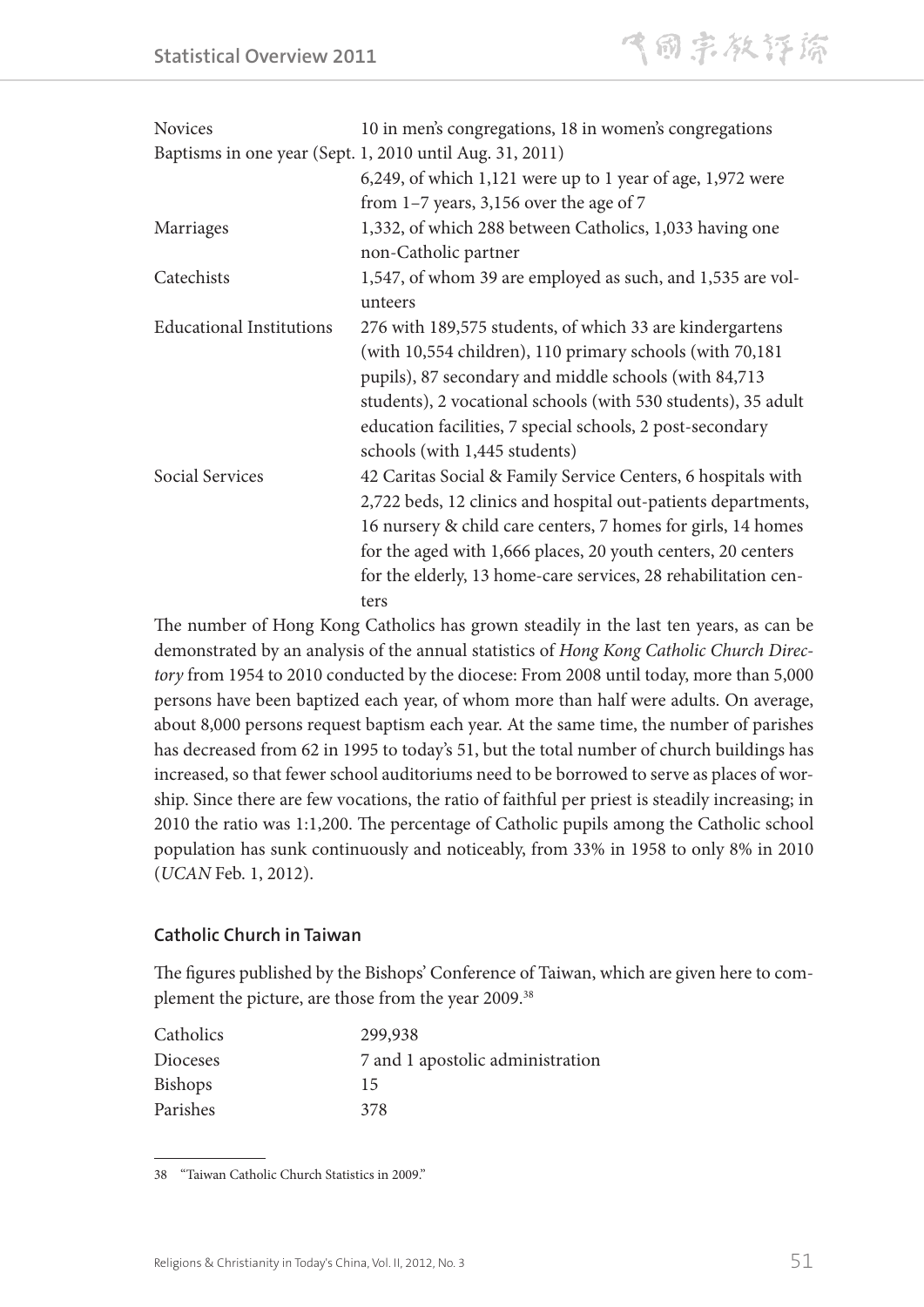| Priests                         | 682 (of whom 259 are diocesan and 423 religious order          |
|---------------------------------|----------------------------------------------------------------|
|                                 | priests; 357 are foreigners)                                   |
| <b>Brothers</b>                 | 93 (of whom 60 are foreigners)                                 |
| <b>Sisters</b>                  | 1,053 (of whom 278 are foreigners)                             |
| Seminarians                     | 65 (in 2 major seminaries)                                     |
| Catechists                      | 321                                                            |
| <b>Educational Institutions</b> | 5 colleges and universities (44,976 students), 1 catechetical  |
|                                 | school (8 students), 2 language schools (1,577 students), 4    |
|                                 | technical schools (3,321 students), 29 middle schools (61,510  |
|                                 | pupils), 2 vocational training centers, 11 primary schools,    |
|                                 | 167 kindergartens, 41 student hostels                          |
| Publications and Media          | 8 publishing houses, 2 weekly newspapers, 4 audiovisual        |
|                                 | programs, 2 radio stations                                     |
| <b>Social Facilities</b>        | 10 hospitals, 7 clinics, 15 orphanages, 20 homes for the aged, |
|                                 | 19 retarded children centers, 4 family and women's service     |
|                                 | centers for Taiwan's indigenous peoples, 4 facilities offering |
|                                 | day care for the aged                                          |

#### **List of References with Abbreviations for the Sources**

- BB: Jin Ze 金泽 Qiu Yonghui 邱永辉 (eds.), *Zhongguo zongjiao baogao (2011)* 中国宗 教报告 *Annual Report on Religions in China (2011)*, Beijing 2011 (Zongjiao lanpishu 宗教蓝皮书 Blue Book of Religions).
- Bürklin, Werner 2008, "Anzahl der Christen in China," 5 page manuscript, revised version of August 4.
- CASS [Chinese Academy of Social Sciences] 2010: Zhongguo shehui kexueyuan shijie zongjiao yanjiusuo ketizu 中国社会科学院世界宗教研究所课题组 (Research Group from the Institute of World Religions, CASS), "Zhongguo jidujiao ruhu wenjuan diaocha baogao" 中国基督教入户问卷调查报告 (An In-House Questionnaire Survey on Christianity in China), in: Jin Ze 金泽 – Qiu Yonghui 邱永辉 (eds.), *Zhongguo zongjiao baogao (2010)* 中国宗教报告 *Annual Report on Religions in China (2010)* (Zongjiao lanpishu 宗教蓝皮书 Blue Book of Religions), Beijing 2010, pp. 190-212.
- CSLS [Chinese Spiritual Life Survey]: Fenggang Yang with Anning Hu Fan Jiang R.J. Leamaster – Jun Lu – Zhenyu Tang (Center on Religion and Chinese Society, Purdue University), "Quantifying Religions in China," 5 page manuscript of a presentation at the Seventh Annual Conference for the Social Scientific Study of Religion in China, Beijing, July 26–27, 2010.
- Duan Qi 段琦 2011, "Dui 2010 nian zongjiao lanpishu gongbu de jidutu renshu yougan" 对2010年宗教蓝皮书公布的基督徒人数有感 (Feelings concerning the Number of Protestants Published in the Blue Book of Religions 2010), in: *Dangdai zongjiao yanjiu* 当代宗教研究, No. 1, pp. 21-27.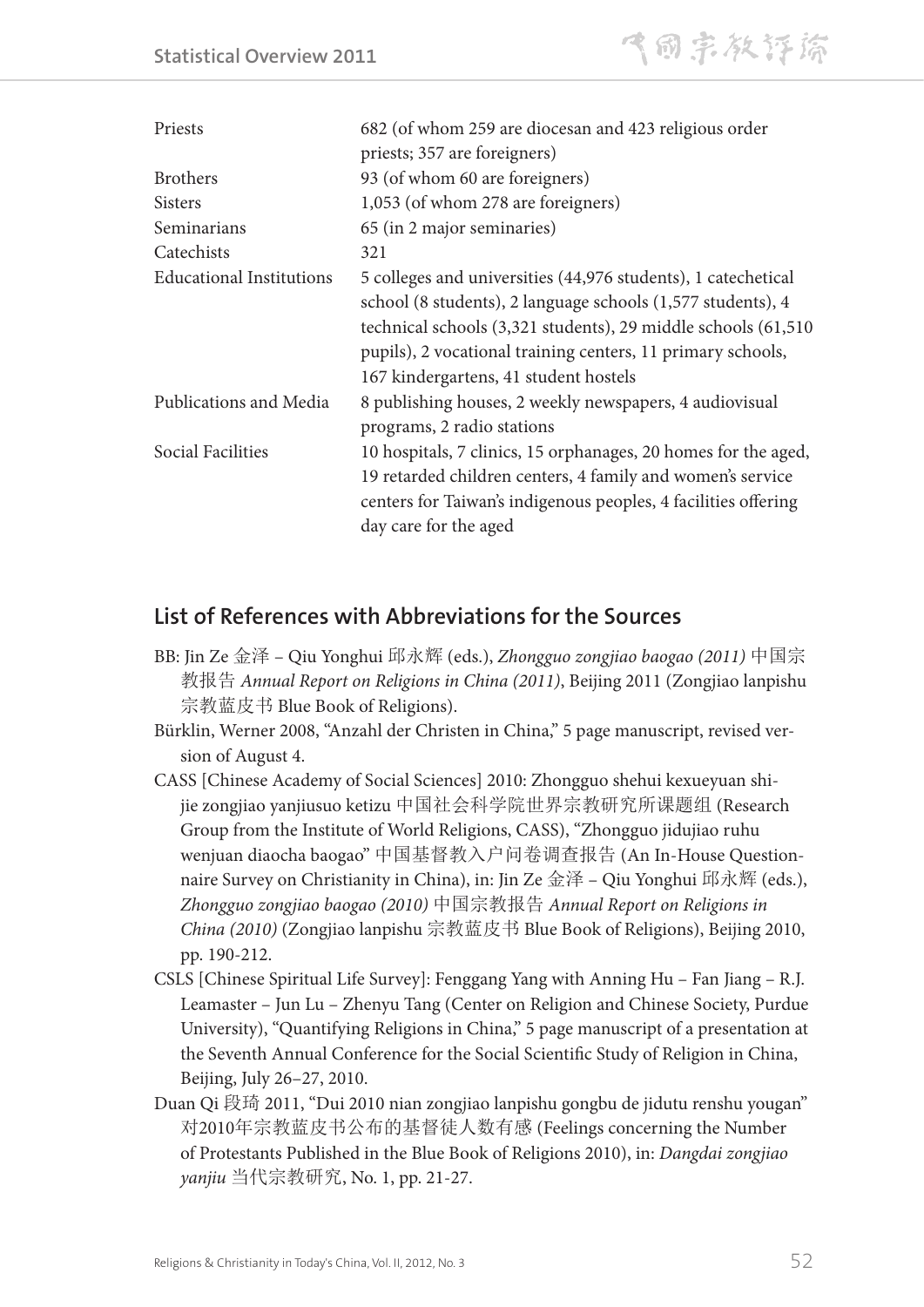*fi*: *Agenzia Fides* (Rome).

- Gao Shining 高师宁 2011, "The Self-Identity of Chinese Christians" (English/Chinese), in: *Chinese Cross Currents*, No. 3, pp. 126-130.
- Hetmanczyk, Philipp 2011, "Administrative Neuerungen gegenüber 'volksreligiösen Versammlungsstätten': Zum religionspolitischen Status der Volksreligion in China," in: *China heute*, No. 2, pp. 203-106.
- HSSC [Holy Spirit Study Centre, Hongkong]: Sergio Ticozzi PIME, "China Church and News Update 2011," in: *Tripod* 2012, No. 164, pp. 45-64, "Statistics According to Holy Spirit Study Centre (December 2011)" on p. 63.
- Huang Haibo 黄海波 2011, "Zouxiang jiangou zhong de gongmin shehui 2010 nian Zhongguo jidujiao de zeren yu fansi" 走向建构中的公民社会 – 2010年中国基督教 的责任与反思 (Toward a Civil Society in Construction – The Responsibility of and Reflection on Christianity in China in 2010), in: BB, pp. 128-172.
- Lam, Anthony 2010, "A Review of the Development of Christianity in China From the Latest Edition of Blue Book of Religions (2010)," in: *Tripod*, No. 159, pp. 54-62.
- Lam, Anthony 2011, "Recalling the 1981 Episcopal Ordinations and Their Consequences for the Chinese Catholic Church," in: *Tripod*, No. 163, pp. 20-33.
- Ma Jing 马景 Min Junqing 敏俊卿 2011, "2010 nian Zhongguo yisilanjiao gaikuang ji dangdai musilin de zongjiao cishan shiye fenxi" 2010年中国伊斯兰教概况及当代 穆斯林的宗教慈善事业分析 (Review of Islam in China in 2010 and Present-Day Muslim Charity), in: BB, pp. 74-100.
- Malek, Roman 2007, "Religionen und Kirchen in der VR China. Einige statistische Angaben 2006/2007," in: *China heute*, No. 1-2, pp. 2-6.
- Malek, Roman 2010, "Volksrepublik China: Kirche und Religionen in Zahlen. Statistiken 2009/2010," in: *China heute*, No. 1, pp. 22-33.
- Malek, Roman 2011, "People's Republic of China: Churches and Religions. Annual Statistical Overview 2010/2011," translated by David Streit, in: *Religions & Christianity in Today's China*, No. 1, pp. 32-59.
- Politi, Giancarlo PIME 2011, "Underground Episcopal Ordinations in the PRC Thirty Years Later," in: *Tripod*, No. 163, pp. 5-19.
- PA-BiCo: Ma Yinglin 马英林, "Tongxin tongde puxie Zhongguo tianzhujiao aiguo aijiao shiye xin bianzhang. Zai Zhongguo tianzhujiao di ba jie quanguo daibiao huiyi shang de gongzuo baogao" 同心同德谱写中国天主教爱国爱教事业新篇章. 在中国天 主教第八届全国代表会议上的工作报告 (Unanimously Writing a New Chapter in the Chinese Catholic Church's Love for Church and Country. Working Report for the 8th National Assembly of the Representatives of the Catholic Church in China), in: *Zhongguo tianzhujiao* 中国天主教 (Catholic Church in China) 2011, No. 1, pp. 6-13.
- Sun Shangyang 孙尚扬 Li Ding 李丁 2011, "Guoxuere, yiyi de kuifa yu daxuesheng dui zongjiao de xingqu quxiang" 国学热, 意义的匮乏与大学生对宗教的兴趣取向 (Chinese Traditional Culture Study Fever, Scarcity of Meaning and the Trend of University Students' Attitude Toward Religions: A Survey in Beijing [2011])," in: *Guoxue yu xixue: Guoji xuekan* 国学与西学: 国际学刊 *International Journal of Sino-Western Studies* 1 (2011) 1, online-version can be found at www.sinowesternstudies.com.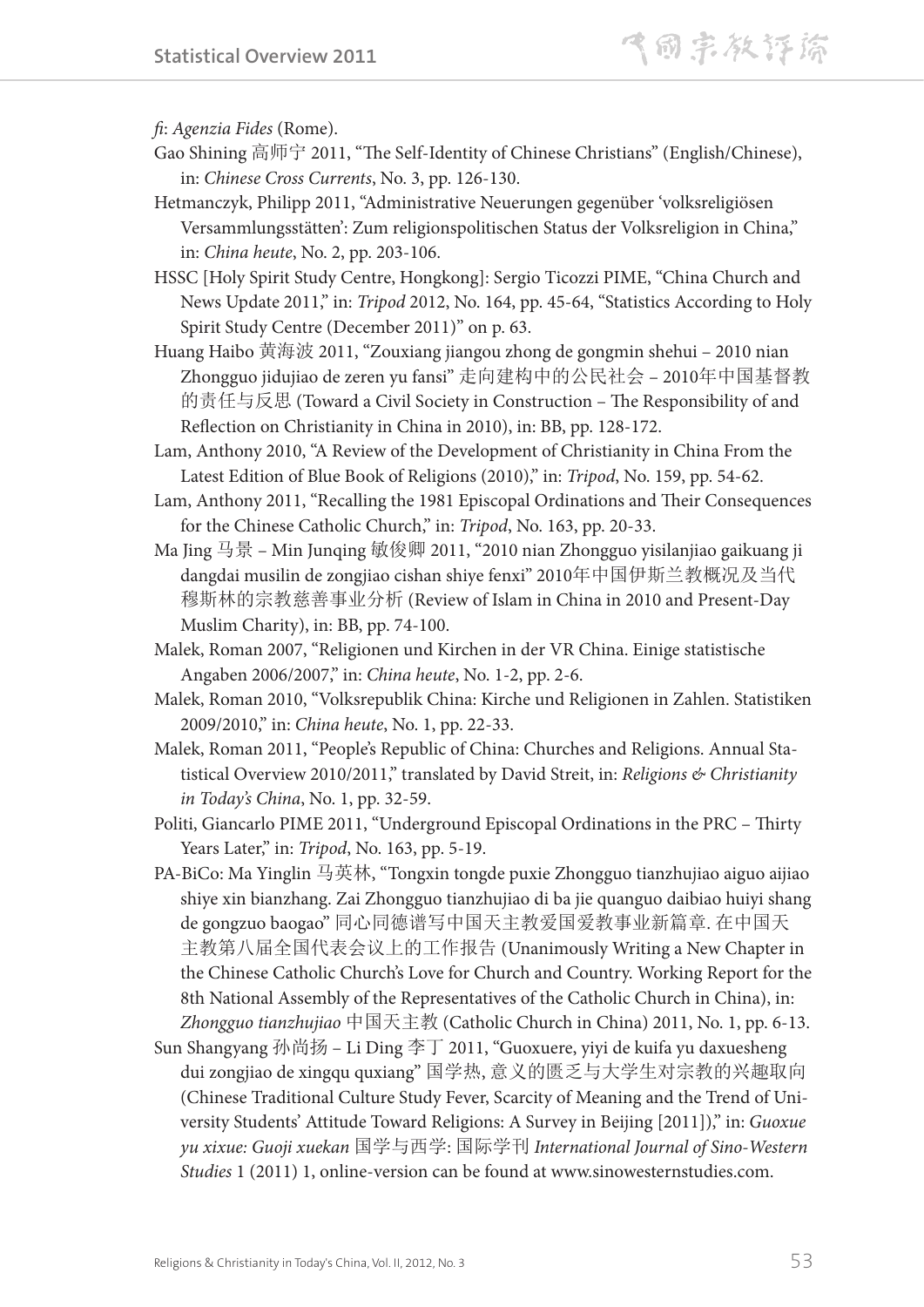- Sun Yiwei 孙轶玮 2007, "Dangdai Zhongguoren zongjiao xinyang diaocha" 当代中国人 宗教信仰调查 (Investigation into the Religious Belief of Today's Chinese) [in: *Liaowang dongfang zhoukan* 瞭望东方周刊 Feb. 8., pp. 28-33], taken here from www. lunwenw.net/Html/zhexuexg/093556411.html.
- "Taiwan Catholic Church Statistics in 2009" (Chinese/English), in: Taiwan diqu zhujiaotuan mishuchu 台灣地區主教團秘書處 (eds.), *Taiwan tianzhujiao shouce* 台灣天主 教手冊 *Catholic Church Directory Taiwan 2010*, Taibei 2010, pp. 69-70.
- Wang Meixiu 王美秀 2011, "2010 nian Zhongguo tianzhujiao guancha yu fenxi" 2010 年中国天主教观察与分析 (Observation and Analysis of Catholicism in China in 2010), in: BB, pp. 101-127.
- Wang Zhiyuan 王志远 2011, "Jiji wenjian de 2010 nian Zhongguo fojiao" 积极稳健 的2010年中国佛教 (Buddhism in China 2010: A Positively and Stably Developing Religion), in: BB, pp. 19-53.
- "Wang Zuo'an juzhang zuoke renminwang qiangguo luntan qiangdiao jiaqiang guanli cujin zongjiao hexie" 王作安局长作客人民网强国论坛强调加强管理促进宗教 和谐 (Bureau Director Wang Zuo'an While a Guest on the Strong Nation Forum on people.com.cn Stressed the Strengthening of Management and the Advancement of Harmony Between the Religions), in: *Zhongguo zongjiao* 中国宗教 2011, No. 3, pp. 4-7.

*xdb*: *Xinde* (Faith) (Shijiazhuang), print edition.

*xdo*: *Xinde* (Faith) (Shijiazhuang), online edition at www.xinde.org.

References to *Asianews*, *fi*, *UCAN*, *xdb*, *xdo*, *Xinhua* relate to the year 2011, unless otherwise indicated.

*Denise Perron* cooperated in the analysis of *xdb* und *xdo*.